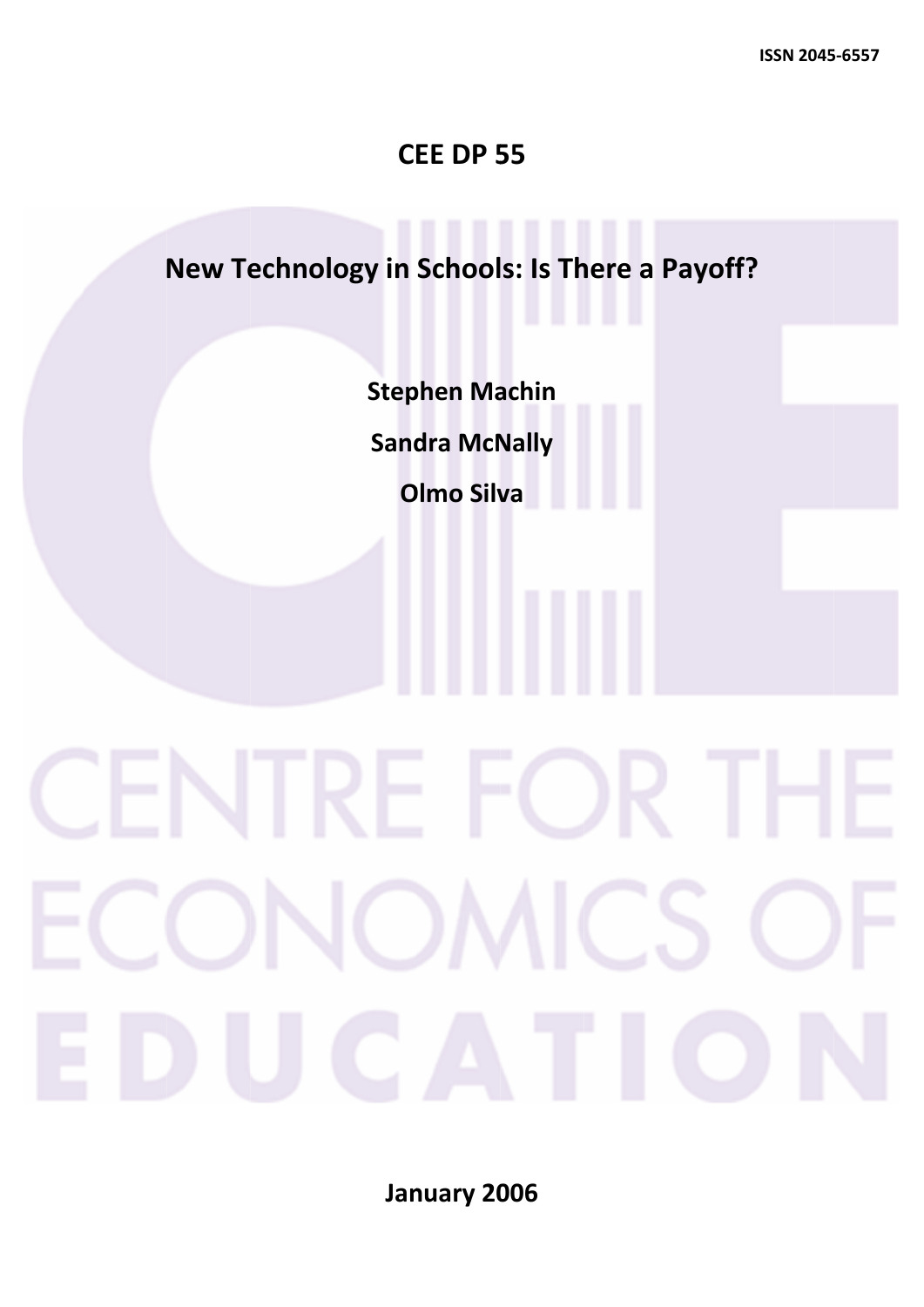Published by Centre for the Economics of Education London School of Economics Houghton Street London WC2A 2AE

©Stephen Machin, Sandra McNally and Olmo Silva, submitted October 2005 ISBN 07530 1851 9 Individual copy price: £5

The Centre for the Economics of Education is an independent research centre funded by the Department for Education and Skills. The views expressed in this work are those of the author and do not reflect the views of the DfES. All errors and omissions remain the authors.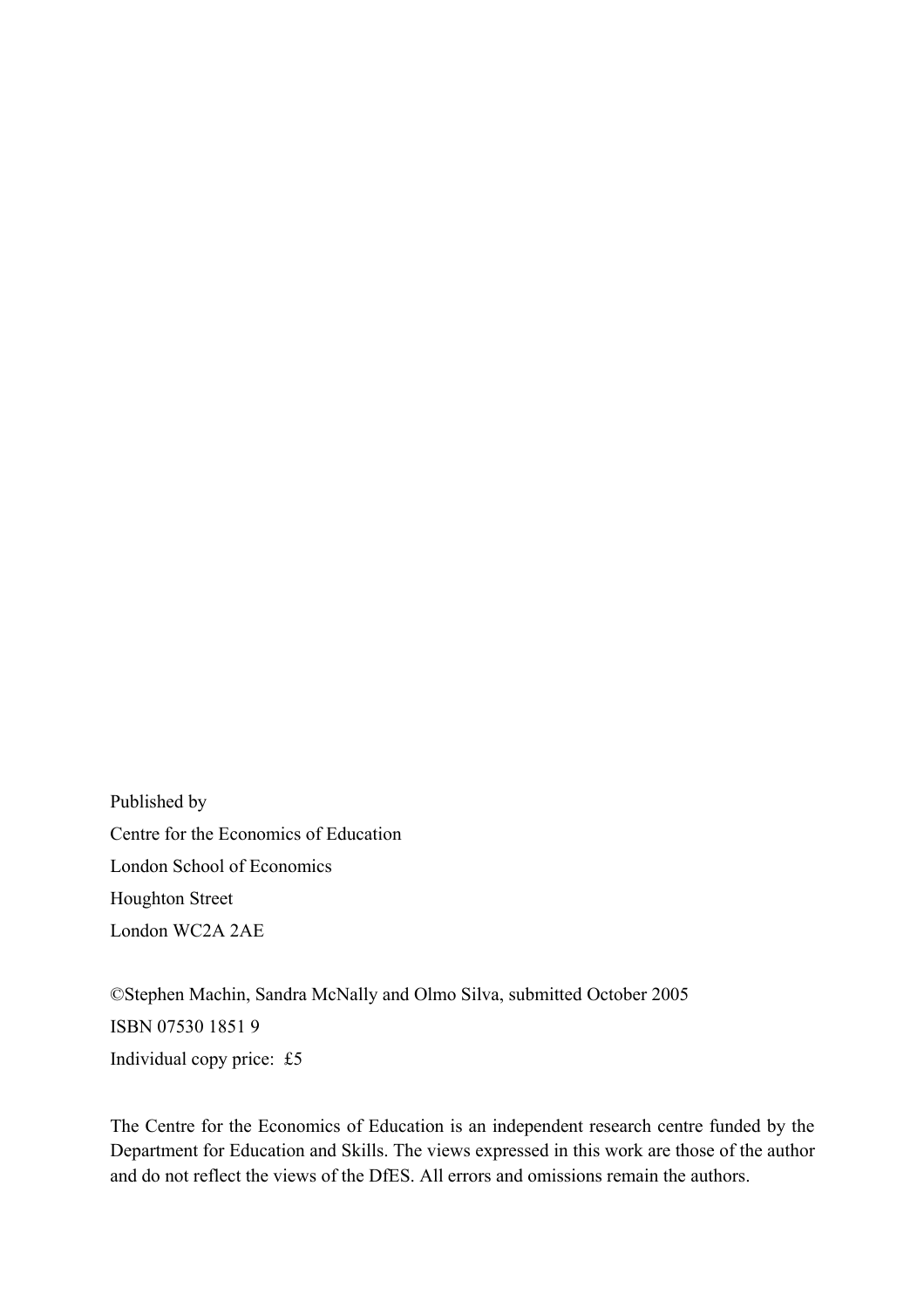#### **Executive Summary**

In recent years the role of investment in Information and Communication Technology (ICT) as an effective tool to raise educational standards has attracted growing attention from both policy makers and academic researchers. While the former tend to express enthusiastic claims about the use of new technologies in schools, the latter have raised concerns about the methodological validity of much of the research undertaken.

The view that ICT could help to raise educational standards dates back to the Fifties, and builds on some of the original findings by the Harvard psychologist Skinner (1954, 1958). More recently, support for the effectiveness of ICT as a teaching and learning device comes from the educational literature. Yet results are generally inferred from simple correlations between ICT and pupil performance, without taking full account of other factors (such as school characteristics, resources and quality) that may be related to both ICT resources and pupil outcomes. These methodological short-comings cast serious doubt on the validity of most of the existing research which finds a positive relationship between computers (and/or computer software) and student outcomes. In contrast, the small number of economic studies that address these issues by applying more rigorous methods of analysis, report no evidence for a positive impact of ICT on pupil outcomes.

In recent years, and in parallel with the widespread belief that new technologies account for much of the productivity resurgence in workplaces in the Nineties (see Jorgenson and Stiroh, 2000), the UK government has motivated its sizable ICT investment in schools by stressing the importance of ICT in raising educational standards and creating opportunities for every child. The positive rhetoric about ICT in the UK has been backed up by considerable government investment. Starting from 1997, the government has encouraged the widespread use of ICT for teaching and learning in schools: formal plans were set-up under the 'National Grid for Learning' in order to equip schools with ICT facilities and train teachers to make an effective use of ICT. Between 1998 and 2002, ICT expenditure in England almost doubled in secondary schools, and increased by over 300 percent in primary schools.

In this paper, we ask whether this considerable increase in ICT investment has made any difference to educational standards. More specifically, we evaluate whether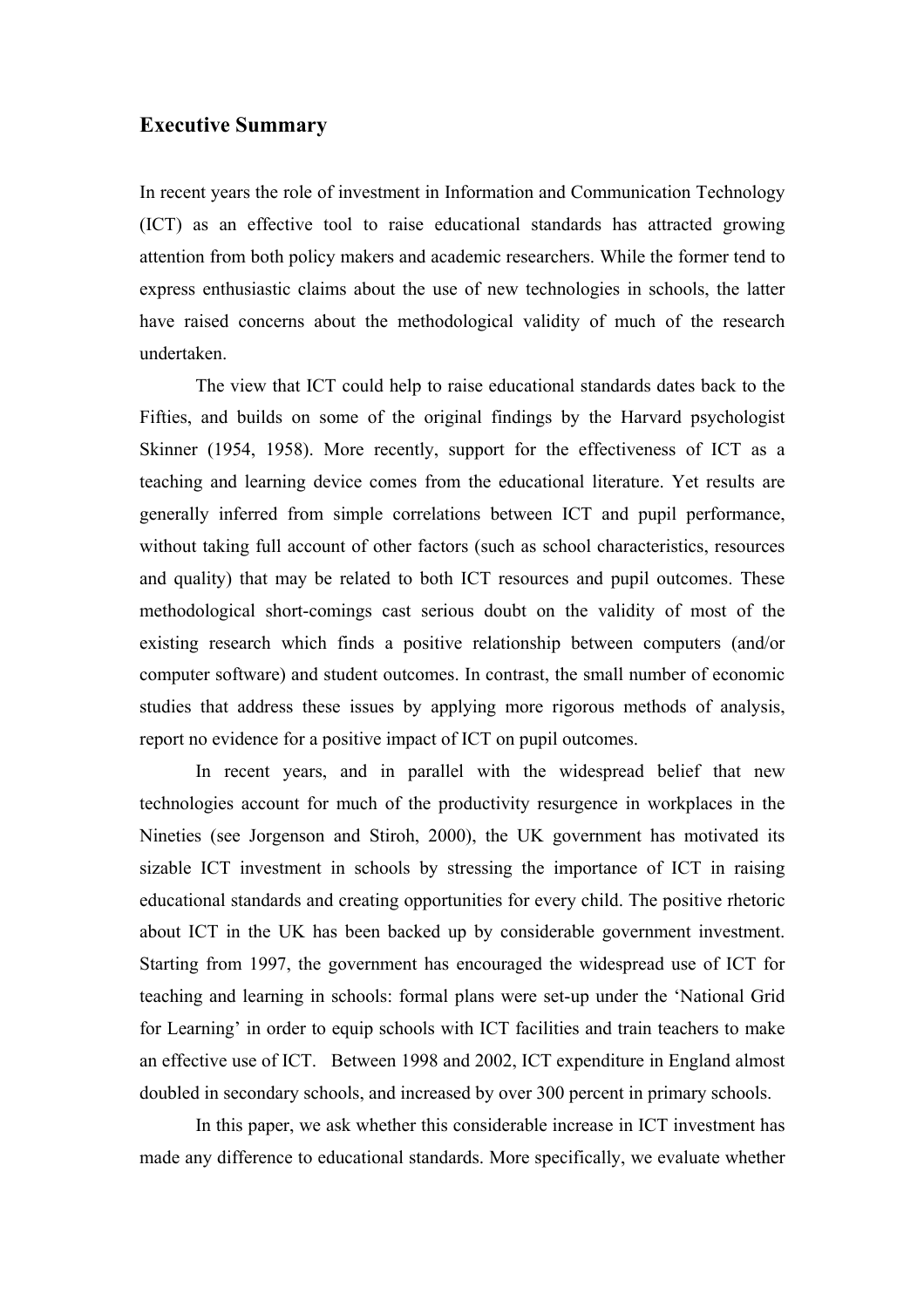changes in ICT investment had any causal impact on changes in educational outcomes in English schools over the period from 1999 to 2003. To do this, we mainly rely on administrative data at the level of Local Education Authority. We also make use of detailed information contained in a survey about ICT use in English schools to help interpret our findings. To identify the *causal* impact of ICT use on pupil achievement, we exploit a policy change that occurred in 2001, using an Instrumental Variable (IV) approach. Specifically, we consider how a change in the rules governing ICT investment in different regions of England led to changes in ICT investment and subsequently changed educational outcomes. In our quasi-experimental setting, we identify the impact of ICT investment using the magnitude of the gain or loss experienced by different LEAs as a result of the change in the funding system. The results should be interpreted as the causal effect of ICT investment on educational outcomes for LEAs that were substantially affected by the change in the funding system over this particular time period (i.e. it is not the average effect of a change in ICT investment for the whole population of schools).

Unlike previous economic studies, we find evidence for a positive causal impact of ICT investment on educational performance in primary schools. This is most evident in the teaching of English, where we also show evidence that there is high use of ICT for teaching purposes. We also observe a positive impact for Science, though not for Mathematics. Hence, in this context, there is evidence of a causal link between a substantial increase in ICT investment and a rise in educational standards.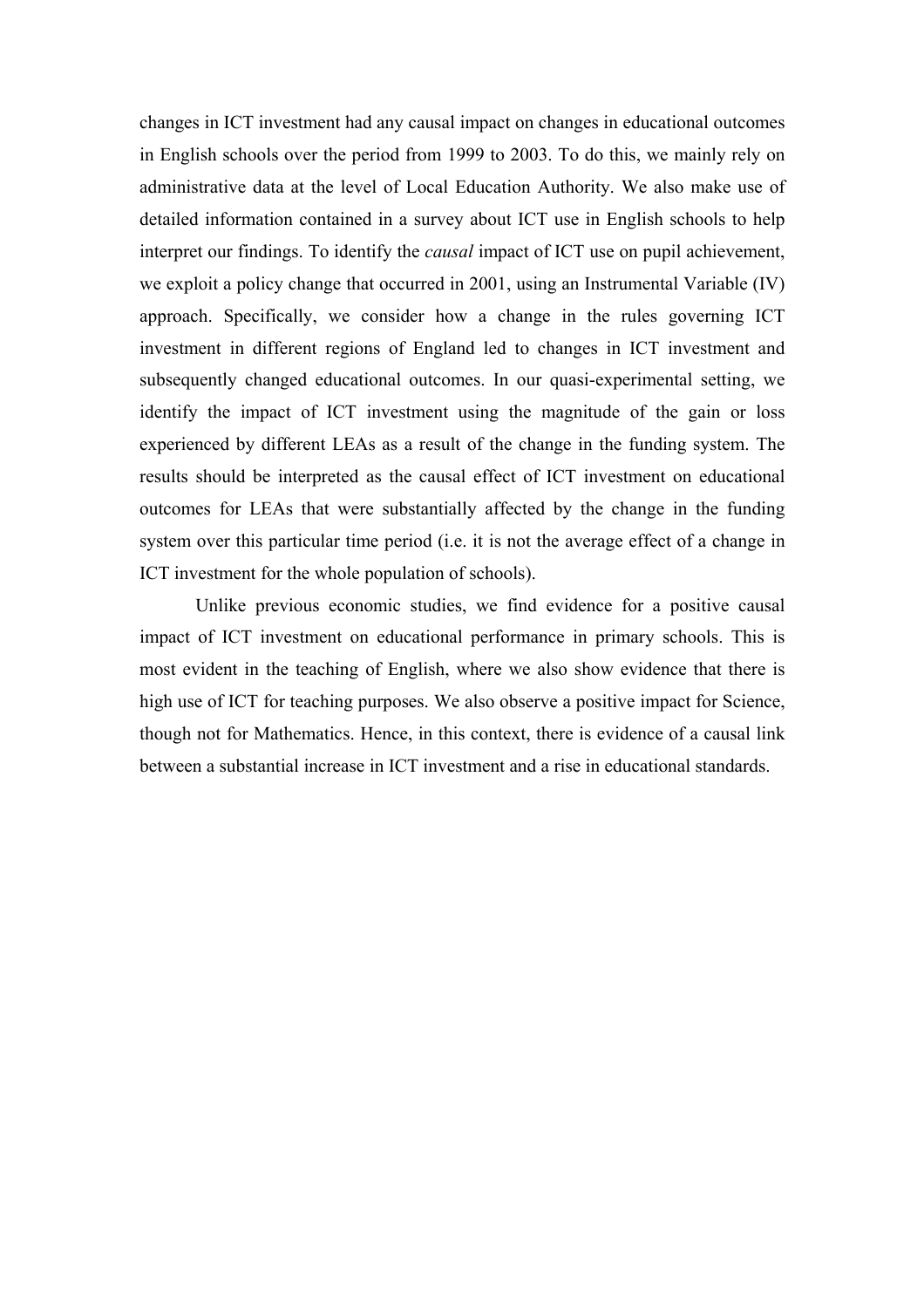## **New Technology in Schools: Is There a Payoff?**

# **Stephen Machin Sandra McNally Olmo Silva**

| 1. | Introduction                                            | $\mathbf{1}$ |
|----|---------------------------------------------------------|--------------|
| 2. | <b>Literature on the Effect of Computers in Schools</b> | 3            |
| 3. | <b>ICT</b> in English Schools                           | 6            |
|    | The ICT funding mechanism                               | 8            |
| 4. | <b>Analytical Framework and Identification</b>          | 10           |
| 5. | <b>Results</b>                                          | 13           |
|    | First stage regressions                                 | 13           |
|    | The effect of ICT funding on educational outcomes       | 15           |
|    | Robustness                                              | 16           |
|    | Interpretation of the findings                          | 17           |
| 6. | <b>Conclusions</b>                                      | 19           |
|    | <b>References</b>                                       | 20           |
|    | <b>Tables</b>                                           | 21           |
|    | <b>Figures</b>                                          | 31           |
|    | <b>Appendix</b>                                         | 36           |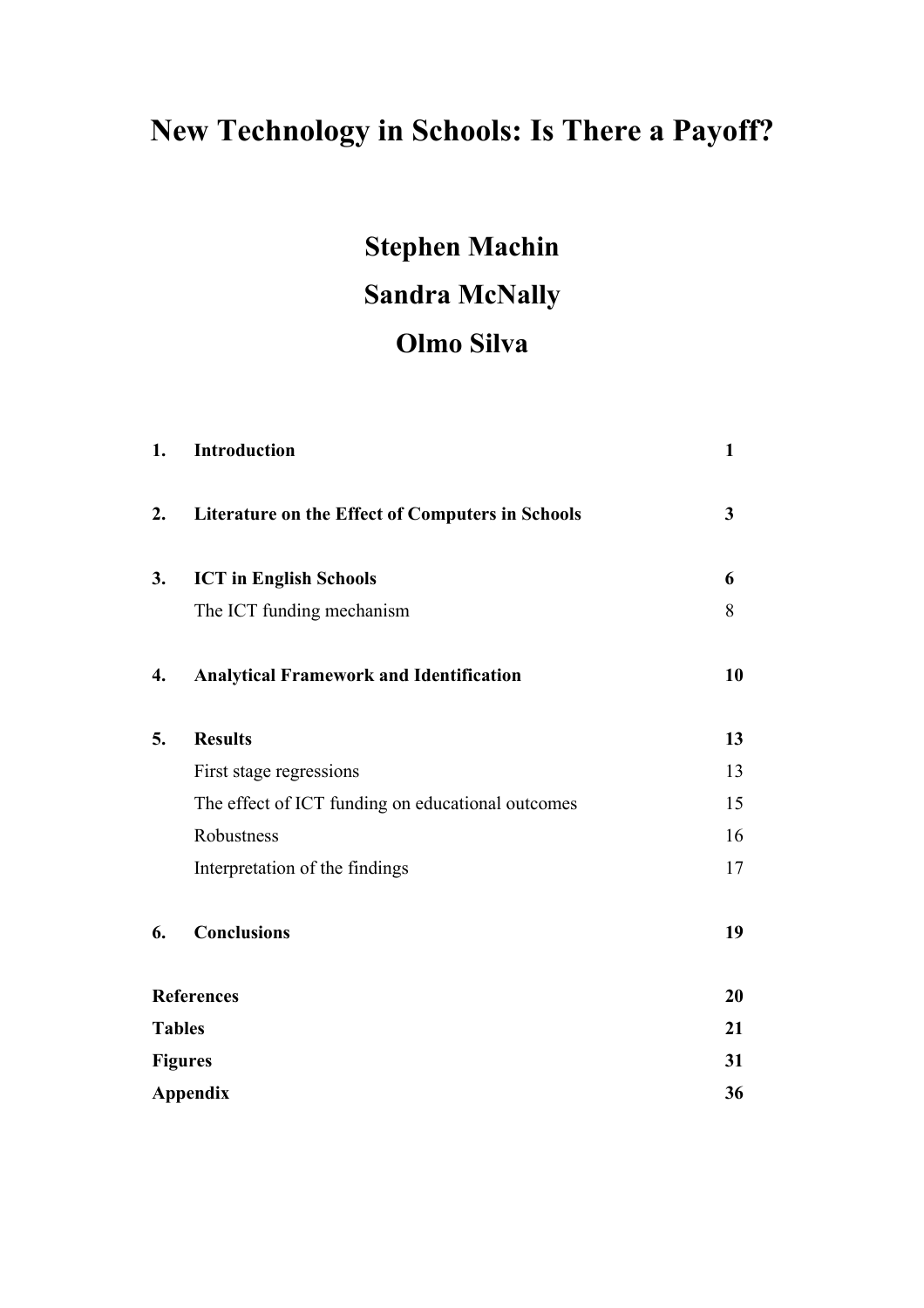#### **Acknowledgments**

The authors would like to thank Steve Gibbons, Andrea Ichino, Steve Pischke, Joan Wilson and seminar participants at CEP-LSE Labour Market Workshop, LSE Research Lab Workshop Day 2005, and the Second EEEPE-CEPR Network Meeting, Uppsala, for their useful comments.

Stephen Machin is Professor of Economics at University College London, Director of the Centre for the Economics of Education and Research Director at the Centre for Economic Performance, London School of Economics

Sandra McNally is a Research Fellow at the Centre for Economic Perforamance, London School of Economics and a Deputy Director of the Centre for the Economics of Education.

Olmo Silva is a Research Officer at the Centre for the Economics of Education and Centre for Economic Performance, London School of Economics.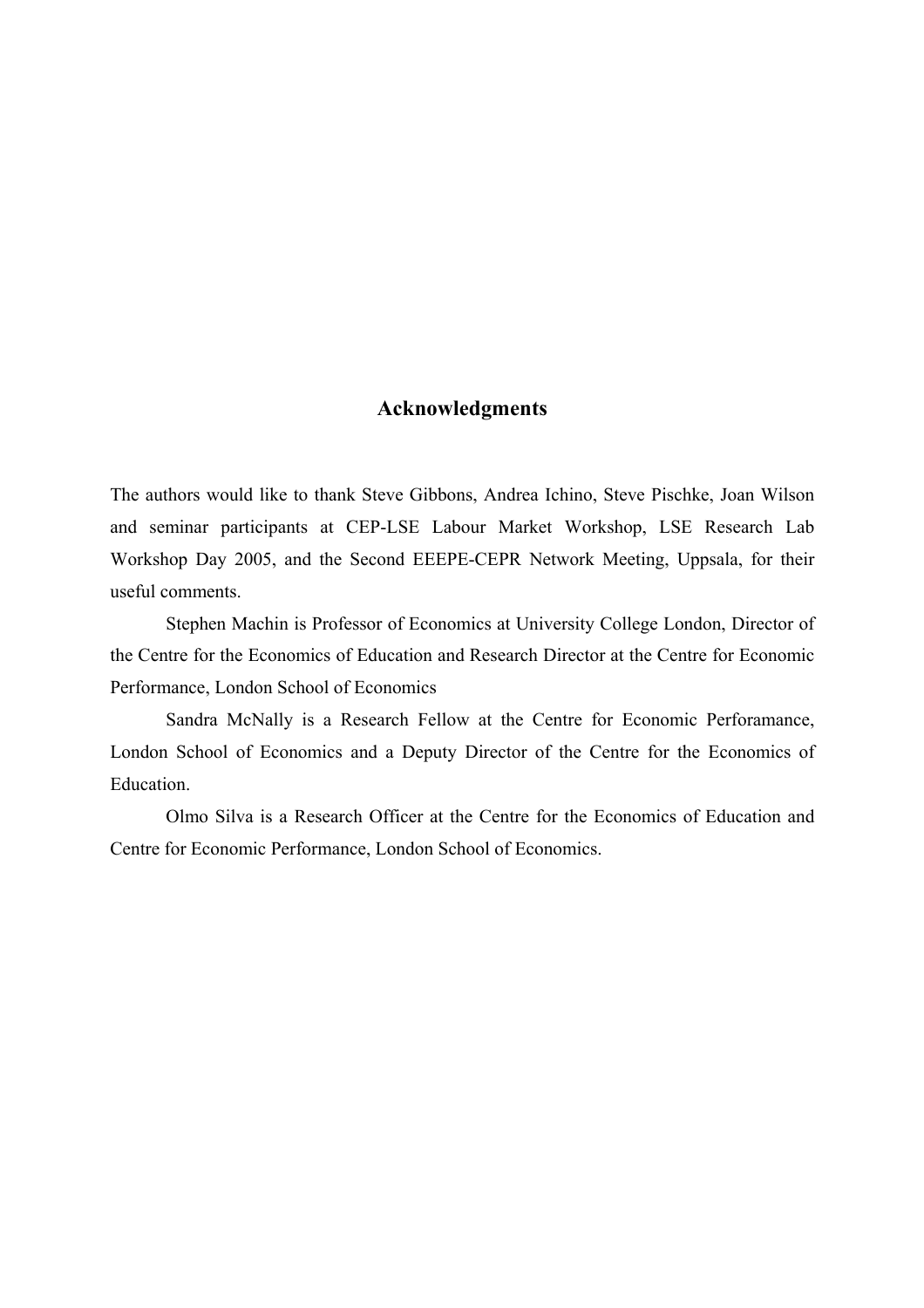#### **1 Introduction**

Among policymakers it is widely believed that Information and Communication Technology (ICT) investment has an important role to play in raising educational standards. The view that ICT can help raise educational standards dates back to the Fifties, and builds on some of the original findings by Skinner (1954, 1958), the Harvard psychologist who claimed that new technologies in schools could make learning dramatically more efficient. In more recent years, and in parallel with the widespread belief that new technologies account for much of the productivity resurgence in workplaces in the Nineties (see Jorgenson and Stiroh, 2000), there has been growing interest in the use of computers in the classroom.

In recent years the UK government has motivated its sizable ICT investment in schools by stressing the importance of ICT in raising standards and creating opportunities for every child; recently the Secretary of State for Education has spoken of ICT as 'crucial to our drive to raise standards'.<sup>1</sup> Also, it is envisaged that ICT should be used across the whole school curriculum. One government document supporting the use of ICT asserts that 'ICT can make a significant contribution to teaching and learning across all subjects and ages, inside and outside the curriculum' (DfES, 2003).

The positive rhetoric about ICT in the UK has been backed up by considerable government investment. In 1997, the Government announced its plans to encourage the widespread application of ICT in teaching and learning in maintained schools (Ofsted, 2001). Between 1998 and 2002, ICT expenditure in England almost doubled in secondary schools (from an average of about £40,100 per school to just under £75,300 or 3 percent of overall expenditure) and increased by over 300 percent in primary schools (from £3,600 in 1998 to £12,900 in 2002, or about 2 percent of overall expenditure).

Is this a good use of public money? Some support for the effectiveness of ICT as a teaching and learning device comes from both the educational literature and psychological research. Yet a recent review by Kirkpatrick and Cuban (1998) suggests that evidence for the effectiveness of ICT in schools is both limited and mixed. Most importantly, results are generally inferred from a positive correlation

<span id="page-6-0"></span><sup>&</sup>lt;sup>1</sup> Ruth Kelly, Speech to BETT, the annual educational technology show, London 2005.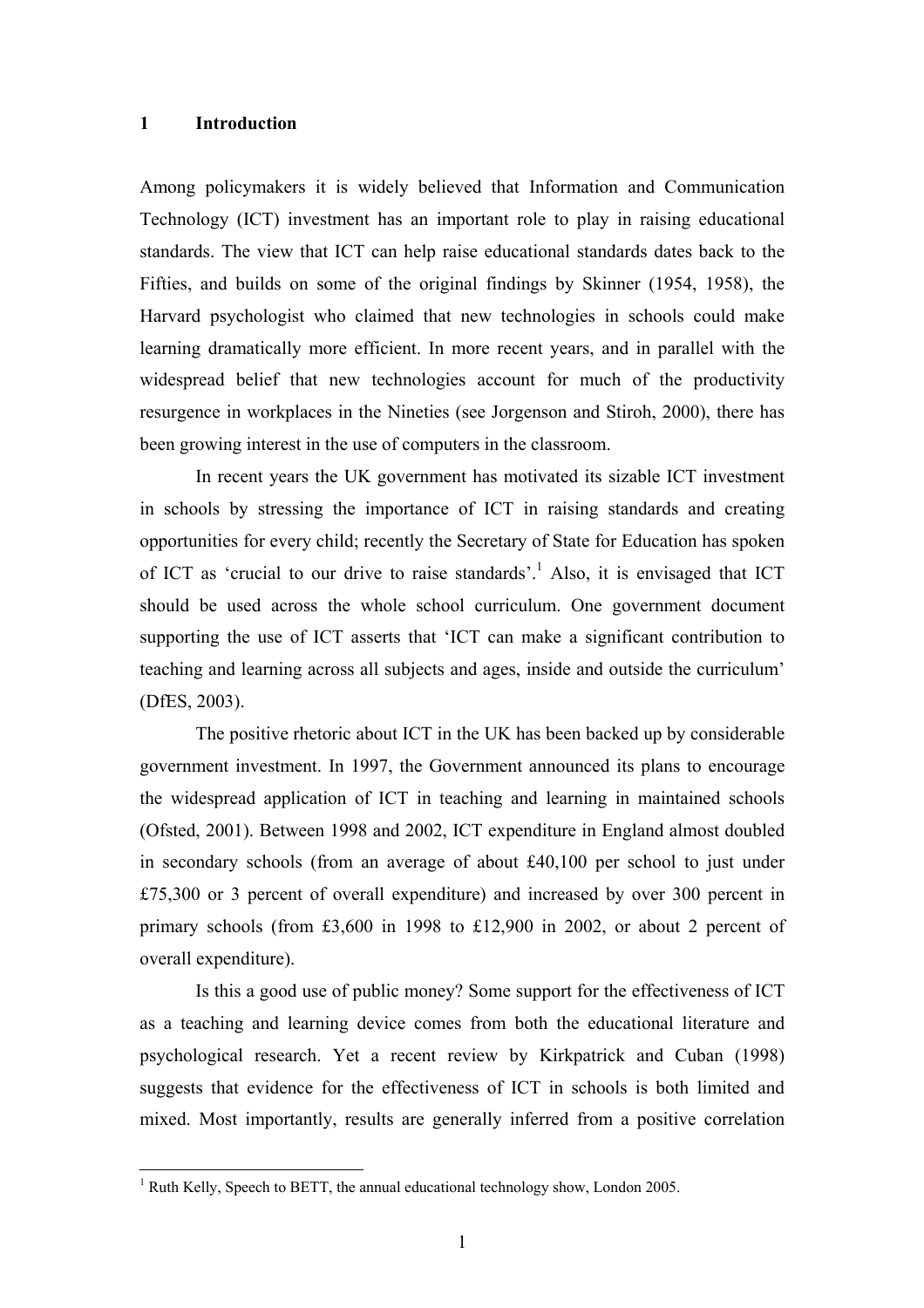between ICT and pupil performance, without taking full account of other factors (such as school characteristics, resources and quality) that may be related to both ICT resources and pupil outcomes. This gives rise to serious concerns about the validity of findings from such studies. Starting with the study by Angrist and Lavy (2002), there have been a small number of economic studies that address this issue and apply more rigorous methods of analysis: none of them, with exception of Banerjee et al. (2004) on schools in Indian urban slums, shows evidence of a positive causal relationship between computers (and/or computer software) and pupil performance. Thus, economists tend to take the opposite view to policy makers with respect to the efficacy of ICT investment.

In this paper, we evaluate whether changes in ICT investment have had any impact on changes in educational outcomes in English schools. To do so, we mainly rely on administrative data (at the level of Local Education Authority) over the period from 1999 to 2003. To deal with potential endogeneity problems relating to ICT use and pupil achievement, we exploit a policy change that occurred in 2001 from which we devise an Instrumental Variable strategy to identify the causal impact of ICT expenditure. Specifically, we consider how a change in the rules governing ICT investment in different regions of England led to changes in ICT investment and subsequently changed educational outcomes. Our approach therefore identifies the effect of being a 'winner' or a 'loser' in the new system of ICT allocation to schools. Finally, we draw on insights from a school survey about ICT use in English schools. Unlike previous studies in the literature, we find evidence for a positive causal impact of ICT investment on educational performance in primary schools. This is most evident in the teaching of English, where we also show evidence that there is high use of ICT for teaching purposes.

Our paper is structured as follows. We start in Section 2 with a brief review of the economic literature on computers and education. Then in Section 3, we discuss how ICT (i.e. mainly computers) is used in English schools and describe the changing policy context. In Section 4, we present an outline of the analytical framework before discussing results in Section 5. We draw together our conclusions in Section 6.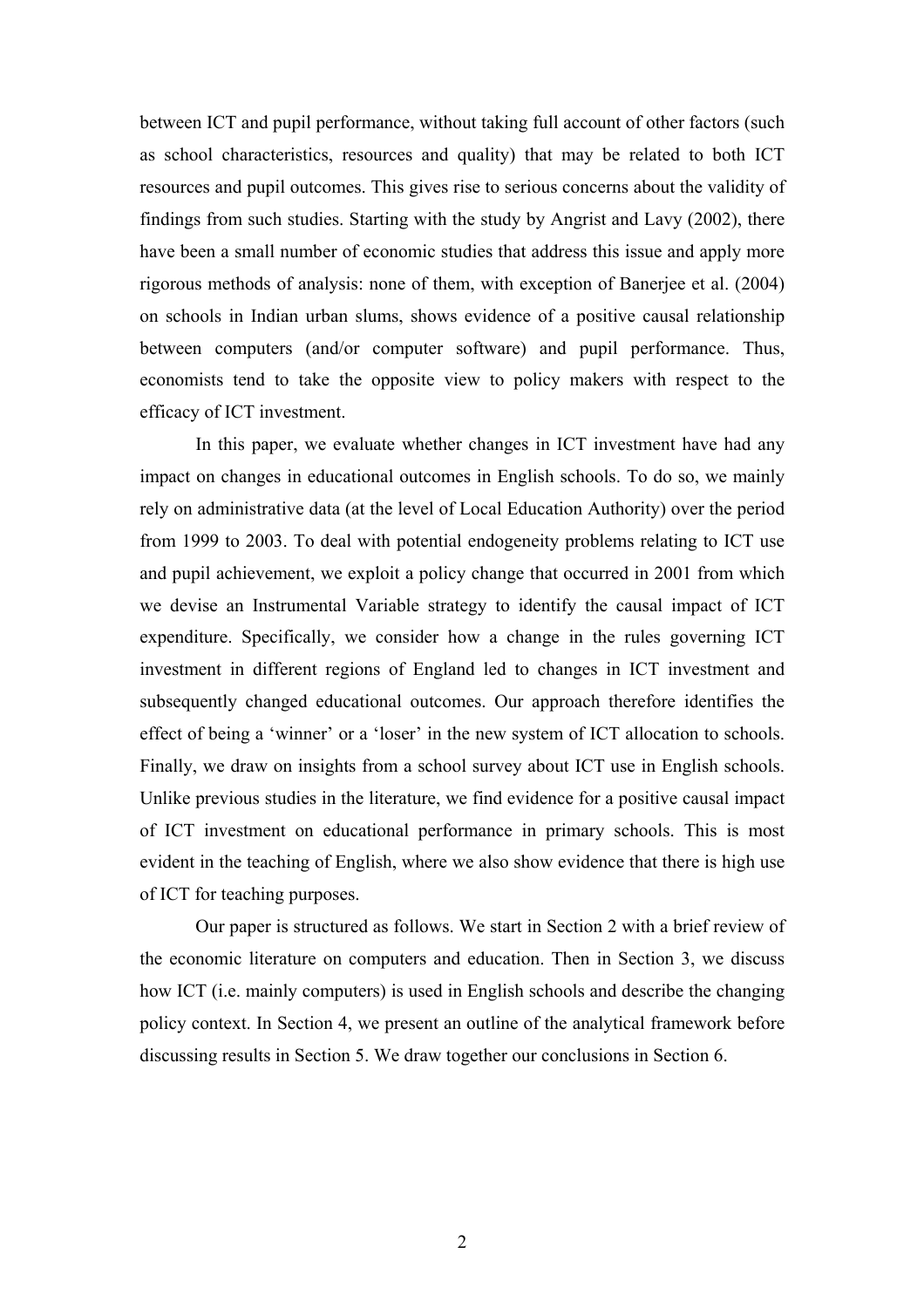#### **2 Literature on the Effect of Computers in Schools**

As discussed by Angrist and Lavy (2002), the educational use of computers generally falls under two broad headings: computer skills training, which teaches students how to use computers, and Computer-Aided Instruction (CAI), which uses computers to teach things that may or may not have any relation to technology. While basic familiarity with the former seems undeniably useful, the role of CAI is controversial. The theoretical case for CAI is not well developed and there are reasons to think computers in the classroom may be a distraction and displace other, more effective, teaching techniques.

Some empirical support for the effectiveness of CAI comes from both the educational and psychological literature. There are many qualitative studies which summarize the overall impression of people participating in CAI demonstration programs; many others attempt some quantitative analysis, but often do not have a suitable comparison group of non-CAI users. A recent review of the international evidence is provided in Kirkpatrick and Cuban (1998). The authors conclude that the evidence for the effectiveness of ICT in schools is limited and mixed. They also cast some doubt on the methodological approach of existing studies.

Evidence for the English experience in recent years is mainly reported in Becta (2002), Ofsted (2001) and in other government reports. According to Ofsted (2001) 'there is evidence of a link between high standards across the curriculum and ICT use in schools'. Similarly, Becta (2002) concludes that 'differences in attainment associated with greater ICT use were clearly present in National Tests or GCSEs'.[2](#page-8-0) Unfortunately, as for most of the studies reviewed by Kirkpatrick and Cuban (1998), results are generally inferred from a positive correlation between ICT and pupil performance. However, the use of computer and teaching software may well be correlated with other inputs to education which are unobserved or imperfectly measured. Neglecting factors that contemporaneously affect performance and technology may lead to biased estimates of the influence of CAI on pupil achievement. This gives rise to serious concern about the validity of findings.

This problem is well illustrated in the recent study by Fuchs and Woessman (2004), which uses international data from the Programme for International Student

 $\overline{a}$ 

<span id="page-8-0"></span> $2^{2}$  GCSE is General Certificate of Secondary Education, the exams taken in the final year of compulsory schooling at age 15/16.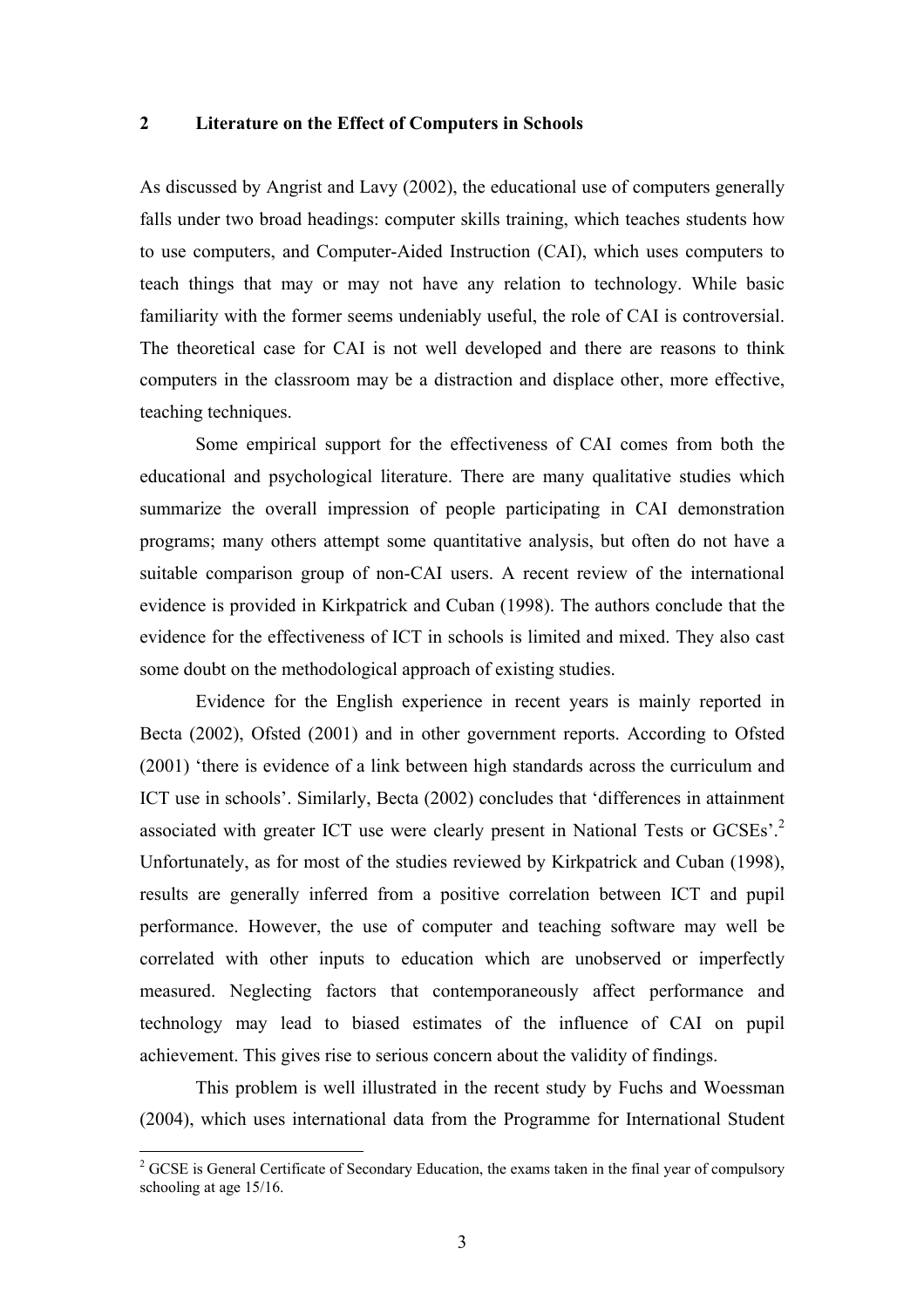Assessment (PISA). They show that while the bivariate correlation between the availability of computers at school and school performance is strongly and significantly positive, the correlation becomes small and insignificant when other school characteristics are taken into account. However, as they acknowledge, their estimates do not necessarily show the causal effect of computers on pupil performance if there are other important omitted variables. Establishing whether computers have a causal impact requires experimental or quasi-experimental evidence, where a 'treatment' and 'control' group can be properly defined.

Angrist and Lavy (2002) is the first such study in this vein. They use the fact that the Israeli State lottery funded a large-scale computerization effort in many elementary and middle schools to facilitate a controlled comparison between schools that received funding and schools that did not receive funding. They find no evidence that increased educational use of computers raised pupil test scores. In fact, with regard to  $4<sup>th</sup>$  grade Maths scores, they find a consistently negative and marginally significant relationship between the programme-induced use of computers and the outcome measure.

Leuven *et al.* (2004) also use a government scheme - this time in The Netherlands - to evaluate the effect of computers (and software) on pupil outcomes in a quasi-experimental setting. They find that the extra funds for computers and software do not have a positive impact on pupils' achievement, and even seem to have a negative effect on language and Maths scores. From a survey of schools, the authors infer that funding was not used to purchase computer hardware (where needs seem to have been satisfied), but to buy new software or invest in Internet connections. Similarly to Angrist and Lavy (2002), they conclude that instruction methods using computers may be less effective than other instruction methods.

Goolsbee and Guryan (2002) analyze the effect of a program in the US to subsidize schools' investment in Internet and communications. They do not have a quasi-experimental setting, but they try to isolate the program's effect from underlying trends by exploiting a threefold strategy: first, they exploit cross-sectional variation in the subsidy rate across schools in the same time period; secondly, they look at growth rates rather than at levels; and thirdly, they include a detailed set of controls in their analysis. Although the program led to an increase in Internet connections, they find no impact on any measure of pupil achievement.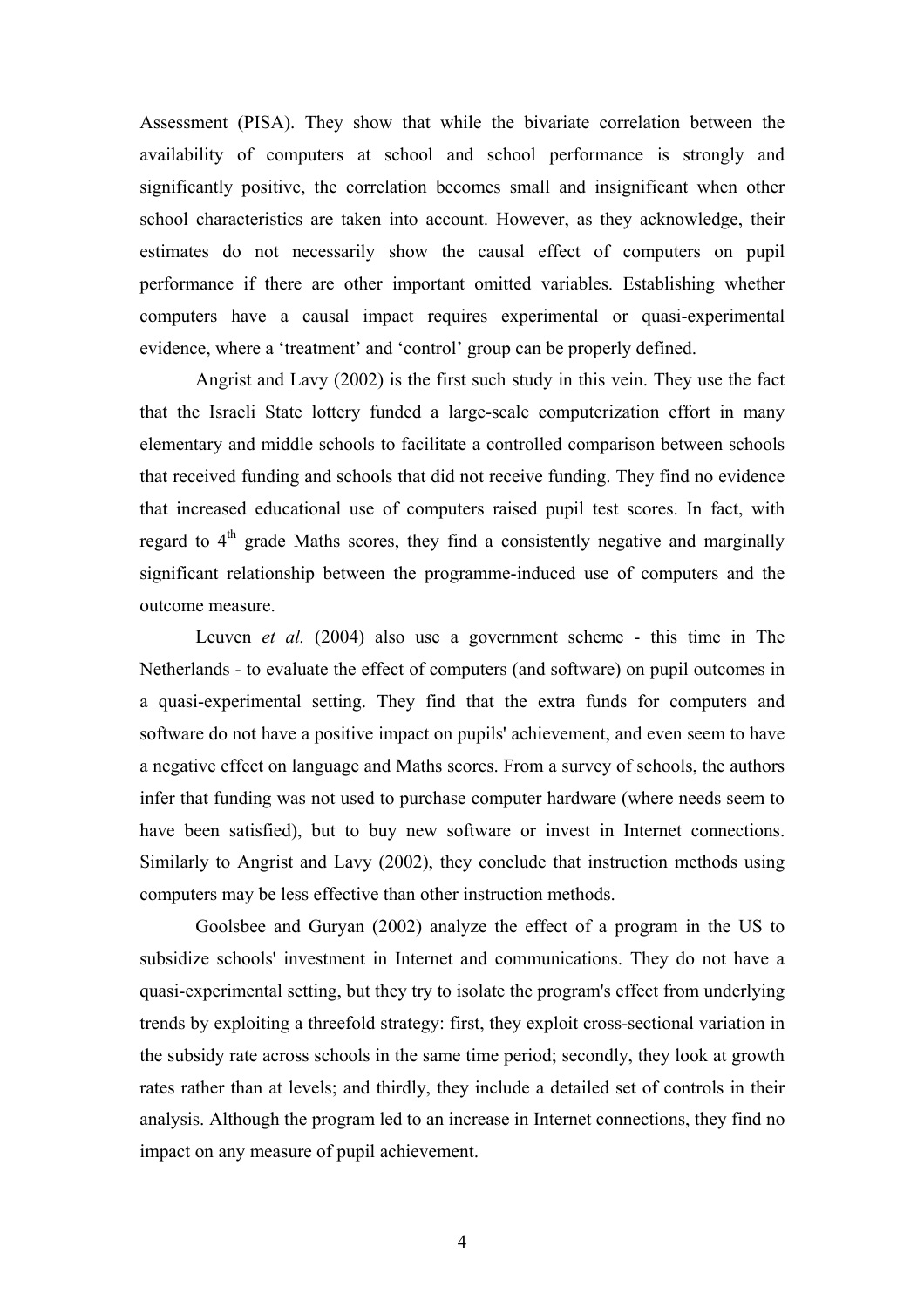Rouse *et al.* (2004) present results from a randomized study of a popular instructional computer program designed to improve language and reading skills in the US. Their estimates suggest that while the use of computer programs may improve some aspects of students' language skills, these gains do not translate into a broader measure of language acquisition or into actual reading skills. The authors argue that their study is a strong test of the educational benefit of computer software since the program they evaluate (FastForWord) is on the leading edge of scientifically-based computer technology in schools and one of the more expensive programs available.

An important exception to the body of work that reports no effects is Banerjee et al. (2004). Their analysis is in a very different setting and presents the results of a randomized policy evaluation administered in Mumbai and Vadodara (India), aimed to improve the quality of education in urban slums. The authors find that a computer assisted program, designed to reinforce mathematical skills, had a large and positive impact on math scores; but the program did not produce positive spillovers to other subjects. Although these results can hardly be compared to findings from other studies based on developed countries, the authors are the first to show (in a causal sense) that CAI may have the potential to help disadvantaged children improving their educational achievements.

In summary, the small number of studies to date that address the 'endogeneity' issue find little evidence of a positive relationship between the use of computers and/or computer software and educational performance. In some cases there may even be a negative relationship. The main conclusion is therefore that the use of CAI in schools to teach language and mathematical skills is not effective on average (and certainly not cost-effective); in fact, it may be inferior to teaching methods that are being replaced by technology. If this is true, then the policy emphasis on using ICT to teach subjects across the curriculum is misplaced and it would be better to divert investment from ICT into an aspect of education where there is evidence of positive returns. In the remainder of this paper, we consider these important, policy relevant issues for the English school system.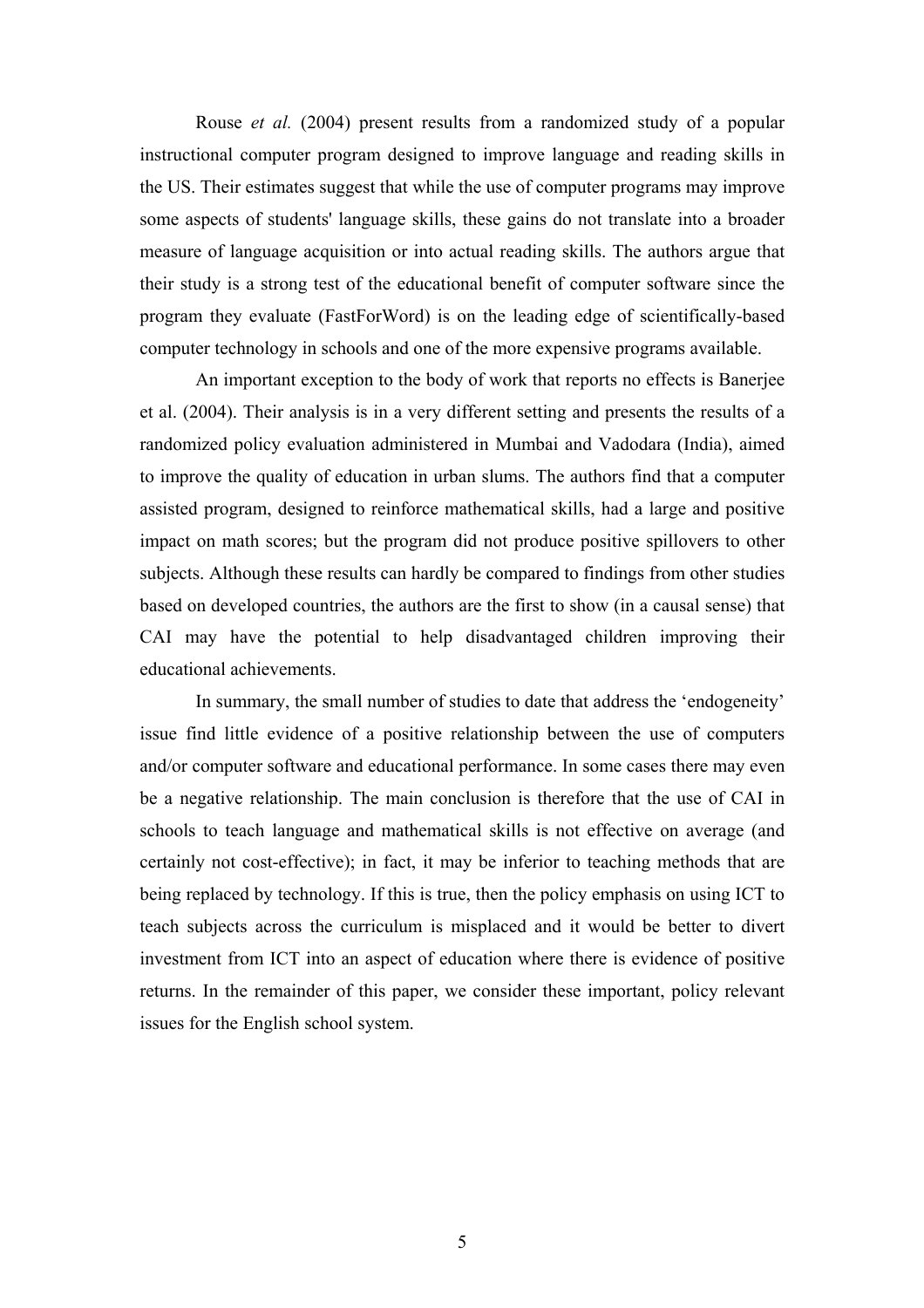#### **3 ICT in English Schools**

 $\overline{a}$ 

In 1997 the UK government announced plans to encourage the widespread application of Information and Communication Technology (ICT) to teaching and learning in maintained schools.<sup>3</sup> The intention was to equip schools with modern ICT facilities; create a National Grid for Learning (NGfL) containing educational information and study material; and organize a program of in-service training for teachers and school librarians to enable them to make effective use of ICT in their professional work (Ofsted, 2001). A target for the computer-pupil ratio was set, where the aim was to achieve a target of 1:8 in primary schools and 1:5 in secondary schools by 2004.

Throughout this period, funds were distributed to schools through their Local Education Authorities (LEAs). $^{4}$  $^{4}$  $^{4}$  Between 1998/99 and 2000/01, the main government funding was channeled to LEAs through an 'Infrastructure and Services' grant (also known as the NGfL grant). From 2000/01 onwards, there was an extra component (about 16-20 percent of the total) aimed at connecting schools to Broadband. The increase in the funding over time was considerable, rising from £102 million in 1998/99 to £349 million in 2002/03. Trends over time are shown in Figure 1, which shows average ICT funding (upper panel) and ICT funding per pupil (lower panel) for LEAs. The Figure displays a dramatic increase in resources from 2000 onwards (i.e. the Financial Year 1999/2000).

Using information from the 'ICT Survey of Schools in England', we show how this translated into ICT use in schools in  $2000$  and  $2003$ .<sup>[5](#page-11-2)</sup> The Survey is an annual assessment of schools in England, where about 25 percent of secondary schools and about 6 percent of primary schools are surveyed about ICT use and funding. Although schools participating in the survey constitute a representative sample of English schools in terms of key characteristics,  $6$  ICT expenditure per pupil

<span id="page-11-0"></span><sup>&</sup>lt;sup>3</sup> Maintained schools refer to all non-private sector schools in the UK; these are funded by Local Education Authorities, largely from central government grants. 4

<span id="page-11-1"></span><sup>&</sup>lt;sup>4</sup> There are 150 Local Education Authorities in England. They are responsible for the strategic management of local authority education services including planning the supply of school places, ensuring that every child has access to a suitable school place, intervening where a school is failing its pupils and for allocating funding to schools.<br><sup>5</sup> We adopt the convention that the school or financial year 1999-2000 is known as '2000' (to

<span id="page-11-2"></span>correspond to the time at which examinations take place). The school year starts in September whereas the Financial Year starts in April. The difference in timing should not be a problem as it is unlikely that spending between April and June would affect pupil performance in summer examinations (Mav/June).

<span id="page-11-3"></span>We have checked the representativeness of schools in the Survey in terms of size, pupil characteristics, pupil/teacher ratio and student achievement.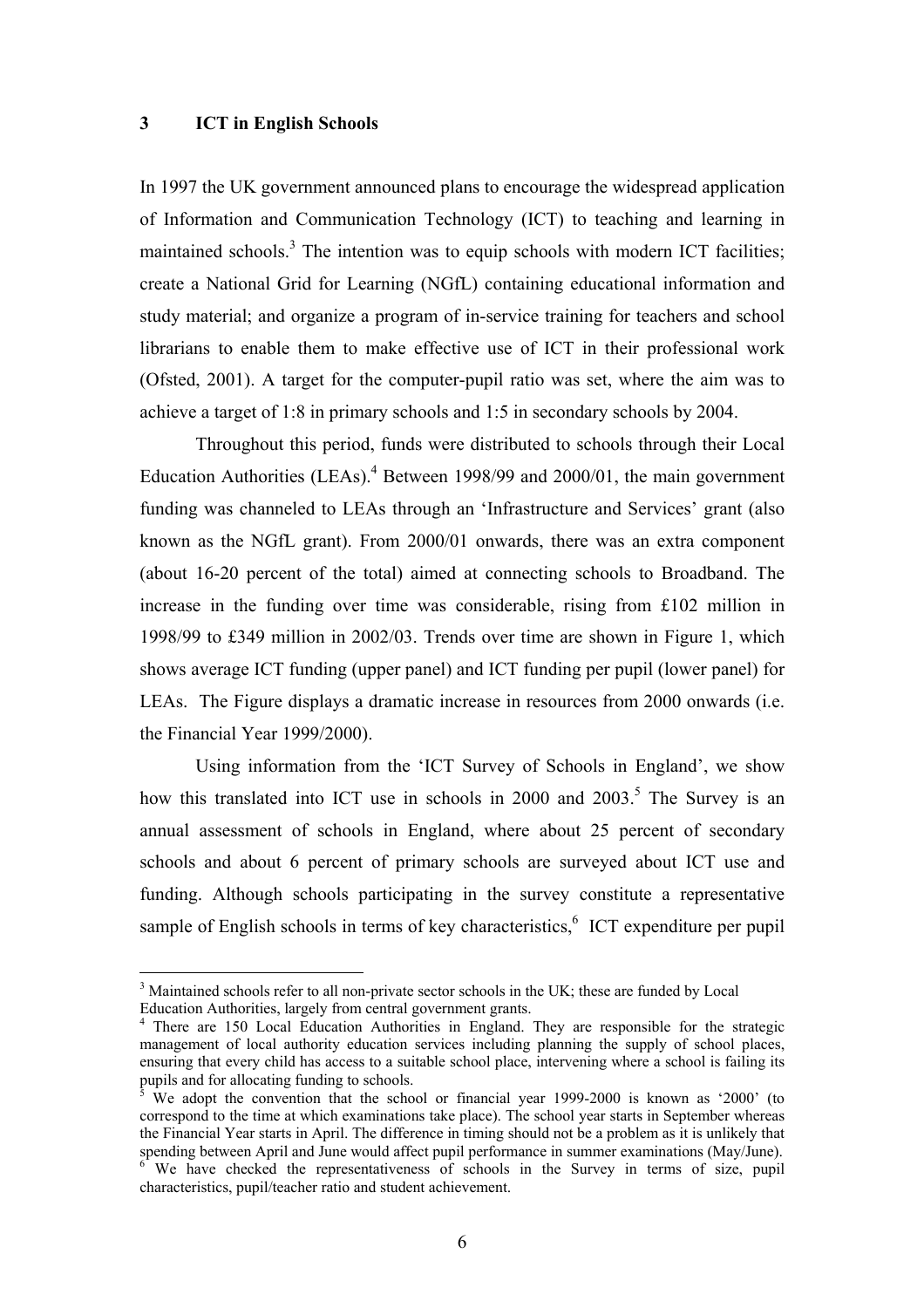is higher on average than the LEA figures would suggest. For example, in 2003, primary and secondary schools spent £56 per pupil and £68 per pupil respectively. In contrast, specific ICT funding per pupil (shown in Figure 1) was £47 per pupil at this time. The main reason for this difference is that schools may also use general school funding (i.e. non-ICT specific) for their ICT expenditure. In fact, in the ICT survey for 2000 and 2002, schools were asked how much of their ICT expenditure came from the source of funding shown in Figure 1. On average, for primary and secondary schools, this was about 20 and 12 per cent respectively in 2000; these shares went up to 45 and 29 per cent in 2002.<sup>7</sup> This shows that ICT-specific funding has become more important as a source of school-level ICT expenditure in recent years (especially for primary schools). Also, schools in the ICT survey were already well resourced in terms of ICT in 2000, before the major increase in ICT-specific investment. For example, the computer/pupil ratio is quite close to the (2004) government target in 2000 at 1:10 in primary schools and 1:7 in secondary schools.

Nevertheless, for the schools in the sample, Table 1 shows quite sizeable changes over a relatively short period. By 2003, the computer/pupil ratio was 1:6 in primary schools and 1:4 in secondary schools. All the indicators of ICT use in the classroom show fairly high percentage increases in this short time period – this includes: ICT expenditure per pupil; the computer/pupil ratio; the percentage of teachers using ICT regularly in their teaching; the percentage of teachers trained to use ICT (and those who have recently updated their training). For both primary and secondary schools, internet coverage was universal in 2003 (from a high base in 2000). Although secondary schools were better equipped with ICT in 2000, the greatest relative increase over time was experienced in primary schools. Also, it is notable that ICT is used regularly for teaching purposes in a much higher percentage of primary schools than secondary schools: in 2003, ICT was reported to be used regularly for teaching in 92 per cent of primary schools, as compared to 55 per cent of secondary schools.<sup>8</sup> Hence, one might expect any effect of 'computer-aided

 $\overline{a}$ 

<span id="page-12-0"></span> $7$  For 2000 and 2002, we have checked whether ICT expenditure per pupil coming from ICT-specific funding is consistent in the school surveys with what the administrative data suggests (net of funding for Broadband connectivity, which does not go directly to schools). We find that schools in the ICT survey report a lower allocation from this source than what we might expect. This may be due to reporting errors by schools or retention of resources at LEA level to fund coordinated activities (such as training). However, the rise in ICT expenditure from 'ICT specific' funding is broadly consistent at the school and LEA level, being above  $200\%$  between 2000 and 2003.

<span id="page-12-1"></span><sup>&</sup>lt;sup>8</sup> This is based on the following two questions: 'How many teaching staff are employed in the school at present?'; 'How many teaching staff use computers on a regular basis?'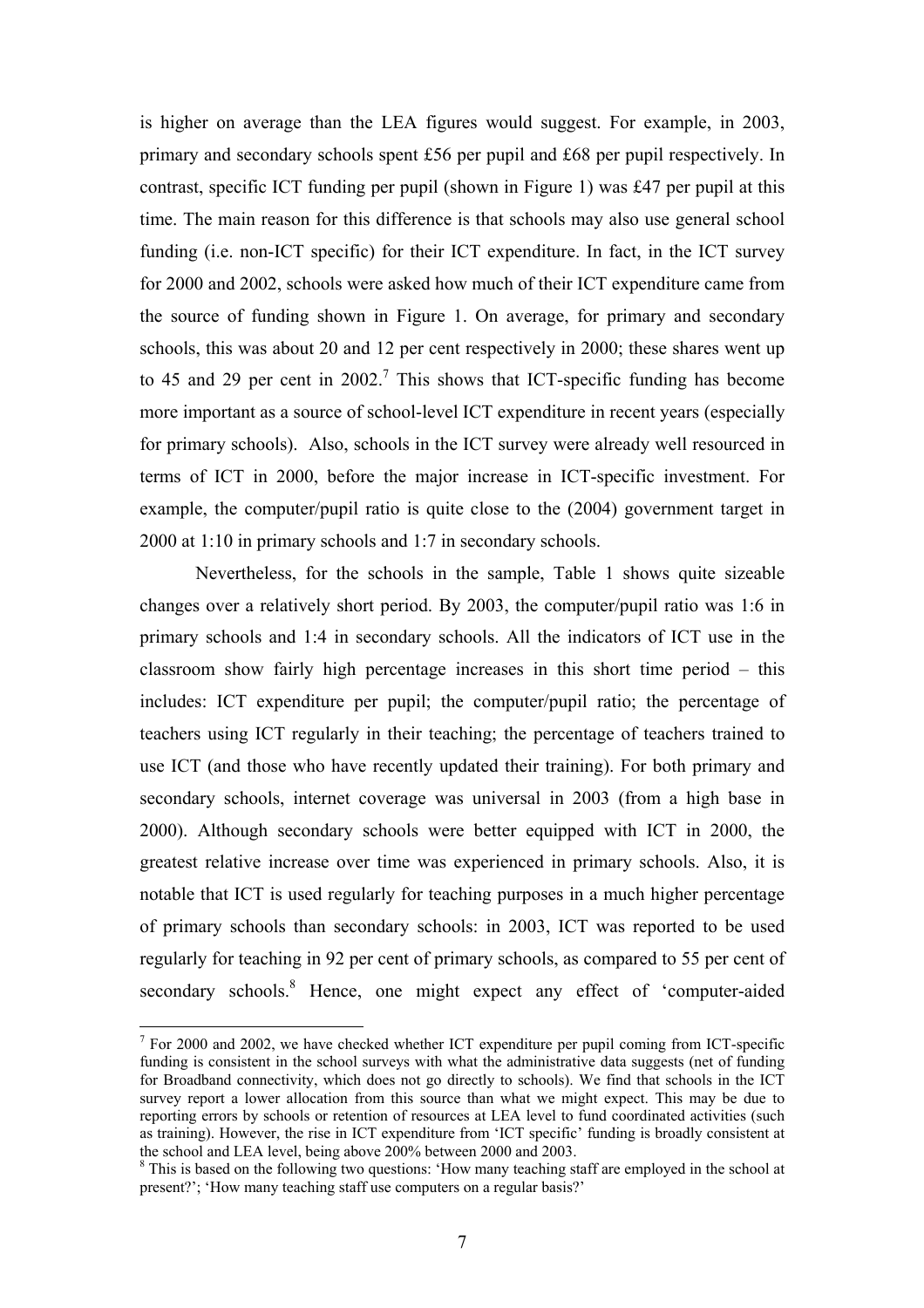instruction' on educational performance to be more evident in primary schools than in secondary schools.

In Table 2, we show the share of ICT expenditure spent on various items in 2000 and 2002 (the only years where this question was asked). It is interesting to note that the share of ICT expenditure devoted to hardware and software decreased by 14 and 3 per cent in primary and secondary schools respectively whereas the share of resources devoted to teacher training rose by 57 per cent for primary schools and by 50 per cent for secondary schools. This suggests that the extra funding may have improved the quality of ICT use in schools (through teacher training) rather than simply increase the amount of ICT equipment.

Figure 2 provides additional information about the use of ICT in schools. Specifically, it depicts the proportion of schools where ICT is 'substantially used' in the teaching of particular subjects for a pooled sample of schools in the ICT Survey between 2000 and 2003 (when this question was asked). For any particular subject, ICT is used 'substantially' in at least 20 per cent of schools at both primary and secondary level (except for some subjects in primary school, such as music, design and foreign languages - which may not be taught in all primary schools or at least not very formally). The non-ICT subject where ICT is most often used according to this categorization is design in secondary school, and then English at primary school. About 65 percent of primary schools report that they 'substantially use' ICT in the teaching of English. The next most important 'ICT user' is Maths (followed by Science), where ICT is 'substantially used' in about 56 percent of primary schools and 40 percent of secondary schools. Thus, a relevant question is whether all this intensive use of computers as an instructional method has an observable impact on pupils' educational outcomes.

#### **3.1 The ICT funding mechanism**

Government grants for ICT funding are distributed to schools via their Local Education Authorities (LEAs). To obtain this source of funding, LEAs must agree to match any ICT-specific funding with general education funding (also provided by central government - but not ring-fenced for ICT). Hence, to some extent, schoollevel funding for ICT depends on the importance attached to ICT by the LEA. The administrative data for ICT funding (as shown in Figure 1) reflects both components of the ICT grant.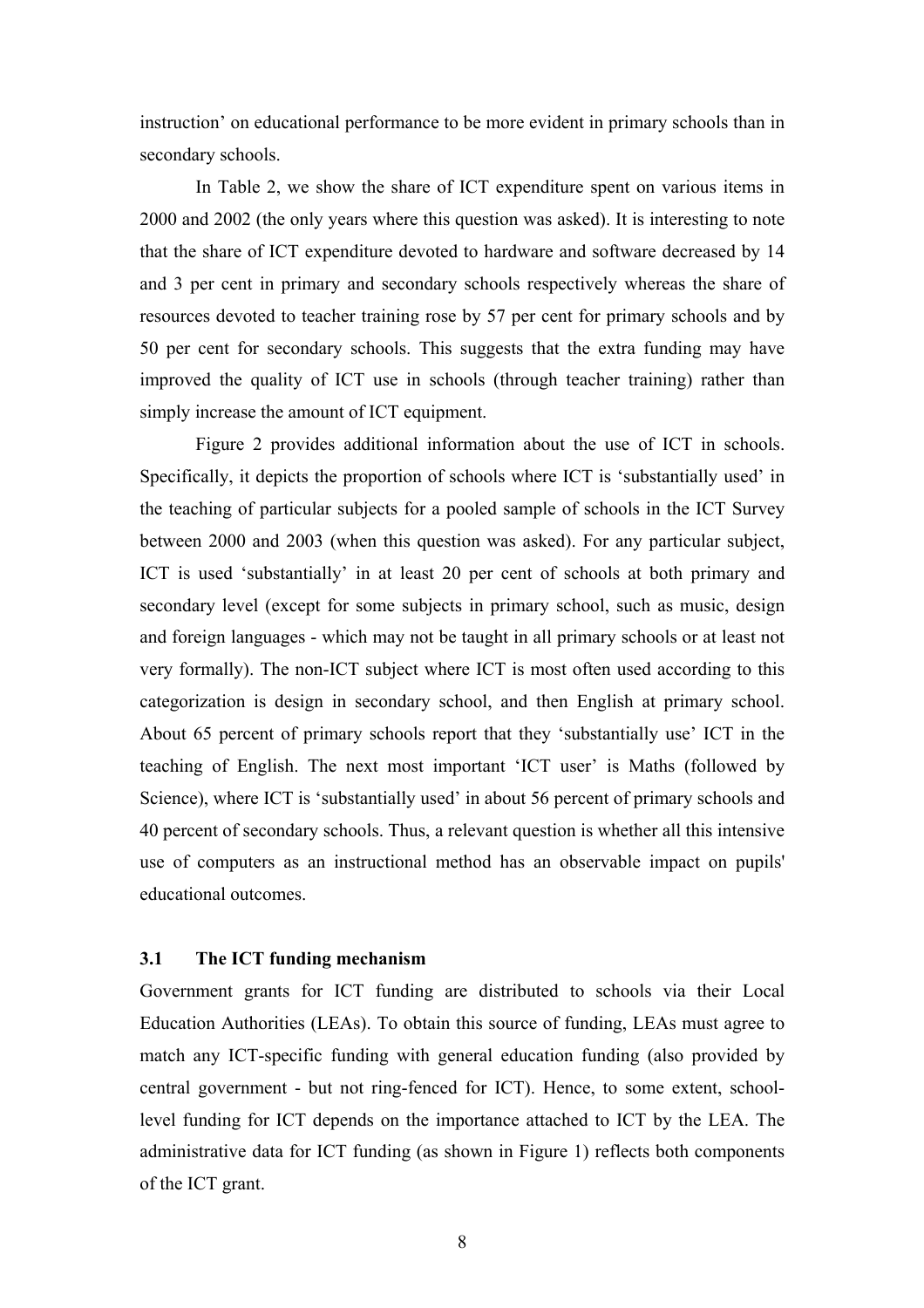In the years 1999 and 2000, funding for ICT was allocated to LEAs through a bidding process. Anecdotal evidence from the Department for Education and Skills suggests that the aim was to direct money towards LEAs that were proposing innovative and interesting ways to manage the roll-out of the government programme discussed above. Almost all LEAs received ICT funding, but its level was related to the degree of interest in their proposal. From 2001 onwards, there was an important change in the allocation mechanism - the rationale being to make the system more equitable. From then on, allocations were made according to a formula based on school and pupil numbers in LEAs. For a component of the grant (i.e. that relating to Broadband connectivity), there was also an adjustment made for population density.

The change in the allocation mechanism created winners and losers among LEAs. LEAs which had benefited a lot under the old system stood to lose from the transition to a formula-based system, and vice versa. In Figure 3, we plot the log share of total ICT funding received by each LEA before and after the policy change. We also plot the corresponding 'fitted share' of ICT funding, which is based on pupil numbers, school numbers and population density in the LEA. After the policy change the correspondence between the actual and fitted share is close. Before the policy change, there is considerable divergence between the actual and fitted share - showing that allocations to LEAs were not made on the same basis before and after the policy change.<sup>9</sup> Hence some LEAs gained from the new system, whereas others lost - and the magnitude of the gain or loss can be estimated by the difference between the share of funding received by the LEA in the new system relative to the share of funding it received in the old system.

The key features of the policy change that are important for the analysis are as follows: the basis for the funding allocation was different in the new system and the old system; the change created 'winners' and 'losers'; the change was not pre-empted by LEAs in how they were bidding for funding the year before the rule change (this seems very unlikely. Furthermore, the funding share in the two pre-change years, 1999 and 2000, is very highly correlated). In our analysis, we use the magnitude of gain or loss as a result of the change in system, combined with the timing of the change, to predict changes in ICT funding at LEA level. We argue that this provides

 $\overline{a}$ 

<span id="page-14-0"></span><sup>&</sup>lt;sup>9</sup> There is very little change over this time period between LEAs with respect to components of the formula (school and pupil numbers). So, the observed differences between fitted and actual shares in 2000 and 2001 do not reflect major changes in the characteristics of LEAs. They effectively capture the shift in the allocation of ICT funds induced by the new allocation system.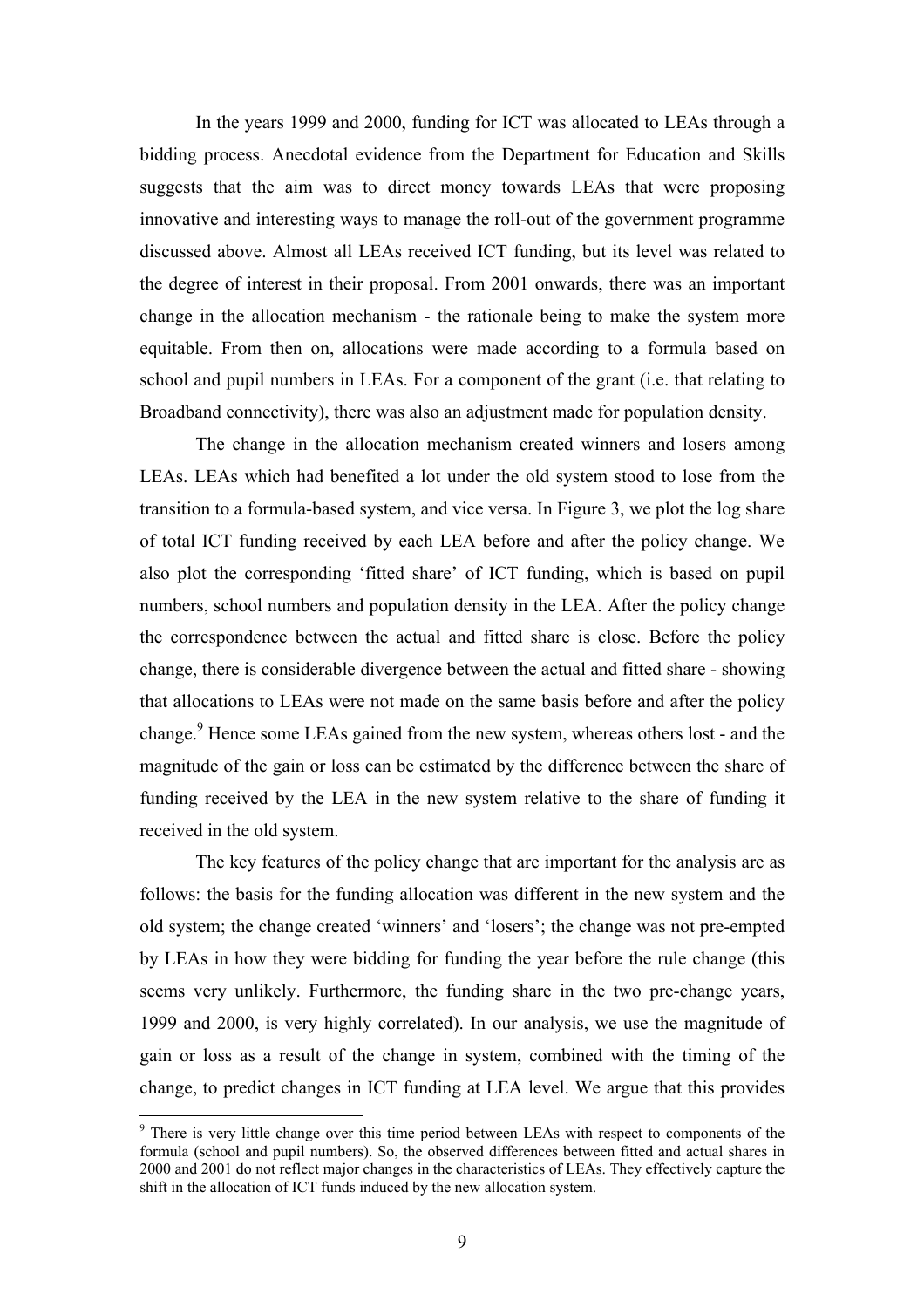an exogenous source of variation in ICT funding that can be used to analyze the relationship between ICT investment and educational outcomes, thus overcoming potential endogeneity problems.

A further illustration of the effect of the rule change in 2001 can be seen in Figure 4, which shows trends in ICT funding per pupil (indexed at 1 in 1999) over time for two groups of LEAs: those which were at or below the  $25<sup>th</sup>$  percentile of the ICT expenditure per pupil distribution in 1999; and those which were at or above the  $75<sup>th</sup>$  percentile. The consequence of the rule change in 2001 was that these two groups became much closer in terms of per pupil ICT funding from that time onwards. Among these two groups, the relative 'winners' were those LEAs at the lower part of the distribution in 1999 and 2000.

In Tables 3 and 4, we also use the ICT school survey to examine how schools in these two categories of LEAs fared between 2000 and 2003, in terms of their ICT inputs. Table 3 shows statistics for primary schools. In terms of ICT expenditure per pupil and the computer-pupil ratio, primary schools in 'top LEAs' (i.e. those at or above the  $75<sup>th</sup>$  percentile of the distribution in 1999) do not look different from those in 'bottom LEAs' (i.e. those at or below the  $25<sup>th</sup>$  percentile of the distribution in 1999). However, as would be expected from the large relative increase in government funding to the latter LEAs, the rate of increase in most school-level indicators is considerably higher in 'bottom LEAs' than in 'top LEAs'. This pattern is far less clear for secondary schools (in Table 4). The rate of increase in ICT expenditure per pupil is only slightly higher for schools in 'bottom LEAs' relative to 'top LEAs' and the rate of increase in the computer-pupil ratio is lower in 'bottom LEAs'. This may reflect the fact (discussed above) that for secondary schools ICT expenditure per pupil has not increased over time as much as in primary schools and ring-fenced ICT funding appears to be less important as a source of overall ICT expenditure.<sup>10</sup>

#### **4 Analytical Framework and Identification**

 $\overline{a}$ 

The key issue is to identify the relationship between ICT investment and educational outcomes, while taking account of any other confounding factors. To overcome the

<span id="page-15-0"></span> $10$  There are no rules for how LEAs allocate ICT funding to schools: 'they have the freedom to manage allocations at a local level in order to meet local priorities' (DfES, 2004).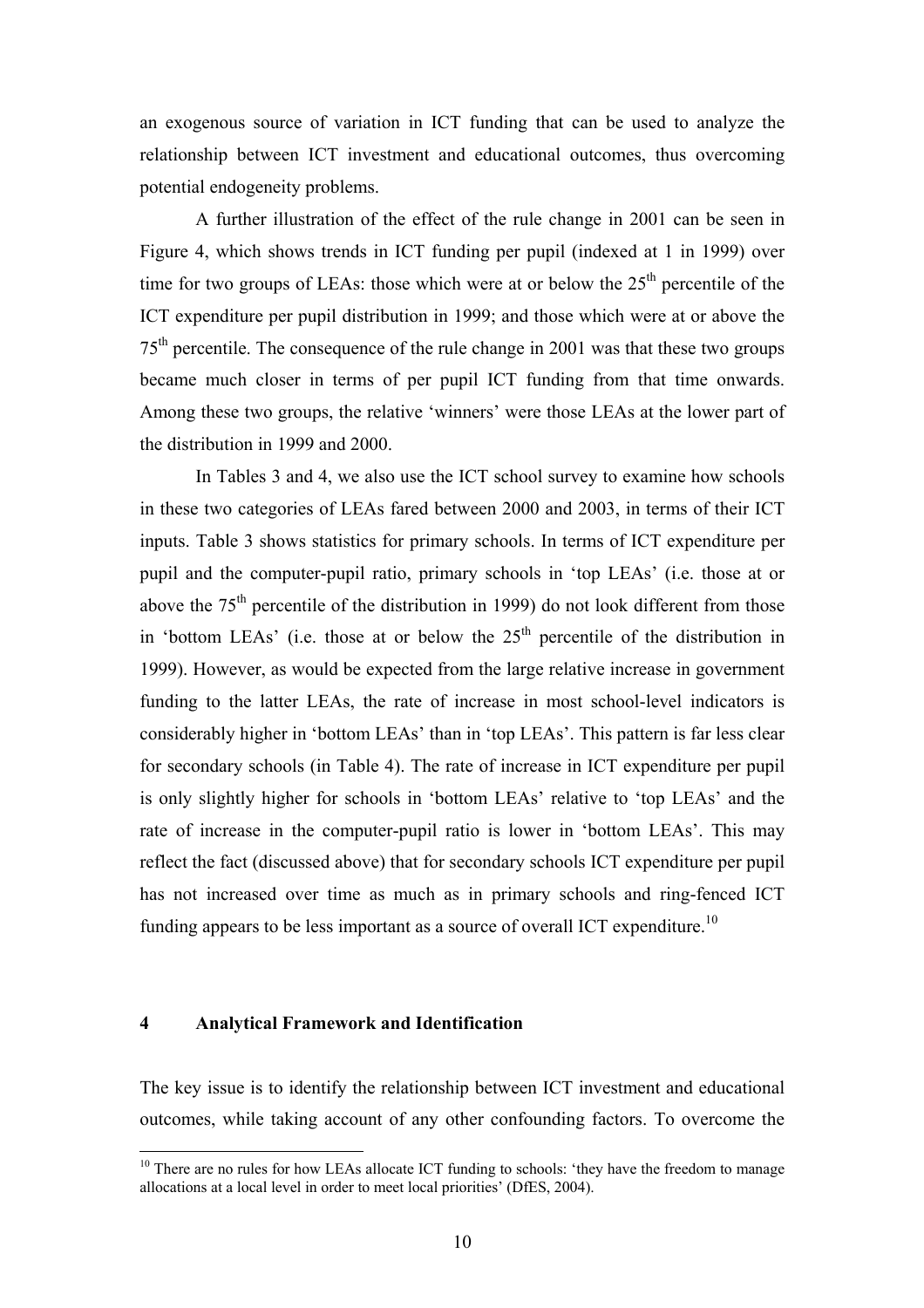endogeneity problem, we make use of the quasi-experimental setting provided by the change in the funding allocation mechanism to implement an Instrumental Variable Strategy.

Because our identification strategy is based on a rule change at LEA level, we rely on data at this level of aggregation. We construct an LEA-level panel using administrative data over the 1999-2003 period.<sup>11</sup> Information includes ICT funding; pupil performance; other LEA funding to schools; and LEA characteristics, such as the number of schools and pupils. We know that the rule change created 'winners' and 'losers' among LEAs, and that the magnitude of gain or loss can be estimated from the difference between the share in overall expenditure received by the LEA in the year prior to the policy change and the share after the policy change.<sup>12</sup> Hence, our first-stage regression is based on the following key relationship:

$$
\Delta C_{it} = \lambda Index_{it \ge 2001} + \xi_i + \phi_t + \theta \Delta X_{it} + \omega_{it}
$$
 (1)

where  $\Delta C_i$  is the change in log(ICT funding per pupil) for LEA *i* in time *t*; *Index*<sub>*it*≥2001</sub> is a measure of 'gain' or 'loss' incurred by LEA *i* as a consequence of the change in the allocation mechanism in the years after the change ( $\ell \geq 2001$ );  $\xi_i$  is an LEA fixed effect potentially capturing its relative position in the ICT funding distribution, before the policy change;  $\phi_t$  is a set of year fixed effects;  $\Delta X_i$  is a vector of changes in inputs (in logs) expected to affect ICT funding per pupil at the LEAlevel; and  $\omega_{it}$  is an error term.

Our second stage regression can be written as follows:

 $\overline{a}$ 

$$
\Delta Y_{it} = \beta \Delta C_{it} + \alpha_i + \delta_t + \gamma \Delta X_{it} + \varepsilon_{it}
$$
\n(2)

where  $\Delta Y_i$  is the change in pupil outcomes (in logs) in LEA *i* at time *t*;  $\alpha_i$  and  $\delta$ , are LEA and year effects respectively;  $\Delta X_i$  is the same vector of changes in other inputs expected to affect pupil outcomes at the LEA-level; and  $\varepsilon$ <sub>it</sub> is an error term.

Controlling for LEA effects ( $\xi$  and  $\alpha$ <sub>i</sub>) is potentially important in our analysis as being a 'winner' or a 'loser' from the rule allocation change (reflected

<span id="page-16-0"></span> $11$  There are also various data constraints at school-level - for example, we need to rely on retrospective information to construct the change in the computer/pupil ratio for schools. We do not have retrospective information on ICT expenditure per pupil. The school-level surveys are based on a repeated cross-section, where relatively few have been sampled more than once. 12 It does not make much difference whether we use 1999 or 2000 data to calculate the share of ICT

<span id="page-16-1"></span>funding allocated to a particular LEA. There is a strong correlation between the shares allocated to LEAs in both these years.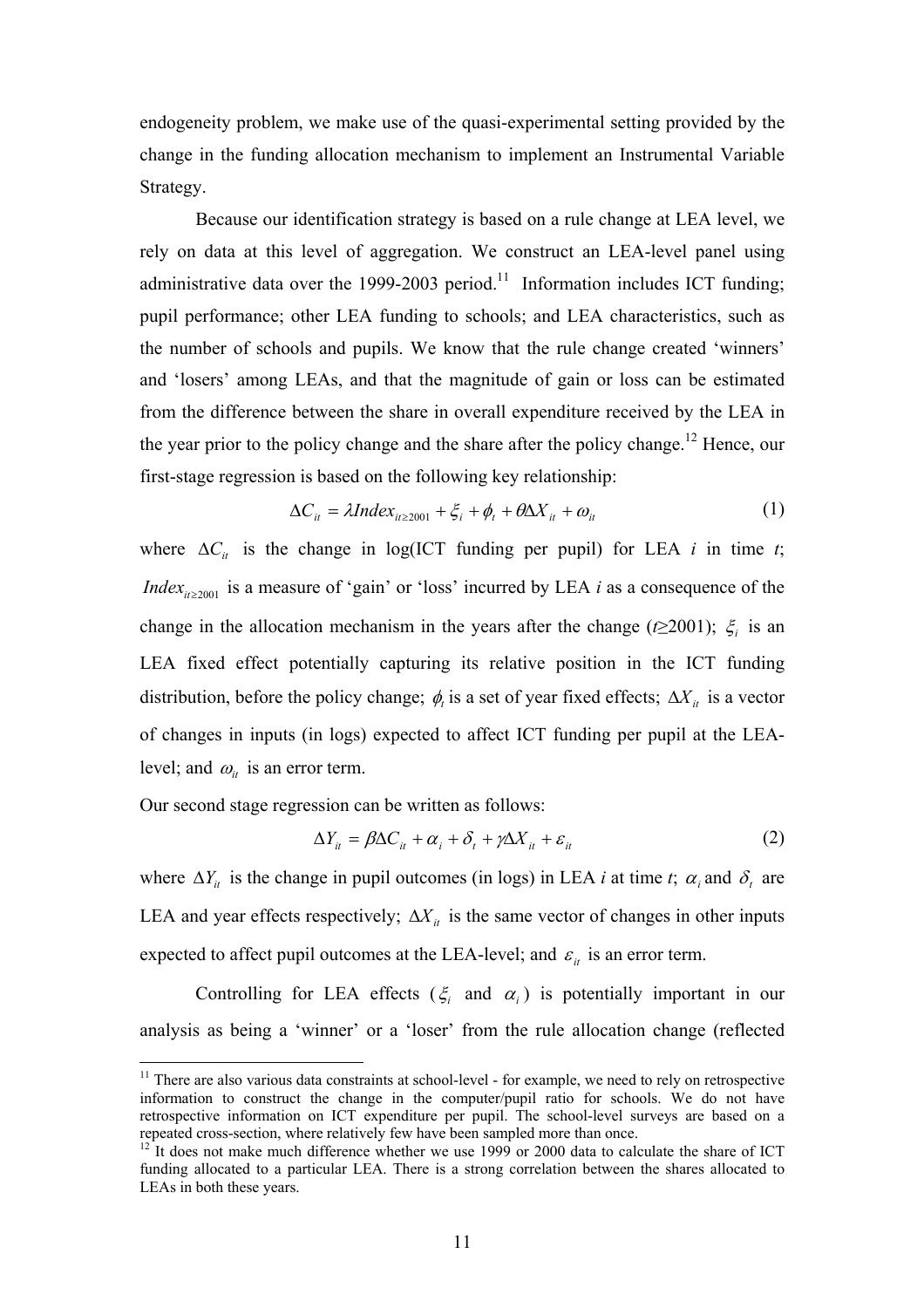in *Index<sub>i</sub>* itself) may be correlated with other LEA-specific characteristics, which are in turn correlated with both computer funding and pupil outcomes. This might happen if LEAs that were particularly good at extracting ICT funds in the bidding process (i.e. pre-policy) for educational purposes were also good for their schools in other ways. Crucially, it is *Index<sub>i</sub>* interacted with a dummy for the period in which the policy is in place *Policy-on* (i.e. for the post-change years, *Index*<sub>*it*≥2001</sub>) that is used for identification, and not *Index<sub>i</sub>* itself. We therefore control for LEA effects in our IV strategy using *Index<sub>i</sub>* as a regressor in both the first and second stage of the regression.<sup>13</sup> Our identification strategy is similar to the non-linear IV approach followed by Angrist and Lavy  $(2002).<sup>14</sup>$  $(2002).<sup>14</sup>$  $(2002).<sup>14</sup>$ 

One might ask whether instrumenting for the change in ICT funding is really necessary when estimating regressions at LEA level. For example, there is exogenous variation in the growth of ICT funding as this is largely determined by central government. Furthermore, with such aggregate data, unobserved attributes of pupils or schools that are correlated with the growth of ICT funding and with educational outcomes may not be so important. There are two main reasons for an IV approach in this context. Firstly, the measure of ICT funding is only a proxy for ICT investment at school-level. In Section 3, we have described how ICT-specific funding is just a fraction of overall ICT expenditure in schools. The fact that we may be measuring changes in the true ICT input with error could lead to downward bias in our estimate of the effect of ICT investment on educational outcomes.<sup>15</sup>

Secondly, because LEAs must provide matched funding to 'ICT-specific' funding, the level of LEA funding (and relevant school expenditure) will reflect the extent to which LEAs prioritize ICT as a source of funding. This adds a further nonrandom dimension to ICT funding observed at LEA level, which may be correlated with educational outcomes. If LEA priorities change over time, this effect will not be removed with the inclusion of LEA fixed effects. In Table A1 of the Appendix, we

 $\overline{a}$ 

<span id="page-17-0"></span><sup>&</sup>lt;sup>13</sup> We also experimented with more flexible and non-parametric alternatives. First, a full battery of LEA dummies (fixed effects) was used in both stages. When this was done, the same point estimates were obtained, although standard errors were slightly larger; yet, this only marginally affected the significance of the estimated coefficient. Alternatively, we included polynomials (up to the fourth power) of *Index<sub>i</sub>*; point estimates and the significance of our results were fully confirmed.

<span id="page-17-1"></span><sup>&</sup>lt;sup>14</sup> In their study, schools applying for ICT grants are ranked within city, and actual funding is a nonlinear and non-monotonic function of the rank. This relation forms the basis for an Instrumental Variable approach, which is valid when controlling for parametric functions of the rank itself.

<span id="page-17-2"></span><sup>&</sup>lt;sup>15</sup> Ashenfelter and Krueger (1994) show that this problem is exacerbated in a panel context.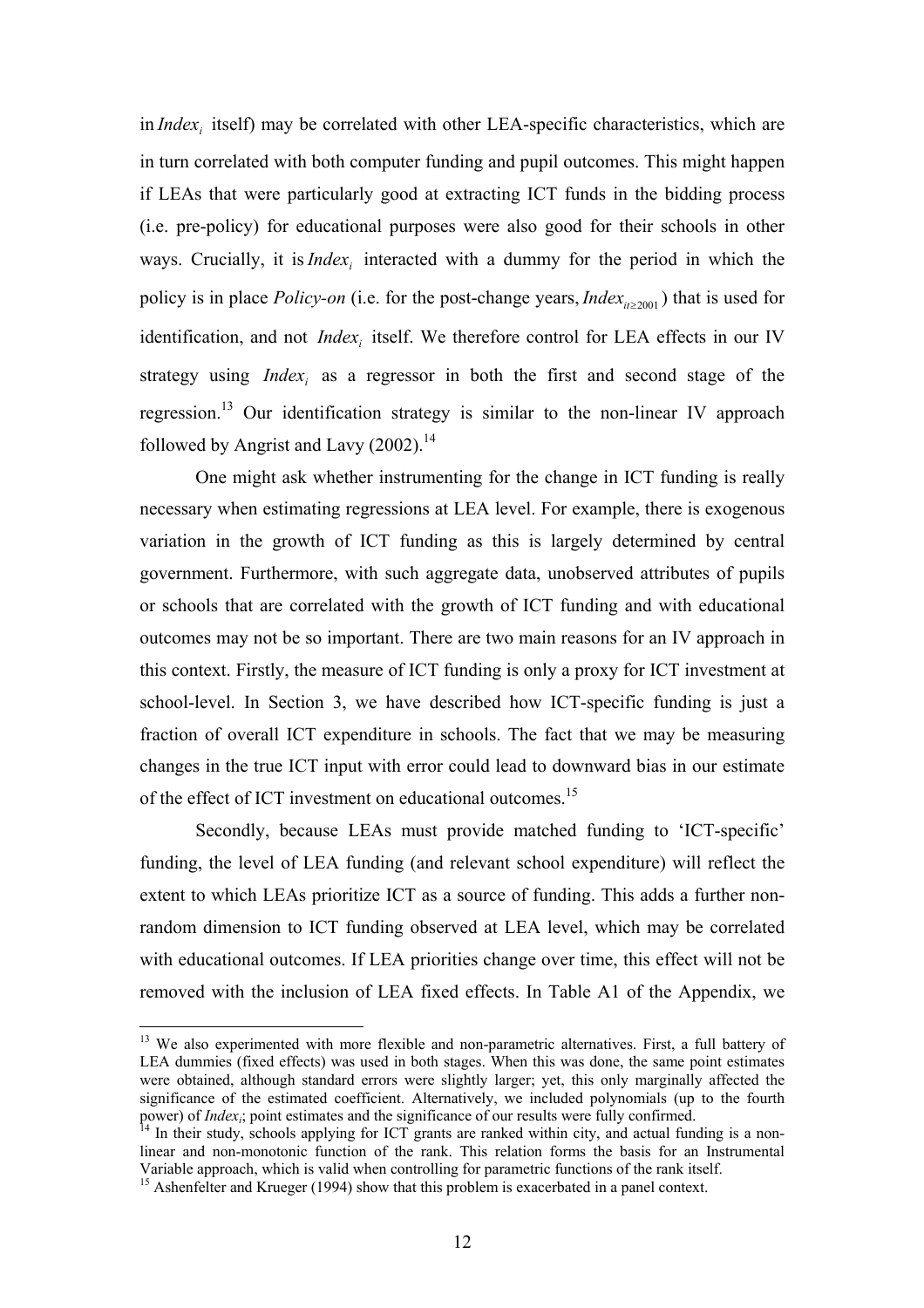show some evidence that ICT funding is 'crowding out' other types of LEA funding, since there is a negative relationship between ICT funding per pupil and other LEA funding per pupil. However the instrument used in our regressions is completely unrelated to non-ICT funding per pupil at the LEA level.

There is therefore a strong rationale for instrumenting the change in ICT funding, even when analyzing relationships at the LEA level. We then identify an average causal response (ACR) of educational achievement to changes in the funding mechanism. The ACR is defined by Angrist and Imbens (1995) and is a generalization of the local average treatment effect (LATE) when the treatment is not binary. In our case, the treatment intensity varies between LEAs, and is proportional to the losses or gains experienced by LEAs as a result of the change in the funding mechanism. Therefore, ACR will depend on the distribution of treatment intensities across LEAs: big 'losers' or big 'winners' from the change in system will have a disproportionate effect on the IV estimate. We will return to this point later, when discussing the interpretation of our findings.

#### **5 Results**

#### **5.1 First stage regressions**

Regressions are based on administrative data at LEA level for the years 1999-2003. All variables are specified in log changes, except for  $Index_i$ , its interaction with the timing of the policy change, *Index\*Policy-on* (i.e., *Index<sub>it≥2001</sub>*), and a sparsity factor (constant over time). The first stage regression is shown in Table 5. In column 1, we show the relationship between the instrument and the change in ICT funding per pupil controlling for *Index <sup>i</sup>*. Then in column 2, we also include controls for variables used to allocate ICT funds to LEAs in the post-reform period (sparsity; pupil numbers; school numbers) and controls for the pupil-teacher ratio and non-ICT funding per pupil, as well as a set of year dummies. The key parameter of interest is the estimated coefficient on *Index\*Policy-on*, which is positive and highly significant in both specifications. The reported F statistics are well above the critical values suggested in Staiger and Stock (1997) to detect weak instruments; also, the marginal R-squared for the excluded instrument suggests *Index\*Policy-on* can account for a large proportion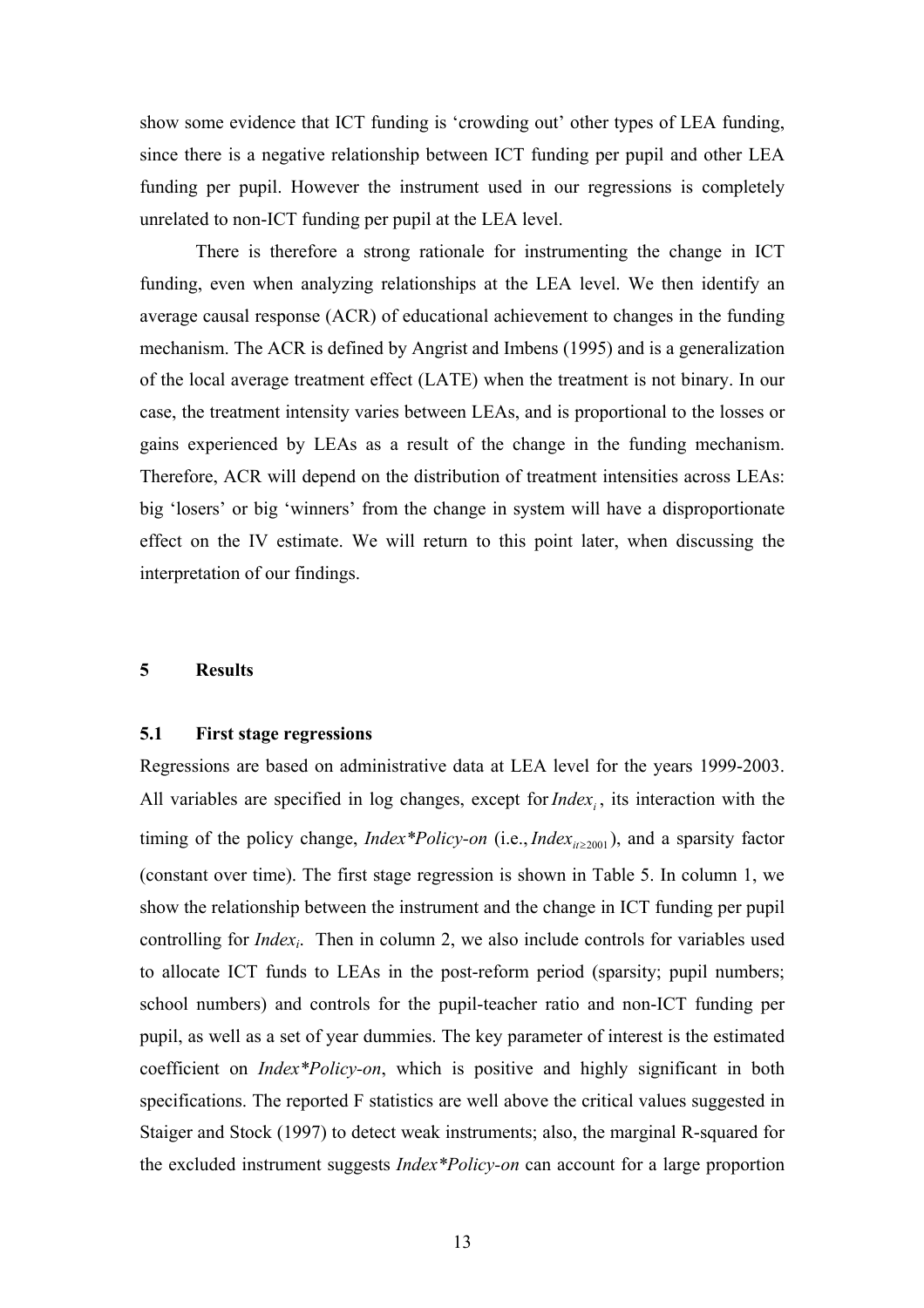of the variation observed in the growth rate of ICT after the policy change.<sup>16</sup> Finally, an interpretation of the coefficient is that if the rule change led to an increase of about 10 percent in the relative share of ICT funding received by an LEA, this would mean a 9 percentage point increase in ICT funding per pupil within that LEA.

Although our identification strategy exploits the interaction *Index\*Policy-on* and the exogeneity of the date of the policy change, we also test for the balancing properties of *Indexi* itself; this provides additional information about the validity of our identification strategy. To do so, we study whether there is any relation between a number of observable characteristics of LEAs before the period under analysis and *Index<sub>i</sub>*. Results from this exercise are reported in Table A2 (in the Appendix to this paper), where we show simple correlations and regression results. If the changes in the allocation of ICT expenditure induced by policy reform are independent of longrun LEA trends and characteristics, we expect to find little relation. This is clearly the case, as shown in Table A2, and thus provides additional evidence as to the validity of our strategy.

In Table 6, we estimate similar specifications at the school-level since it is important to know whether the instrument has some power at this level, and to see whether the impact is different for primary schools than for secondary schools. In this case, the dependent variable is the computer-pupil ratio and is based on retrospective data in the ICT Survey (where schools are asked about the number of computers used for teaching at the present time and three years previously; similar questions are not asked about ICT expenditure). Some additional school-level controls are included (percentage of students eligible for free school meals; percentage of students with Special Educational Needs). The instrument is positive and significant for primary schools in both specifications, though much less powerful than in regressions specified at the LEA level.<sup>17</sup> In this case, a 10 percent increase in the share of ICT funding received by an LEA leads to an increase in the computer-pupil ratio of about 0.13 percentage points.<sup>18</sup> In contrast, the estimated coefficient is zero when estimating

 $\overline{a}$ 

<span id="page-19-0"></span><sup>&</sup>lt;sup>16</sup> Notice that we only have one exclusion restriction and, since the level of variation in the dependent variable and in the excluded instrument is the same, the F statistic is asymptotically equivalent to the square of the t statistic on *Index\*Policy-on*.

<span id="page-19-1"></span>In this specification, the dependent variable varies at the school level, while the instrument is fixed within LEAs. As a result, the F statistic is *not* asymptotically equivalent to the square of the t statistic on *Index\*Policy-on*. This helps in explaining the much weaker explanatory power of our exclusion restriction in the school level models as compared to the LEA models reported earlier.

<span id="page-19-2"></span> $\frac{18}{18}$  The estimated coefficient at the school level is very different to that at the LEA level. Apart from the fact that the measure of ICT is different, there are a number of possible reasons for this: schools only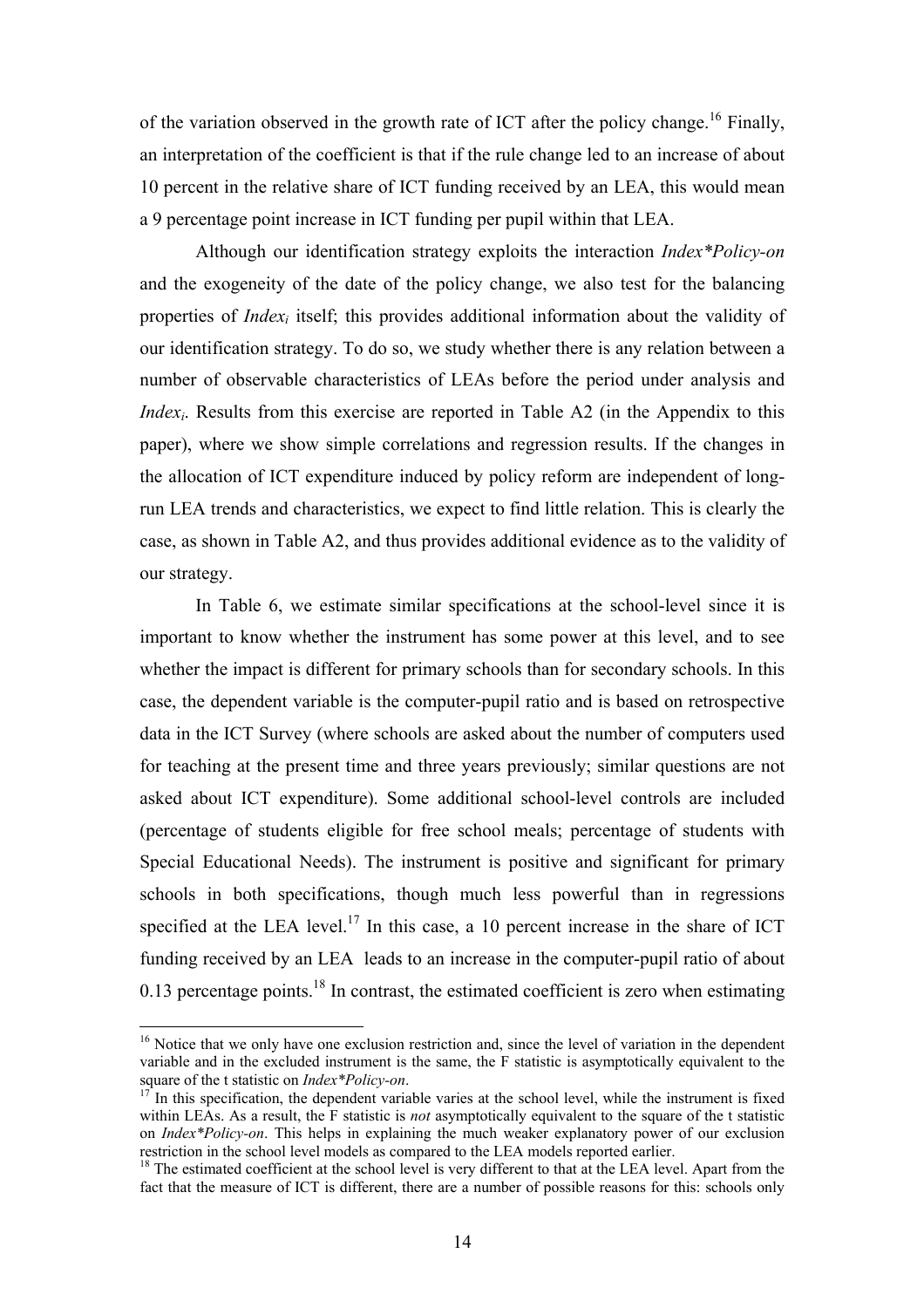the regression for secondary schools. Given the discussion in Section 3, it is not surprising to see that the IV strategy has no power in this case. Hence, in the second stage of our analysis, we focus exclusively on primary school outcomes.

#### **5.2 The effect of ICT funding on educational outcomes**

In England, compulsory education is organized into 4 Key Stages (1-4) and national tests (which are externally set and marked) are taken at the end of each Key Stage for pupils of age 7, 11, 14 and 16 respectively. The test at age 11 is taken at the end of primary school (Key Stage 2). Marks for each test are converted into a level on a scale of 2-6, where 'level 4' is the standard deemed appropriate at this stage of education. The educational knowledge and skills required at each level are set out in the National Curriculum. Government targets for pupils of age 11 are based around the percentage of pupils that attain 'level 4'. Hence, this is the measure of performance recorded in the School Performance Tables and used in our analysis (at LEA level).

In Tables 7 to 9, we report results from LEA-level regressions, where the outcome variables measure examination performance at age 11 in English, Maths and Science respectively. <sup>19</sup> Table 7 shows three specifications where the dependent variable is the proportion of students attaining level 4 or above in English at Key Stage 2. In column 1, we show the OLS results. In columns 2 and 3 we show results from IV regressions, controlling for *Indexi* (column 1) and then adding all other controls (column 2). The OLS regression shows no relationship between ICT funding per pupil and performance in English. In contrast, the IV regressions show a positive and significant relationship between ICT funding per pupil and performance in English, which is not sensitive to whether controls are included. The coefficient shows that a doubling of ICT funding per pupil in schools led to a 2 percentage point increase in the proportion of pupils achieving level 4 or above in English at age 11. As discussed above, changes in ICT funding of this magnitude really did happen for primary schools over this period and the impact on performance in English is notable given that the average growth rate of pupils' scores in this subject was around 7 percent between 1999 and 2003. However, the causal effect of ICT identified here is

partly rely on ICT-specific (i.e. NGfL) funding for ICT-related expenditure; only a fraction of ICT expenditure is used to buy computers; the LEA may use ICT-specific funding to finance joint activities (e.g. teacher training); the change in computers per pupil is computed over two periods, while our instrument is mainly capturing changes occurring between 2000 and 2001.

<span id="page-20-0"></span><sup>&</sup>lt;sup>19</sup> For school-level regressions, the instrument is much weaker in the first stage. Hence IV estimates are very imprecisely determined in the school-level regressions.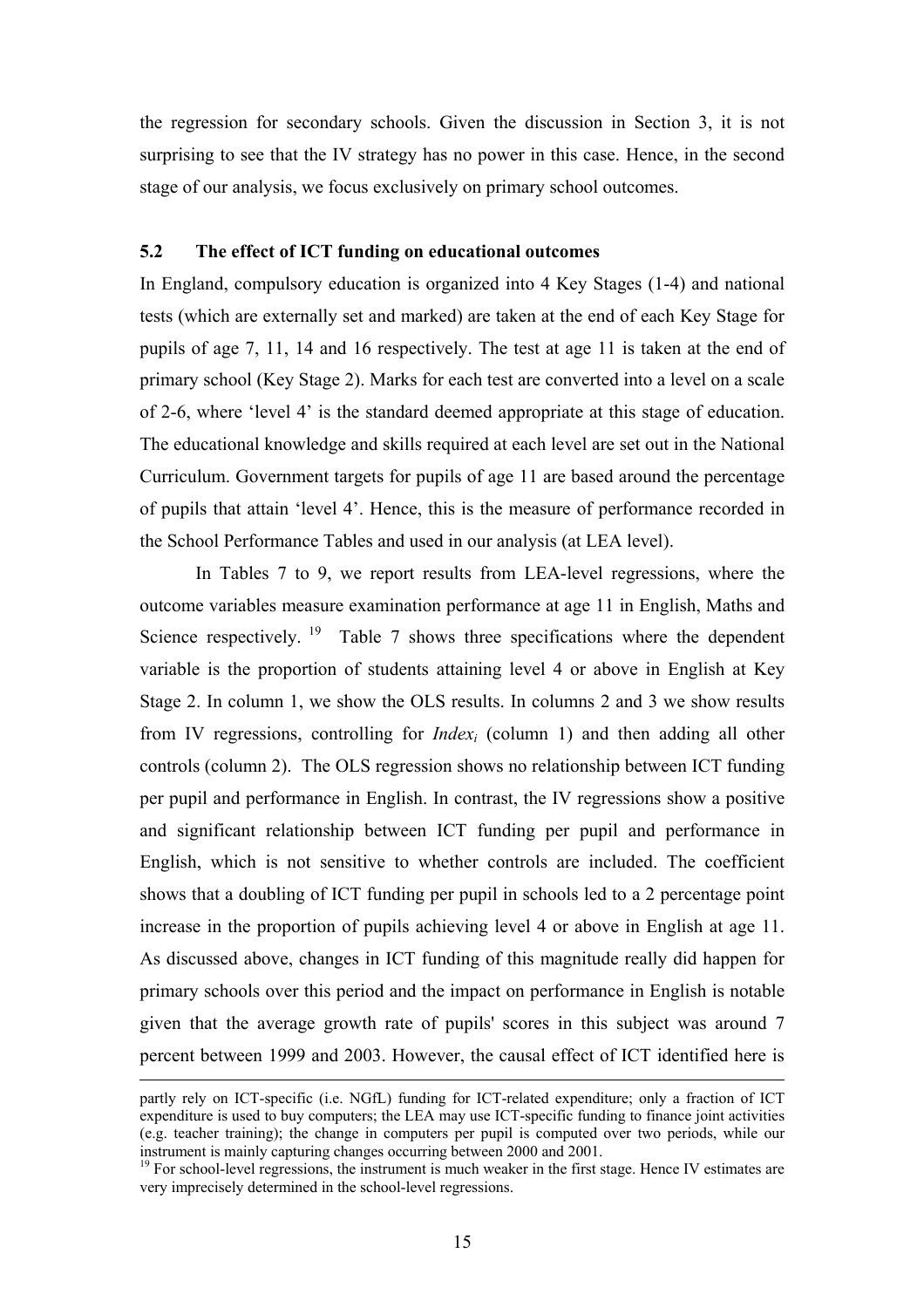not the average population effect (i.e. for all schools in England) but rather the causal effect of large changes in ICT investment for LEAs that were substantially affected by the rule change. $20$ 

In Table 8, similar regressions are shown, where performance in Mathematics is the dependent variable. In this case, the relationship between ICT funding per pupil and the measure of performance is positive, but insignificant, with the estimated coefficients being less than half the size of the estimated effect for English. Finally, in Table 9, results show no relationship between ICT funding and performance in Science for the OLS regressions. However, the coefficient is positive and significant in the IV regressions. In this case, a doubling of ICT funding per pupil leads to an increase of 1.4 percentage points in the proportion of pupils achieving level 4 or above.

#### **5.3 Robustness**

 $\overline{a}$ 

Some issues remain to be discussed. First, as shown in the Figures discussed earlier, our IV strategy is more binding for the years immediately before and after the change in the rules for the allocation of ICT funds. An important question is therefore: how are results affected if we apply the IV strategy to the model in Equation (1) over the years 1999-2000 and 2000-2001 only? Secondly, although the policy change profoundly altered the distribution of ICT funding between 2000 and 2001, it might have taken some time to gain full impact; it is therefore important to determine whether the impact of ICT on educational achievement grew over time, after the policy change.

We address these points in Table 10. The first row reports the impact of ICT on educational achievement, when only the 1999-2000 and 2000-2001 window is considered; the second and third rows respectively report results comparing 1999- 2000 to 2001-2002, and 1999-2000 to 2002-2003, thus allowing the policy to take some time to produce its full effect.

Results for English are reported in the first column. We find a positive and significant effect of ICT, even when we confine our attention to the immediate aftermath of the policy change: the estimated impact is 0.013, and significant at the 1 percent level. Also, the comparison of 1999-2000 with subsequent periods (2001-

<span id="page-21-0"></span> $20$  As described above, we identify the Average Causal Response. This gives more weight to LEAs that were substantially affected by the rule change.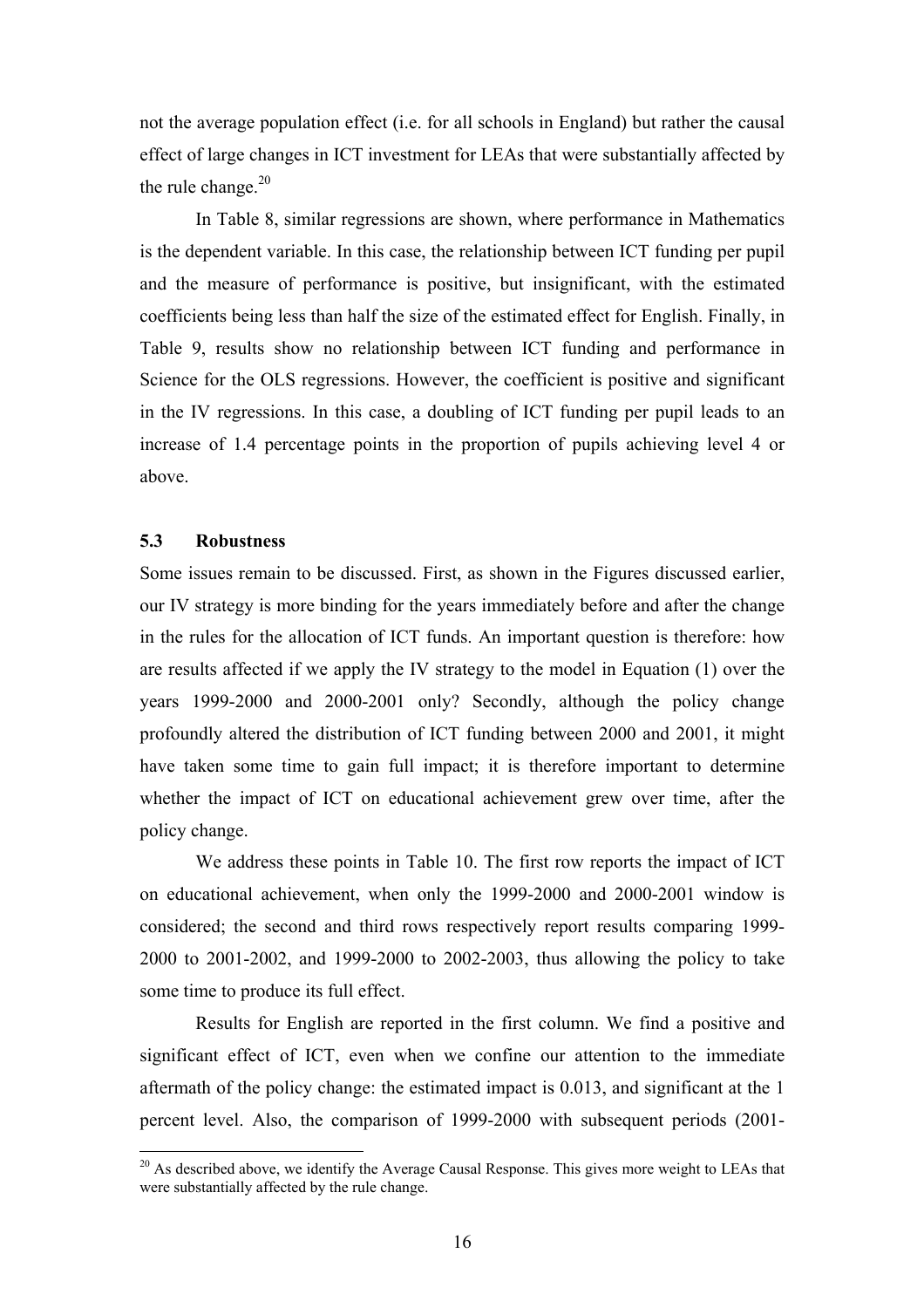2002 and 2002-2003) suggests the policy change took some time to produce its full effect.

As for Science, the estimated impact over 1999-2000 and 2000-2001 is significantly reduced; in fact, the IV estimates in Table 9 mainly capture an effect of the policy emerging in the period 2002-2003, which is estimated to be as large as that for English. Finally, we still do not find any positive impact of ICT on Maths scores.

#### **5.4 Interpretation of the findings**

Evidence discussed so far suggests that, in the English context, where the policy change in 2001 induced *large* changes in the ICT funding received by primary schools, ICT expenditure has led to significant improvements in school performance in English and Science tests at age 11, though not for Maths. How can we reconcile our evidence with previous studies in the field that find no effect?

The IV estimates presented in this paper identify the average causal response (ACR) of educational achievement to changes in the funding mechanism. ACR is a generalization of the Local Average Treatment Effect (LATE) when the treatment is not binary (see Angrist and Imbens, 1995), and depends on the distribution of treatment intensities across LEAs, with big `losers' or big `winners' disproportionately affecting the IV estimates. In fact, we know that for big 'winners', defined as those LEAs in the top quartile of our *Index<sub>i</sub>* distribution, the average growth rate of ICT funds was roughly 60 percent after the policy change (i.e. over 2001-2003); this contrast with a much smaller change of 20 percent for big 'losers', i.e. LEAs in the bottom quartile of the *Indexi* distribution (see Figure 4). Intuitively, it is the comparison between these two groups, and the associated change in the allocation of ICT funds, that drives identification of the impact of ICT on educational outcomes.

To further illustrate this interpretation, we implement the method developed in Angrist and Imbens (1995), which allows identification of those LEAs that contributed most to the estimates of the ACR, in terms of acceleration in their ICT funding. To keep it as simple as possible, we make use of a binary version of our instrument; this takes the value one when *Index<sub>i</sub>* is positive or zero (i.e. for 'winners'), and the value zero when *Index<sub>i</sub>* is negative (i.e. for 'losers'). Our IV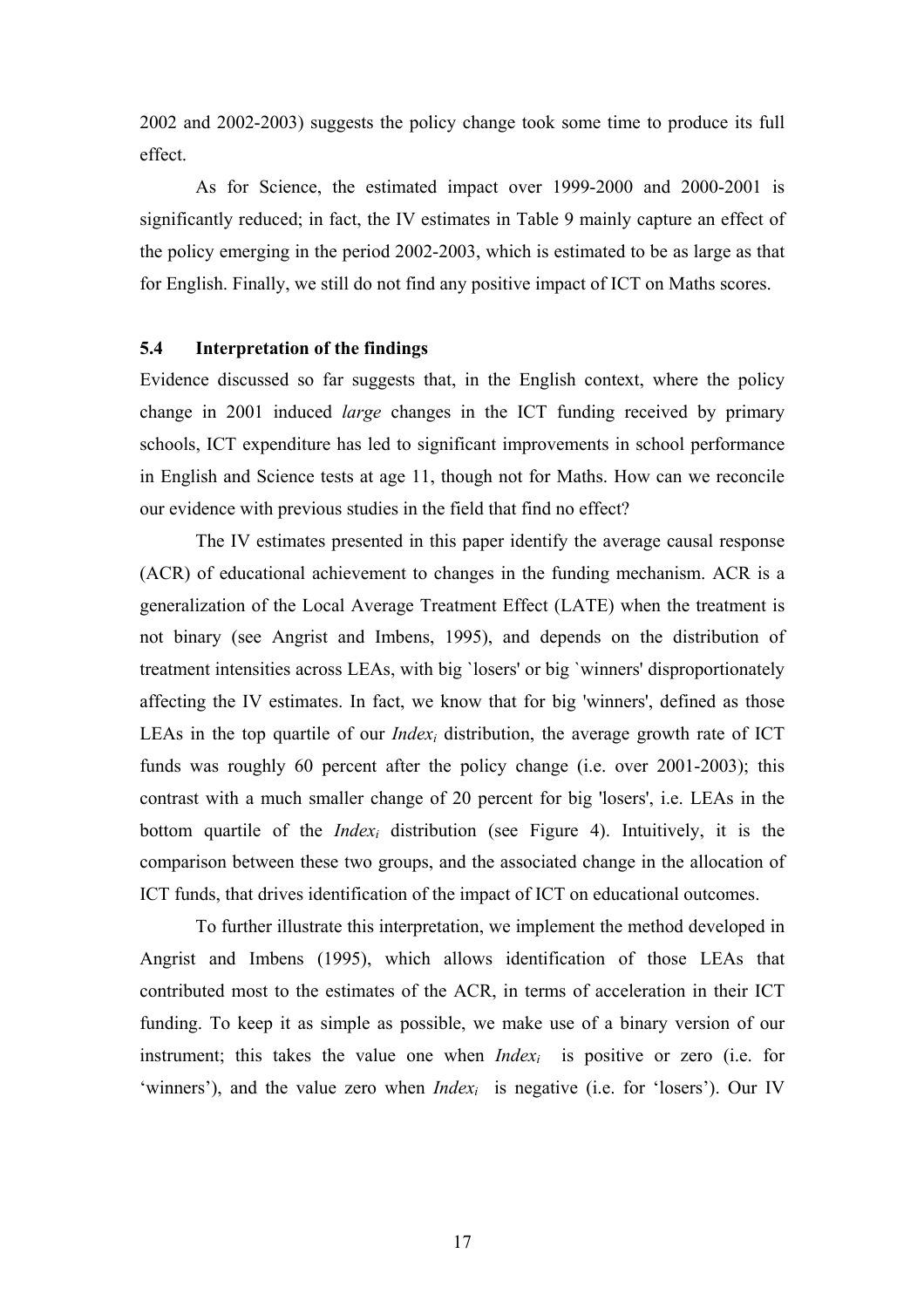results are fully confirmed when this version of the instrument is used, with the impact of ICT expenditure on Science rising to above  $0.20<sup>21</sup>$ 

ACR estimates should be interpreted as the *weighted average* impact of a 1 percent change in the growth rate of ICT funding, for LEAs affected by the policy change; for each level of the growth rate of ICT funding, say *j*, the *weighting* function is proportional to the fraction of LEAs that went from ICT funding below *j* to ICT funding above this level, as a result of the policy change. So, which LEAs are *weighted* more in our ACR estimates?

A simple and informative answer can be provided graphically, analyzing the cumulative distribution functions (CDFs) of the growth rate of ICT separately for winners and losers (as defined by whether *Index* is positive or negative), after the policy change; computations are carried out over the common support of the ICT funding.<sup>22</sup> Results are depicted in the top panel of Figure  $5<sup>23</sup>$  The difference between the two CDFs, at each point *j* of the ICT funding distribution, is a function capturing the contribution (i.e. the weight) of that point to the ACR estimate; this is plotted in the bottom panel of Figure 5, with associated standard errors.

The graph indicates that LEAs significantly contributing to the ACR are those with growth rates of ICT expenditure between 50 percent and 70 percent, and up to 80 percent. For example, around 8 percent of the LEAs obtained 65 percent growth rates of ICT funding in the years after the policy change, whereas they would have obtained less in the absence of the shift; similarly, about 5 percent of the LEAs experienced a growth of between 75 and 80 percent in ICT funding as a result of the introduction of the new policy. These are the observations that contributed most to the estimation of the ACR discussed above, suggesting that our IV strategy mainly captures the impact of large changes in ICT investment on primary school performance.

 $\overline{a}$ 

<span id="page-23-0"></span><sup>&</sup>lt;sup>21</sup> Yet the estimates based on a continuous version of *Index<sub>i</sub>* come from our preferred specification. In fact, a continuous measure of winners and losers is much better designed to control for LEA characteristics, which may spuriously affect the relationship between school performance and ICT funding.<br><sup>22</sup> As a result, part of the bottom tail of the distribution for losers, and of the top tail of the distribution

<span id="page-23-1"></span>for winners, are trimmed out of the sample.<br><sup>23</sup> Note that the fact that we observe no significant crossing of the CDFs also speaks in favour of the

<span id="page-23-2"></span>monotonicity assumption required for our strategy to identify a causal impact of ICT on educational outcomes.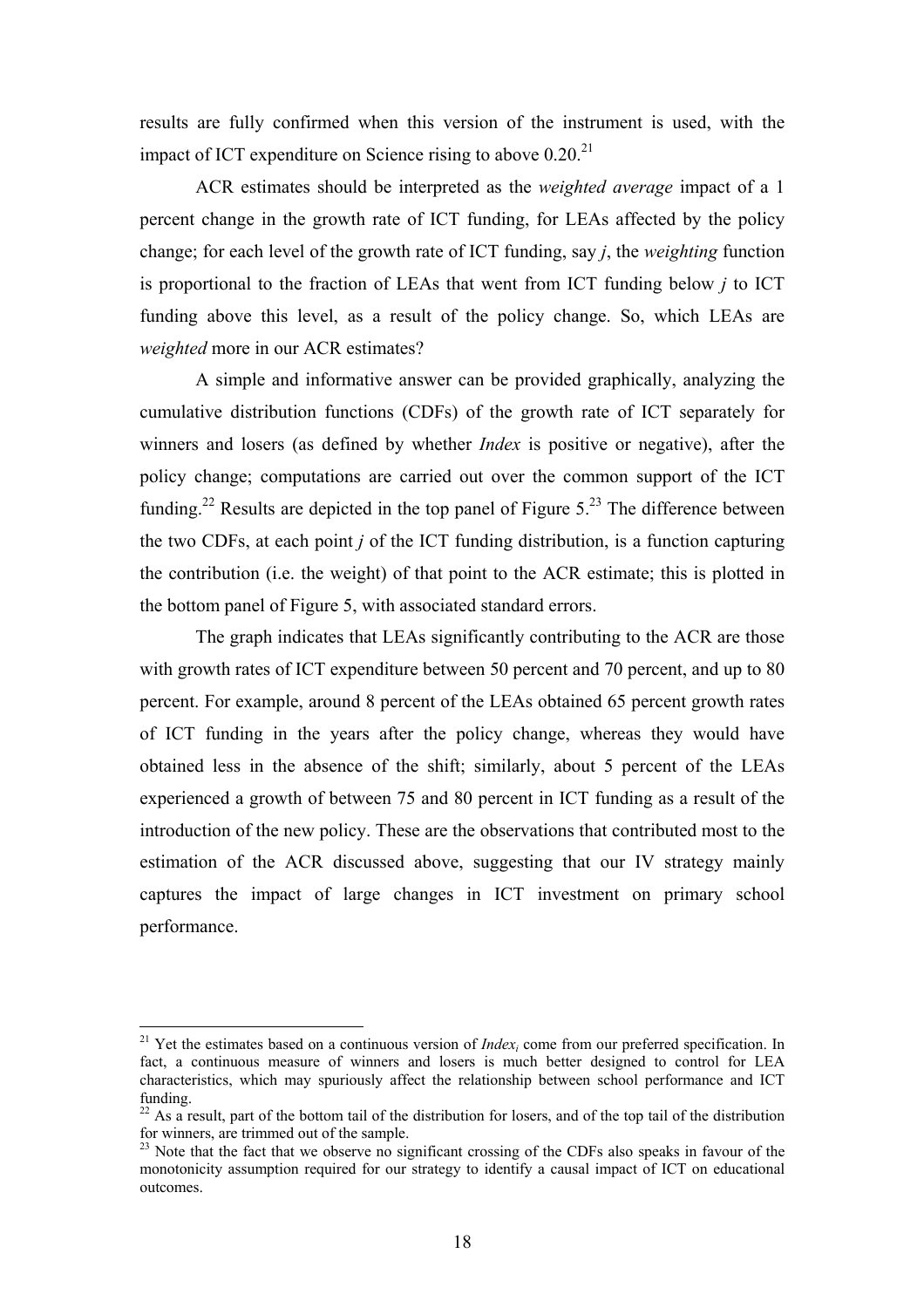#### **6 Conclusion**

It is difficult to establish the causal relationship between computers and educational outcomes because of the 'endogeneity' problem. There are only a small number of studies in the economic literature which attempt to address this issue. With the exception of the rather different Banerjee et al. (2004) paper on schools in Indian urban slums, they all find no evidence of a positive relationship between computers (and computer related inputs) and educational performance. In this study, we examine the issue in an English context, where there has been a major increase in information communication technology (ICT) investment since 1998.

We examine the relationship between changes in ICT investment and changes in educational performance in Local Education Authorities (LEAs). We overcome the 'endogeneity' problem by making use of a change in the rules about how ICT funds were allocated to different LEAs. Hence, we follow studies that use a quasiexperimental setting to estimate the effect of a given treatment status. In this case, the 'treatment' is measured continuously and reflects the magnitude of the gain or loss experienced by different LEAs as a result of the change in the funding system. In contrast with most previous studies in the economic literature, we find evidence for a positive impact of ICT investment on educational performance in primary schools. A positive effect is observed for English and Science, though not for Mathematics. Hence it seems that, in a context where there was a significant expansion of ICT investment, one can uncover evidence of an improvement in pupil achievement linked to ICT. This provides an interesting parallel, both to the existing work that does not find beneficial effects for pupils and to the related work on firms where there is evidence that ICT investment enhances firm productivity.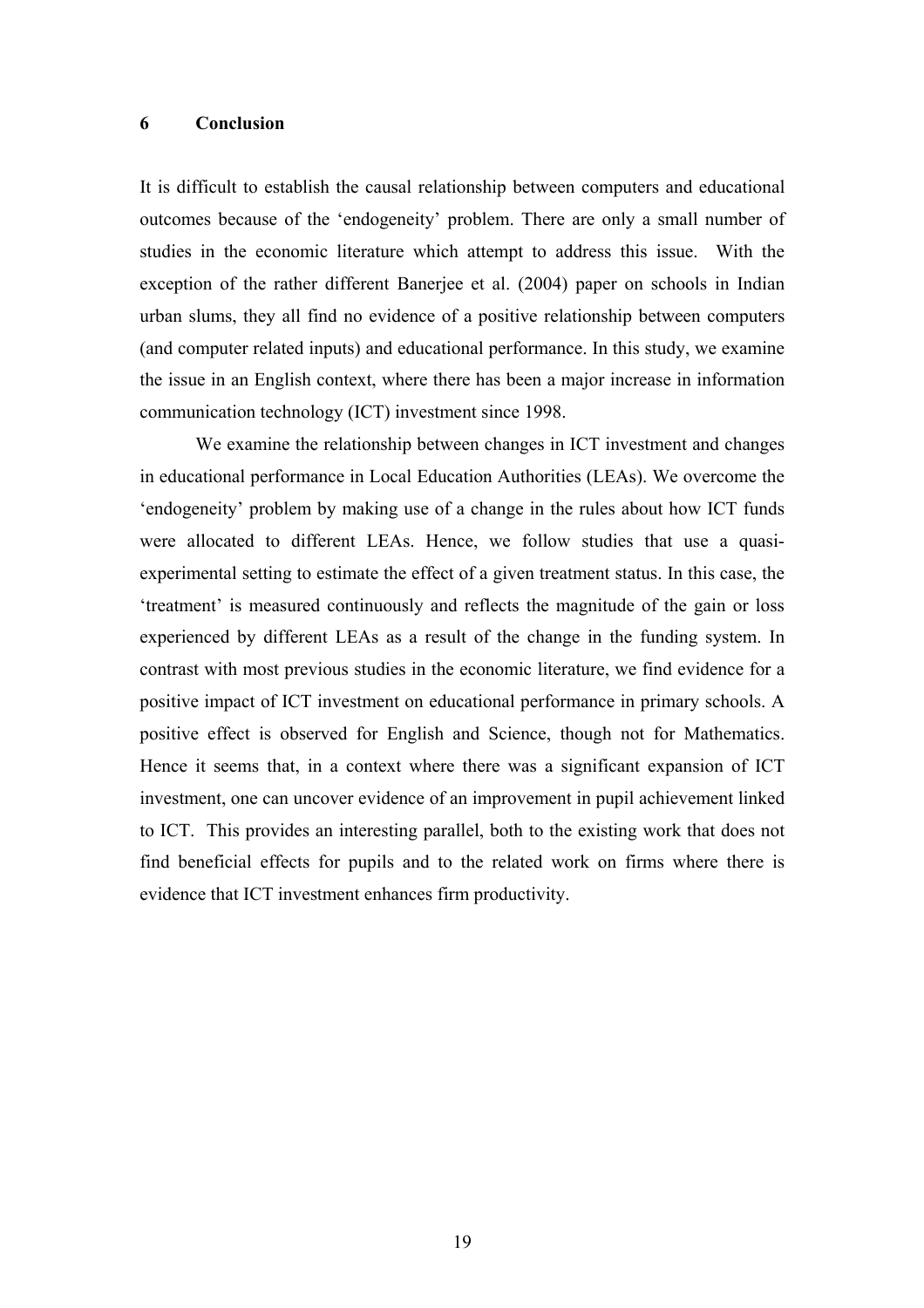#### **References**

- Angrist, J. and Lavy, V. (2002), "New Evidence on Classroom Computers and Pupil Learning", *Economic Journal*, 112, 735-765.
- Angrist, J. and Imbens, G. (1995), "Two Stage Least Squares Estimation of Average Causal Effects in Models with Variable Treatment Intensity", *Journal of the American Statistical Association*, 90(430), 431-442.
- Ashenfelter, O. and Krueger, A (1994), "Estimates of the Economic Return to Schooling from a New Sample of Twins", *American Economic Review*, 85(5), 1157-1173.
- Baneriee, A., Cole, S., Duflo, E. and Linden, L. (2004), "Remedying Education: Evidence from Two Randomized Experiments in India", mimeo, MIT.
- Becta, British Educational Communications and Technology Agency (2002), "ImpaCT2: The Impact of Information and Communication Technologies on Pupil Learning and Attainment", *ICT in Schools Research and Evaluation Series*, 7.
- DfES, Department for Education and Skills, (2003), *Fulfilling the Potential: Transforming Teaching and Learning Through ICT in Schools*.
- DfES, Department for Education and Skills, (2004), "Funding for ICT in Schools in England", *ICT in Schools Division*, mimeo.
- Fuchs, T. and Woessmann, L. (2004), "Computers and Student Learning: Bivariate and Multivariate Evidence on the Availability and Use of Computers at Home and at School", *CESifo Working Paper*, 1321.
- Goolsbee, A., and Guryan, J. (2002), "The Impact of Internet Subsidies in Public Schools". *NBER Working Paper*, 9090.
- Kirkpatrick, H., and Cuban, L. (1998), "Computers Make Kids Smarter -- Right?", *TECHNOS Quarterly for Education and Technology*, 7(2), 1-11.
- Jorgenson, D., and Stiroh, K. (2000), "Raising the Speed Limit: US Economic Growth in the Information Age", *Brookings Paper on Economics Activity*, 1, 125-211.
- Leuven, E., Lindahl, M., Oosterbeek, H. , and Webbink, D. (2004), "The Effect of Extra Funding for Disadvantaged Pupils on Achievement", *IZA Discussion Paper*, 1122.
- Ofsted, Office for Standards in Education (2001), "ICT in Schools: The Impact of Government Initiatives; An interim report", April 2001, Ofsted, London.
- Skinner, B. (1954), "The Science of Learning and the Art of Teaching", *Harvard Educational Review*, 24, 86-97.
- Skinner, B (1958), "Teaching Machines", *Science*, 128, October, 969-77.
- Staiger, D. and Stock, J.H. (1997), "Instrumental Variables Regression with Weal Instruments", Econometrica, 65(3), 555-586.
- Rouse, C., Krueger, A., and Markman, L., (2004), "Putting Computerised Instruction to the Test: A Randomized Evaluation of a `Scientifically-Based' Reading Program", *NBER Working Paper*, 10315.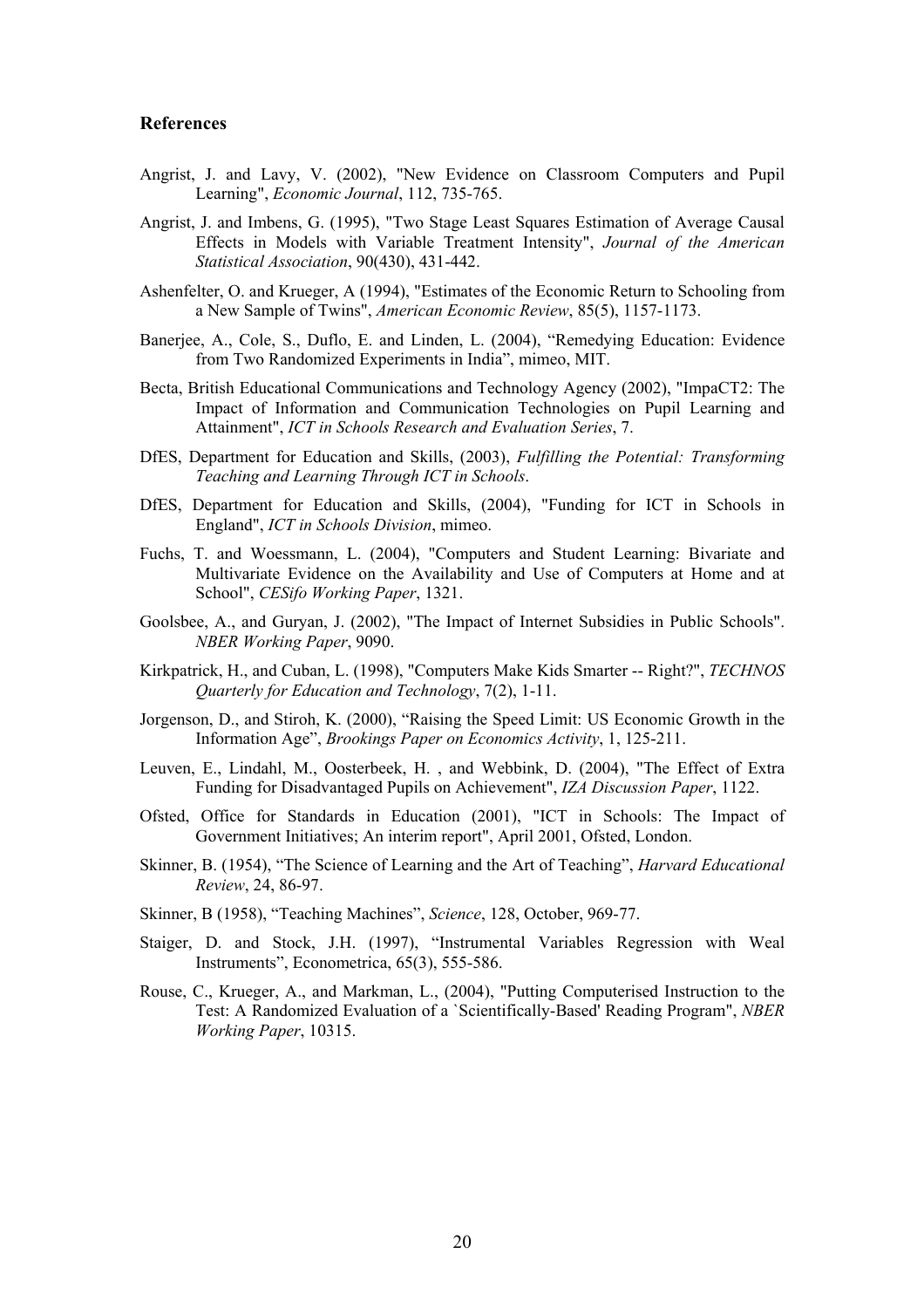|                                           |       | Primary Schools |               |       | Secondary Schools |               |             |
|-------------------------------------------|-------|-----------------|---------------|-------|-------------------|---------------|-------------|
|                                           | 99/00 | 02/03           | $\frac{0}{0}$ | 99/00 | 02/03             | $\frac{0}{0}$ | Prim.-Sec., |
|                                           |       |                 | Change        |       |                   | Change        | 99/00-02/03 |
| <b>ICT</b> Expenditure<br>per Pupil $(f)$ | 41    | 56              | $+37$         | 60    | 68                | $+13$         | $+24$       |
| Computers per                             | 0.10  | 0.16            | $+60$         | 0.15  | 0.23              | $+53$         | $+7$        |
| Pupil                                     |       |                 |               |       |                   |               |             |
| $%$ Using ICT                             | 75    | 92              | $+23$         | 38    | 55                | $+45$         | $-22$       |
| Regularly                                 |       |                 |               |       |                   |               |             |
| % Trained to Use<br>ICT                   | 81    | 95              | $+17$         | 75    | 83                | $+11$         | $+6$        |
| % Recently                                | 57    | 85              | $+49$         | 48    | 69                | $+44$         | $+5$        |
| <b>Updated Training</b>                   |       |                 |               |       |                   |               |             |
| % Schools                                 | 86    | 100             | $+16$         | 99    | 100               | $+1$          | $+15$       |
| Connected to                              |       |                 |               |       |                   |               |             |
| Internet                                  |       |                 |               |       |                   |               |             |

#### **Table 1 Trends in ICT Expenditure and Use of ICT resources;**  *Primary* **and** *Secondary* **Schools.**

Notes: Outlier schools have been excluded (schools in the top or bottom 1% of the distribution of either computers per pupil or expenditure per pupil). Number of primary schools: 627 in 1999/2000; 810 in 2002/2003. Number of secondary schools: 616 in 1999/2000; 714 in 2002/2003.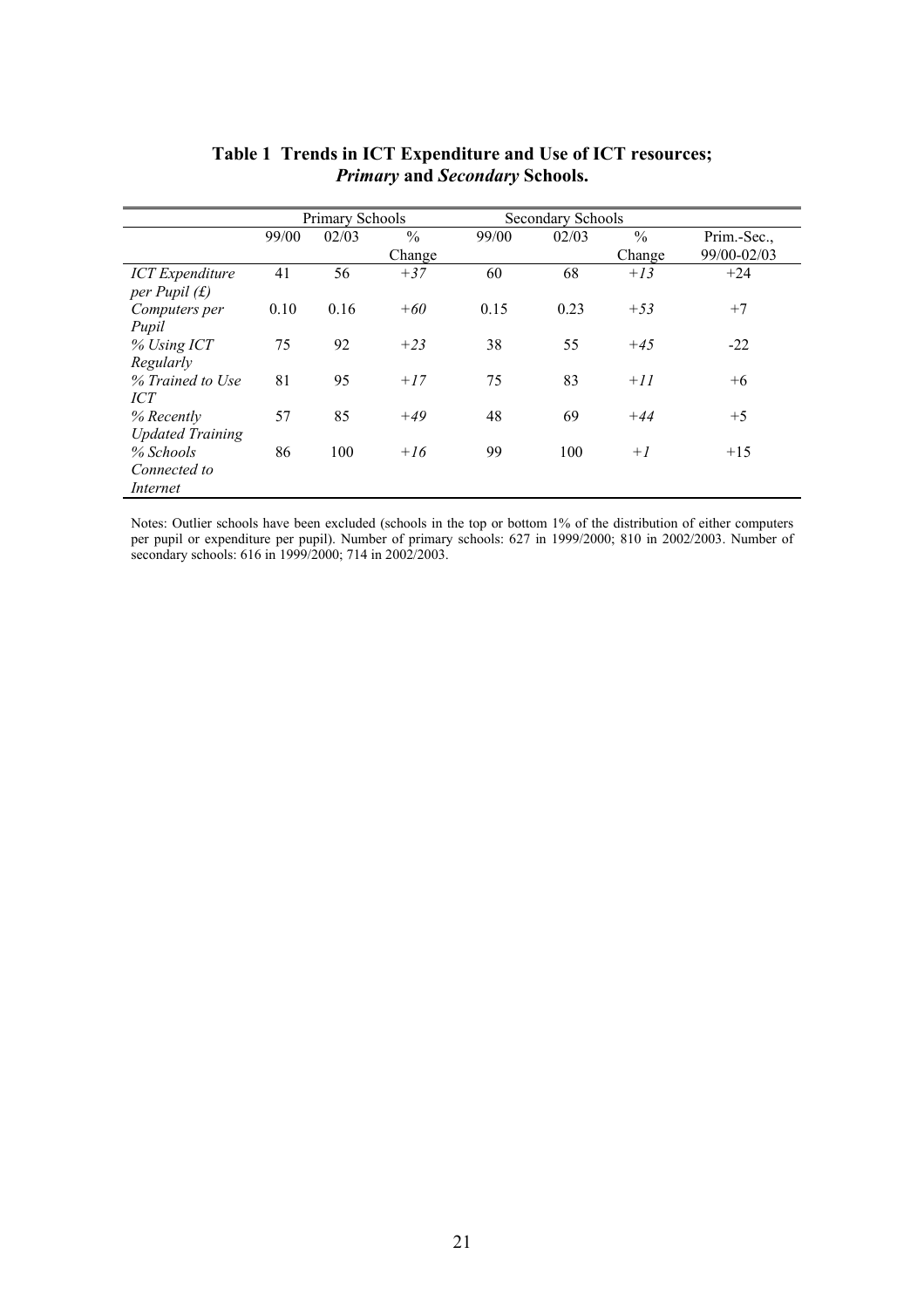|                          |           | Primary Schools   |          |
|--------------------------|-----------|-------------------|----------|
|                          | 1999/2000 | 2001/2002         | % Change |
| Hardware                 | 63        | 53                | $-16$    |
| Software                 | 10        | 10                | $+0.0$   |
| $Internet + TLC$         | 8         |                   | $-12$    |
| Training                 |           |                   | $+57$    |
| <b>Technical Support</b> |           | 13                | $+44$    |
| $Administration + Other$ | 3         | n                 | $+100$   |
|                          |           | Secondary Schools |          |
|                          | 1999/2000 | 2001/2002         | % Change |
| Hardware                 | 57        | 55                | $-3.5$   |
| Software                 | 9         | 9                 | $+0.0$   |
| $Internet + TLC$         |           |                   | $-25$    |
| Training                 |           | n                 | $+50$    |
| <b>Technical Support</b> | 14        |                   | $+21$    |
| $Administration + Other$ | 12        | 10                | $-17$    |

#### **Table 2 How was ICT money spent in schools? Percentage devoted to different items.**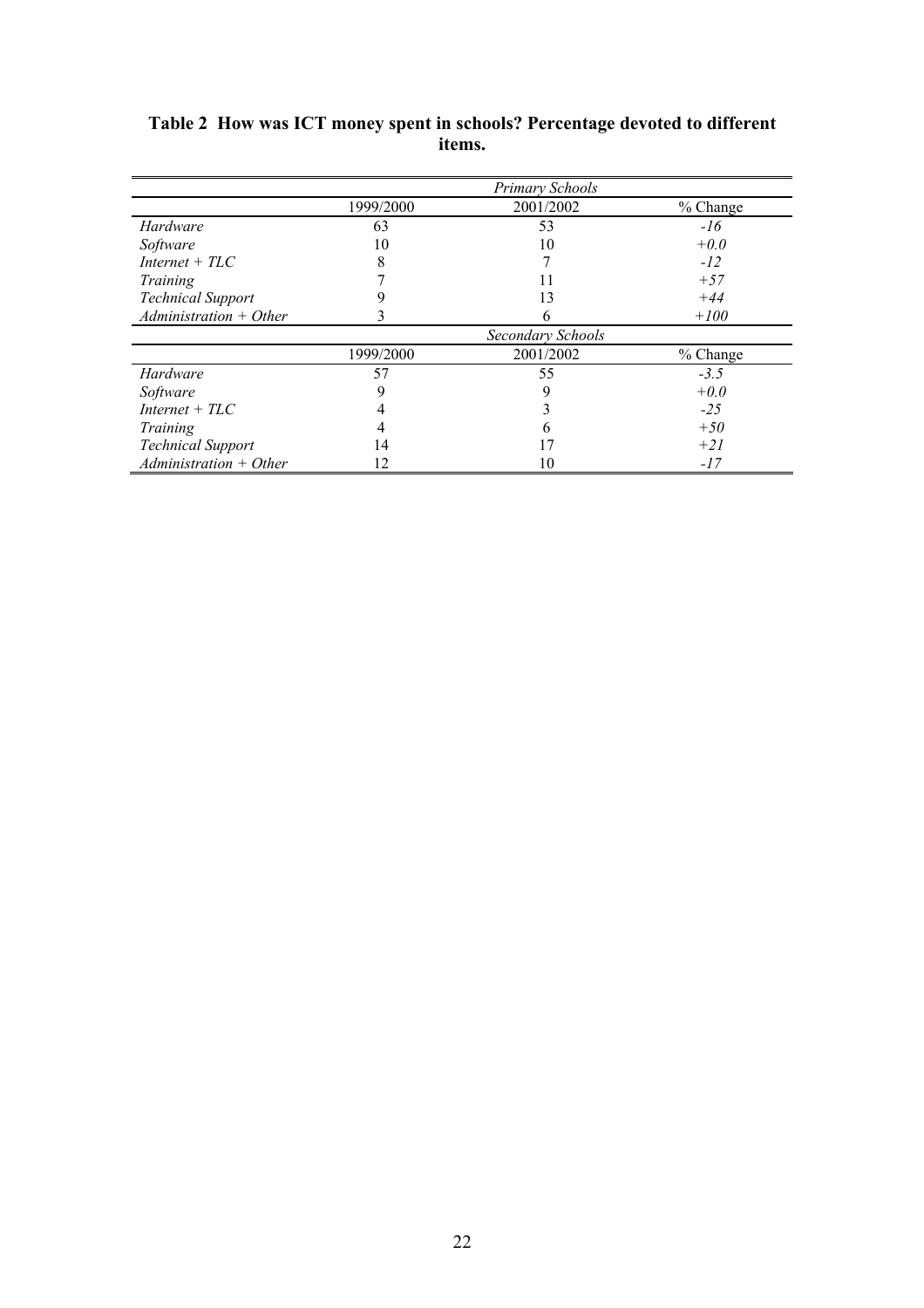|                                  | Primary Schools |          |               |       |                    |               |             |
|----------------------------------|-----------------|----------|---------------|-------|--------------------|---------------|-------------|
|                                  |                 | Top LEAs |               |       | <b>Bottom LEAs</b> |               |             |
|                                  | 99/00           | 02/03    | $\frac{0}{0}$ | 99/00 | 02/03              | $\frac{0}{0}$ | Bottom-Top, |
|                                  |                 |          | Change        |       |                    | Change        | 99/00-02/03 |
| <b>ICT</b> Expenditure           | 41              | 54       | $+32$         | 40    | 63                 | $+53$         | $+21$       |
| per Pupil $(f)$<br>Computers per | 0.10            | 0.16     | $+60$         | 0.10  | 0.17               | $+70$         | $+10$       |
| Pupil                            |                 |          |               |       |                    |               |             |
| $%$ Using ICT                    | 71              | 90       | $+27$         | 78    | 93                 | $+19$         | -8          |
| Regularly                        |                 |          |               |       |                    |               |             |
| % Trained to Use                 | 84              | 94       | $+12$         | 79    | 93                 | $+18$         | $+6$        |
| <b>ICT</b>                       |                 |          |               |       |                    |               |             |
| % Recently                       | 61              | 86       | $+41$         | 55    | 85                 | $+54$         | $+13$       |
| <b>Updated Training</b>          |                 |          |               |       |                    |               |             |
| % Schools                        | 89              | 100      | $+12$         | 78    | 100                | $+28$         | $+16$       |
| Connected to                     |                 |          |               |       |                    |               |             |
| Internet                         |                 |          |               |       |                    |               |             |

 **Table 3 Expenditure and Use of ICT resources, before and after the policy; 'top LEAs' vs. 'bottom LEAs',** *Primary Schools*

Notes: LEAs ranked by per pupil ICT funding; ranking fixed in 1998/1999. Outlier schools have been excluded (schools in the top or bottom 1% of either the computer per pupil or expenditure per pupil distributions). The number of schools in top LEAs is 191 and 229 in 1999/2000 and 2002/2003 respectively. The number of schools in bottom LEAs is 189 and 203 in 1999/2000 and 2002/2003 respectively.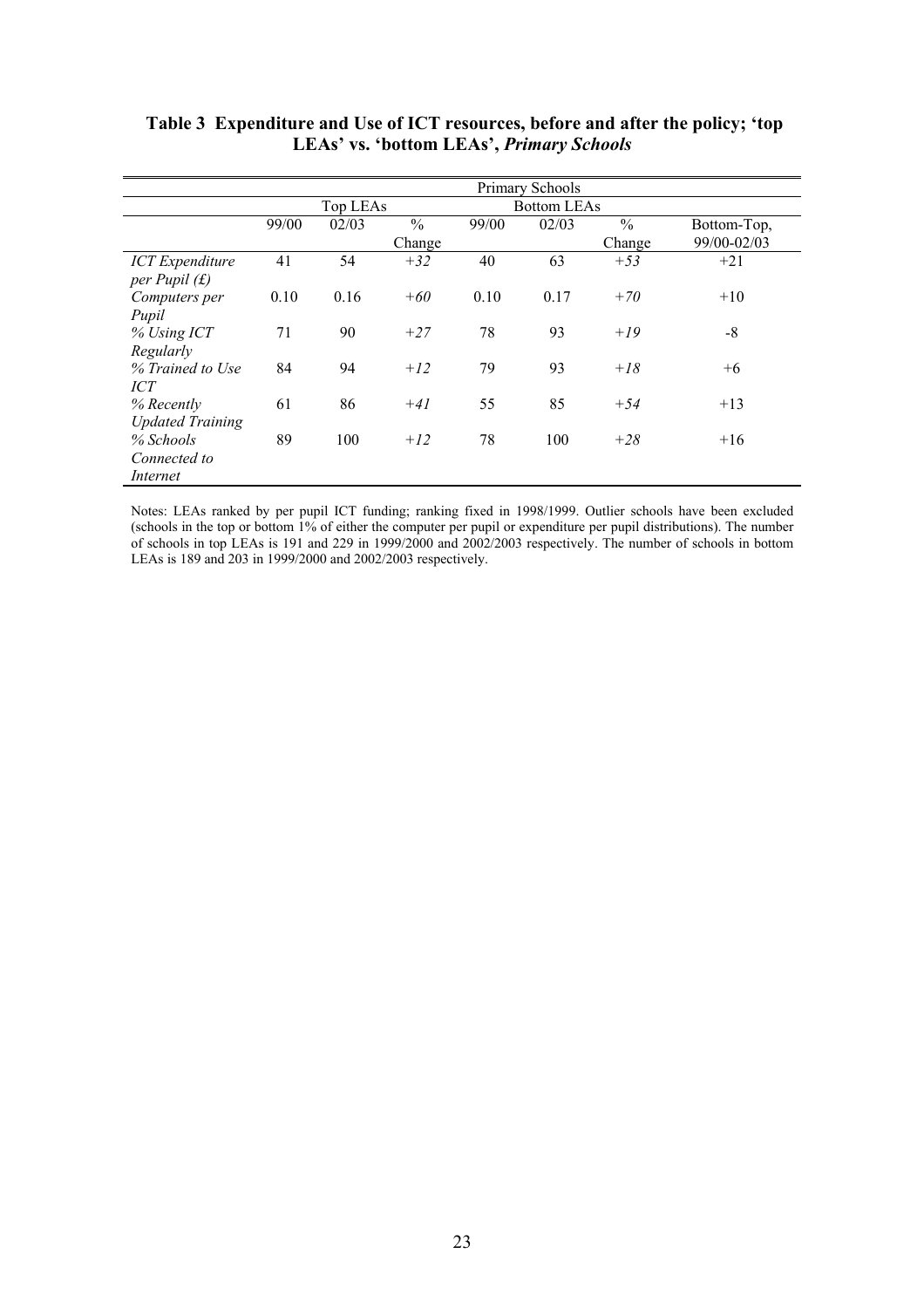|                                           | Secondary Schools |                                |               |       |       |               |             |
|-------------------------------------------|-------------------|--------------------------------|---------------|-------|-------|---------------|-------------|
|                                           |                   | Top LEAs<br><b>Bottom LEAs</b> |               |       |       |               |             |
|                                           | 99/00             | 02/03                          | $\frac{0}{0}$ | 99/00 | 02/03 | $\frac{0}{0}$ | Bottom-Top, |
|                                           |                   |                                | Change        |       |       | Change        | 99/00-02/03 |
| <b>ICT</b> Expenditure<br>per Pupil $(f)$ | 64                | 70                             | $+9$          | 59    | 66    | $+12$         | $+3$        |
| Computers per<br>Pupil                    | 0.15              | 0.23                           | $+53$         | 0.16  | 0.23  | $+44$         | $-9$        |
| $%$ Using ICT<br>Regularly                | 38                | 55                             | $+45$         | 38    | 57    | $+50$         | $+5$        |
| % Trained to Use<br><b>ICT</b>            | 75                | 81                             | $+8$          | 75    | 88    | $+17$         | $+9$        |
| % Recently<br><b>Updated Training</b>     | 50                | 68                             | $+36$         | 52    | 75    | $+44$         | $+8$        |
| % Schools<br>Connected to<br>Internet     | 99                | 100                            | $+1$          | 98    | 100   | $+2$          | $+1$        |

**Table 4 Expenditure and Use of ICT resources, before and after the policy, 'top LEAs' vs. 'bottom LEAs',** *Secondary Schools*

Notes: LEAs ranked by per pupil ICT funding; ranking fixed in 1999/2000. Outlier schools have been excluded (schools in the top or bottom 1% of either the computer per pupil or expenditure per pupil distributions). The number of schools in top LEAs is 167 and 190 in 1999/2000 and 2002/2003 respectively. The number of schools in bottom LEAs is 183 and 188 in 1999/2000 and 2002/2003 respectively.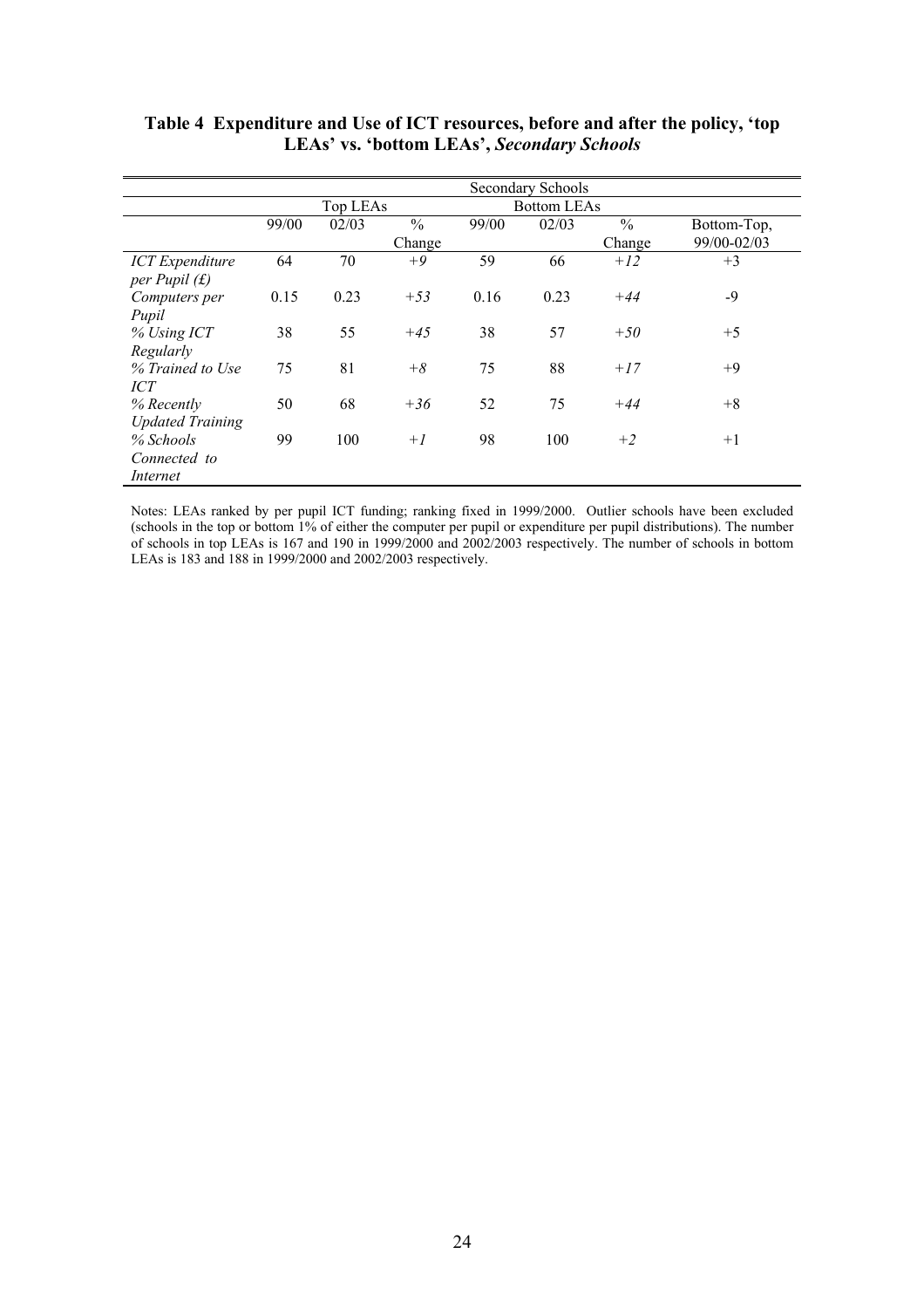|                                                | $\Delta$ Log(ICT Funding per Pupil) |              |  |
|------------------------------------------------|-------------------------------------|--------------|--|
|                                                | $(1)$ OLS                           | (2) OLS      |  |
| Index*Policy-on                                | 0.894                               | 0.913        |  |
|                                                | $(0.078)$ **                        | $(0.078)$ ** |  |
| <i>Index</i>                                   | $-0.556$                            | $-0.593$     |  |
|                                                | $(0.080)$ **                        | $(0.077)$ ** |  |
| Sparsity                                       |                                     | 0.120        |  |
|                                                |                                     | $(0.029)$ ** |  |
| $\triangle Log(Pupil/Teaches)$                 |                                     | 0.030        |  |
|                                                |                                     | (0.566)      |  |
| $\triangle Log(Number$ of Pupils)              |                                     | $-0.077$     |  |
|                                                |                                     | (1.055)      |  |
| $\triangle Log(Number$ of Schools)             |                                     | 0.413        |  |
|                                                |                                     | (0.363)      |  |
| $\triangle Log(LEA$ School Expenditure/Pupils) |                                     | 0.682        |  |
|                                                |                                     | $(0.170)$ ** |  |
| Constant                                       | 0.009                               | $-0.121$     |  |
|                                                | (0.028)                             | $(0.032)$ ** |  |
| <b>Year Dummies</b>                            | YES                                 | YES          |  |
| Observations                                   | 591                                 | 591          |  |
| R-squared                                      | 0.62                                | 0.64         |  |
| F-Test on Excluded Instrument                  | 131.99                              | 136.33       |  |
| R-squared on Excluded Instrument               | 0.30                                | 0.32         |  |

#### **Table 5 Instrumental Variable Strategy; First Stage LEA Regressions**

Notes: Standard errors clustered at the LEA level in parentheses; \* significant at 5%; \*\* significant at 1%. Index is an LEA based indicator defined as fitted log share of ICT funding minus actual log share, in 1999/2000. Regressions are weighted by number of pupils in the LEA.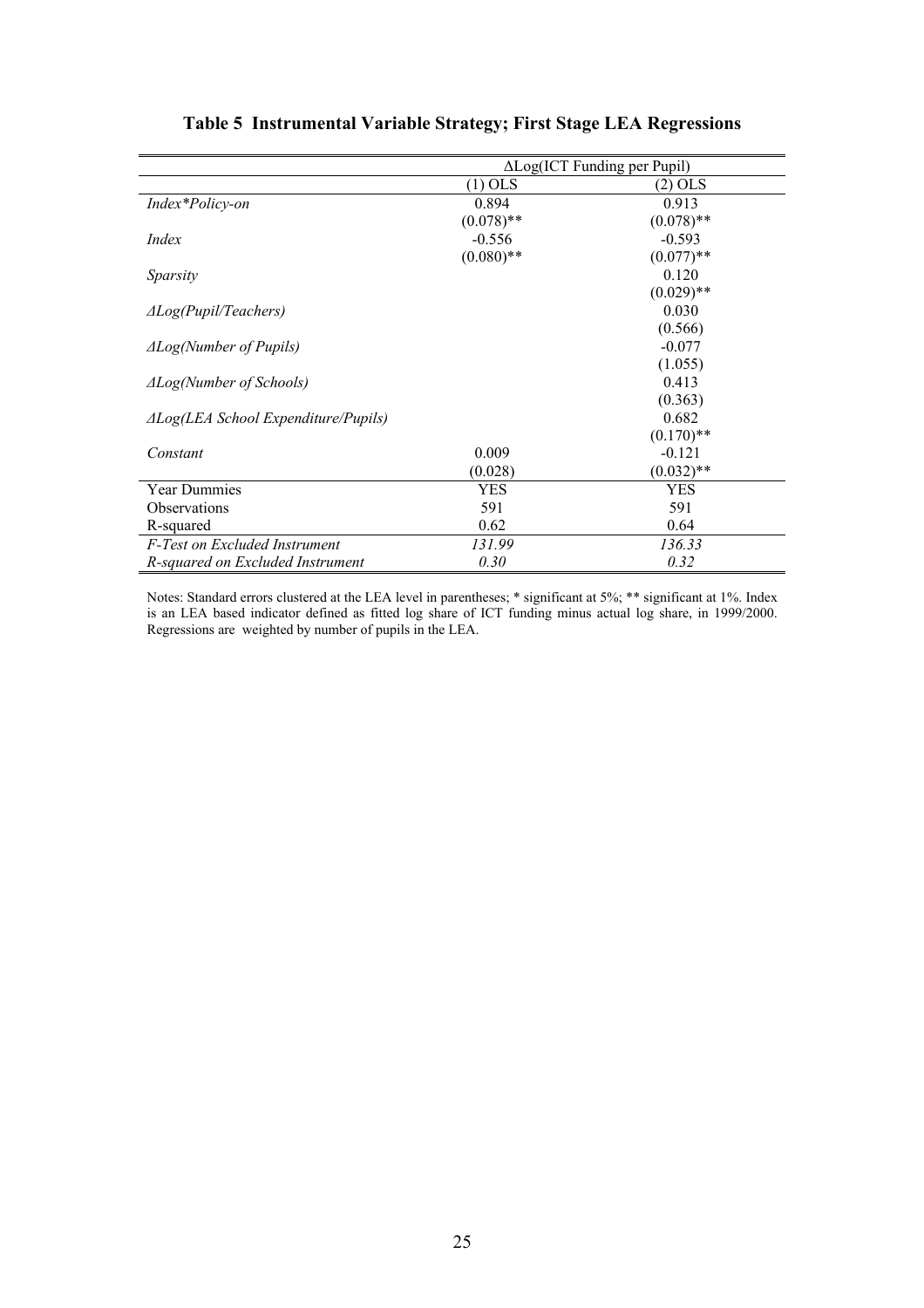|                                         | $\Delta$ Log(Computers per Pupil) |                 |              |                   |
|-----------------------------------------|-----------------------------------|-----------------|--------------|-------------------|
|                                         |                                   | Primary Schools |              | Secondary Schools |
|                                         | $(1)$ OLS                         | $(2)$ OLS       | $(3)$ OLS    | (4) OLS           |
| Index*Policy-on                         | 0.013                             | 0.011           | $-0.004$     | $-0.004$          |
|                                         | $(0.005)$ **                      | $(0.004)$ **    | (0.003)      | (0.004)           |
| <i>Index</i>                            | $-0.003$                          | $-0.007$        | $-0.010$     | $-0.009$          |
|                                         | (0.003)                           | $(0.002)$ **    | $(0.003)$ ** | $(0.004)$ **      |
| Sparsity                                |                                   | 0.018           |              | $-0.007$          |
|                                         |                                   | $(0.005)$ **    |              | (0.005)           |
| $\triangle Log(Pupil/Teaches)$          |                                   | $-0.007$        |              | $-0.011$          |
|                                         |                                   | (0.005)         |              | (0.011)           |
| $\triangle Log(Number$ of Pupils)       |                                   | $-0.056$        |              | $-0.072$          |
|                                         |                                   | $(0.007)$ **    |              | $(0.018)$ **      |
| $\Delta Log$ (% Special Needs Pupils)   |                                   | 0.002           |              | $-0.000$          |
|                                         |                                   | (0.001)         |              | (0.001)           |
| $\Delta Log$ (% Free Meals Eligibility) |                                   | $-0.000$        |              | 0.002             |
|                                         |                                   | (0.002)         |              | (0.003)           |
| Constant                                | 0.042                             | 0.047           | 0.067        | 0.073             |
|                                         | $(0.002)$ **                      | $(0.002)$ **    | $(0.002)$ ** | $(0.002)$ **      |
| <b>Year Dummies</b>                     | YES                               | <b>YES</b>      | YES          | YES               |
| Observations                            | 3613                              | 3355            | 3920         | 3848              |
| R-squared                               | 0.28                              | 0.32            | 0.32         | 0.33              |
| F-Test on Excluded Instrument           | 9.11                              | 9.35            | 0.81         | 0.86              |
| R-squared on Excluded Instrument        | 0.003                             | 0.003           | 0.000        | 0.000             |

#### **Table 6 Computers per Pupil; Power of the Instrument at school-level**

Notes: Index is an LEA based indicator defined as fitted log share of ICT funding minus actual log share, in 1999/2000. Standard errors clustered at the LEA level in parentheses: \* significant at 5%; \*\* significant at 1%. Outlier schools have been excluded (schools in the top or bottom 1% of either the computer per pupil or expenditure per pupil distribution). ICT variable comes from ICT School Survey. Other school-level variables come from the School Performance Tables and the Annual School Census.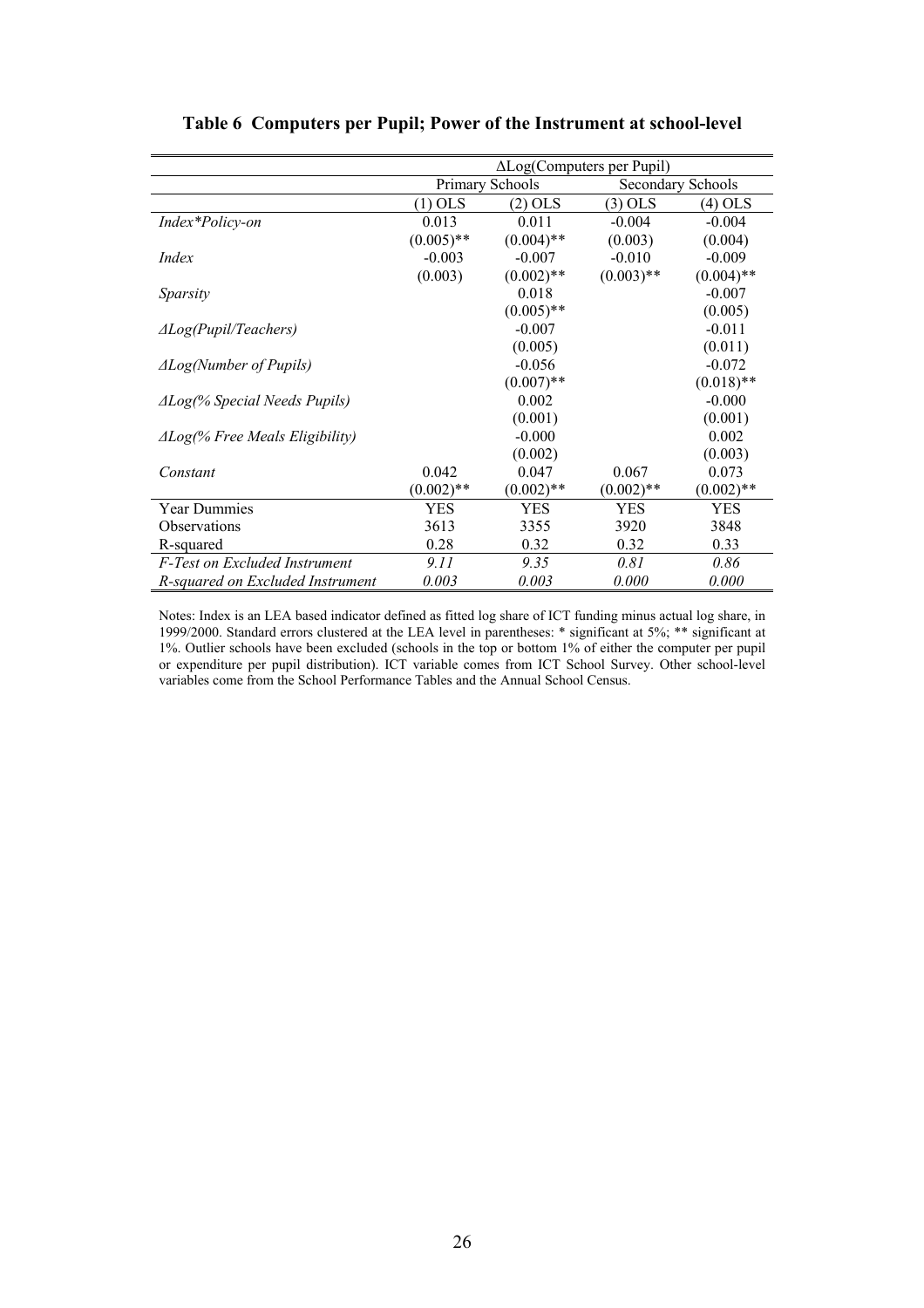|                                                |              | $\Delta$ Log(Proportion of Level 4 or above, KS2 English) |              |
|------------------------------------------------|--------------|-----------------------------------------------------------|--------------|
|                                                | $(1)$ OLS    | (2) IV                                                    | (3) IV       |
| $\triangle Log(ICT\, Funding\, per\, Pupil)$   | 0.001        | 0.020                                                     | 0.020        |
|                                                | (0.004)      | $(0.006)$ **                                              | $(0.006)$ ** |
| Index                                          | $-0.002$     | $-0.004$                                                  | $-0.001$     |
|                                                | (0.002)      | (0.003)                                                   | (0.002)      |
| $\triangle Log(Pupil/Teaches)$                 |              |                                                           | 0.023        |
|                                                |              |                                                           | (0.055)      |
| $\Delta Log(Number$ of Pupils)                 |              |                                                           | 0.142        |
|                                                |              |                                                           | (0.119)      |
| $\Delta Log(Number$ of Schools)                |              |                                                           | $-0.035$     |
|                                                |              |                                                           | (0.036)      |
| $\triangle Log(LEA$ School Expenditure/Pupils) |              |                                                           | $-0.029$     |
|                                                |              |                                                           | (0.015)      |
| Sparsity                                       |              |                                                           | $-0.022$     |
|                                                |              |                                                           | $(0.004)$ ** |
| Constant                                       | 0.065        | 0.066                                                     | 0.075        |
|                                                | $(0.002)$ ** | $(0.002)$ **                                              | $(0.004)$ ** |
| <b>Year Dummies</b>                            | YES          | YES                                                       | <b>YES</b>   |
| <b>Observations</b>                            | 591          | 591                                                       | 591          |
| R-squared                                      | 0.63         | 0.60                                                      | 0.62         |

#### **Table 7 Change in proportion of students obtaining Level 4 or above in KS2 English and LEA per Pupil ICT Spending**

Notes: Index is an LEA based indicator defined as fitted log share of ICT funding minus actual log share, in 1999/2000. Standard errors clustered at the LEA level in parentheses; \* significant at 5%; \*\* significant at 1%. Regressions are weighted by number of pupils in the LEA.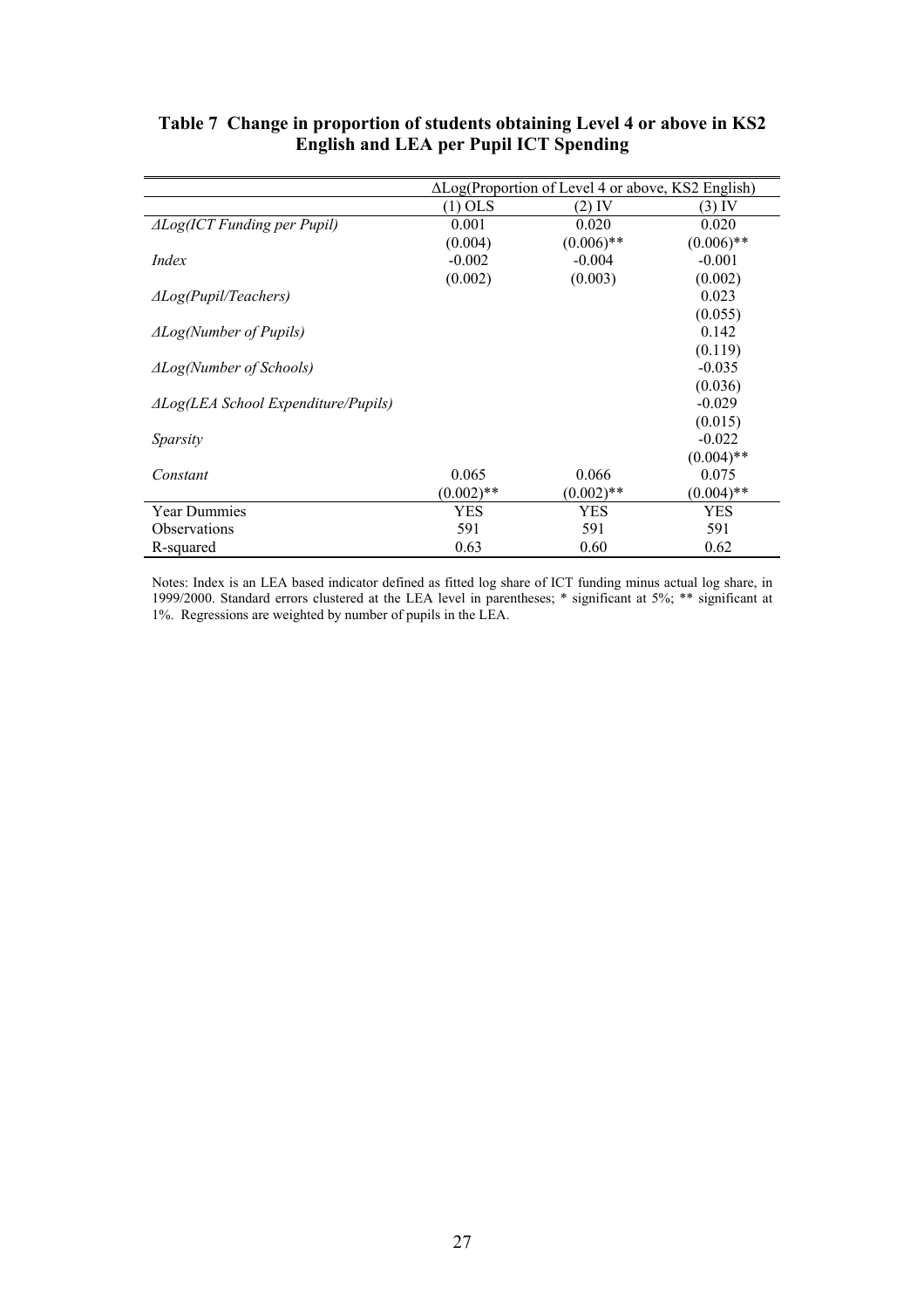|                                                |              | $\Delta$ Log(Proportion of Level 4 or above, KS2 Maths) |              |
|------------------------------------------------|--------------|---------------------------------------------------------|--------------|
|                                                | $(1)$ OLS    | (2) IV                                                  | $(3)$ IV     |
| $\triangle Log(ICT$ Funding per Pupil)         | 0.001        | 0.007                                                   | 0.006        |
|                                                | (0.003)      | (0.005)                                                 | (0.005)      |
| Index                                          | $-0.002$     | $-0.002$                                                | $-0.000$     |
|                                                | (0.002)      | (0.002)                                                 | (0.002)      |
| $\triangle Log(Pupil/Teaches)$                 |              |                                                         | $-0.073$     |
|                                                |              |                                                         | (0.050)      |
| <b>ALog(Number of Pupils)</b>                  |              |                                                         | $-0.016$     |
|                                                |              |                                                         | (0.113)      |
| $\Delta Log(Number$ of Schools)                |              |                                                         | $-0.077$     |
|                                                |              |                                                         | $(0.038)*$   |
| $\triangle Log(LEA$ School Expenditure/Pupils) |              |                                                         | $-0.001$     |
|                                                |              |                                                         | (0.013)      |
| Sparsity                                       |              |                                                         | $-0.011$     |
|                                                |              |                                                         | $(0.004)$ ** |
| Constant                                       | 0.042        | 0.042                                                   | 0.044        |
|                                                | $(0.002)$ ** | $(0.002)$ **                                            | $(0.003)$ ** |
| <b>Year Dummies</b>                            | YES          | YES                                                     | YES          |
| <b>Observations</b>                            | 591          | 591                                                     | 591          |
| R-squared                                      | 0.57         | 0.57                                                    | 0.58         |

#### **Table 8 Change in proportion of students obtaining Level 4 or above in KS2 Mathematics and LEA per Pupil ICT Spending**

Notes: Index is an LEA based indicator defined as fitted log share of ICT funding minus actual log share, in 1999/2000. Standard errors clustered at the LEA level in parentheses; \* significant at 5%; \*\* significant at 1%. Regressions are weighted by number of pupils in the LEA.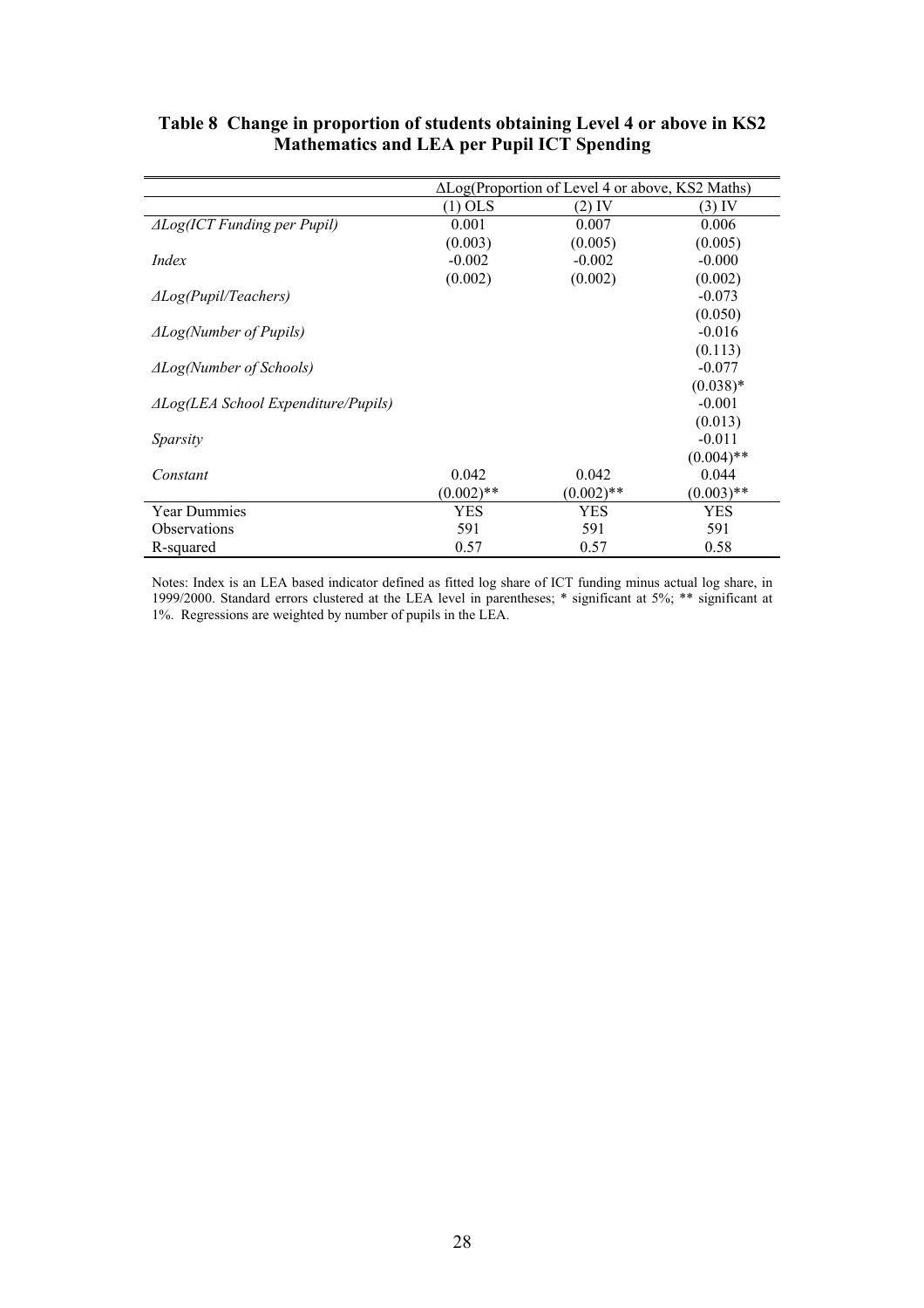|                                                |              | $\Delta$ Log(Proportion of Level 4 or above, KS2 Sciences) |              |
|------------------------------------------------|--------------|------------------------------------------------------------|--------------|
|                                                | $(1)$ OLS    | (2) IV                                                     | $(3)$ IV     |
| $\triangle Log(ICT\, Funding\, per\, Pupil)$   | 0.002        | 0.016                                                      | 0.014        |
|                                                | (0.003)      | $(0.008)*$                                                 | $(0.007)*$   |
| Index                                          | $-0.004$     | $-0.006$                                                   | $-0.003$     |
|                                                | $(0.002)*$   | $(0.002)*$                                                 | (0.002)      |
| $\triangle Log(Pupil/Teaches)$                 |              |                                                            | $-0.067$     |
|                                                |              |                                                            | (0.047)      |
| $\triangle Log(Number$ of Pupils)              |              |                                                            | $-0.038$     |
|                                                |              |                                                            | (0.116)      |
| $\Delta Log(Number$ of Schools)                |              |                                                            | 0.030        |
|                                                |              |                                                            | (0.041)      |
| $\triangle Log(LEA$ School Expenditure/Pupils) |              |                                                            | $-0.011$     |
|                                                |              |                                                            | (0.016)      |
| Sparsity                                       |              |                                                            | $-0.018$     |
|                                                |              |                                                            | $(0.004)$ ** |
| Constant                                       | 0.082        | 0.082                                                      | 0.088        |
|                                                | $(0.003)$ ** | $(0.003)$ **                                               | $(0.004)$ ** |
| <b>Year Dummies</b>                            | <b>YES</b>   | <b>YES</b>                                                 | YES          |
| <b>Observations</b>                            | 591          | 591                                                        | 591          |
| R-squared                                      | 0.76         | 0.75                                                       | 0.76         |

#### **Table 9 Change in proportion of students obtaining Level 4 or above in KS2 Sciences and LEA per Pupil ICT Spending**

Notes: Index is an LEA based indicator defined as fitted log share of ICT funding minus actual log share, in 1999/2000. Standard errors clustered at the LEA level in parentheses; \* significant at 5%; \*\* significant at 1%. Regressions are weighted by number of pupils in the LEA.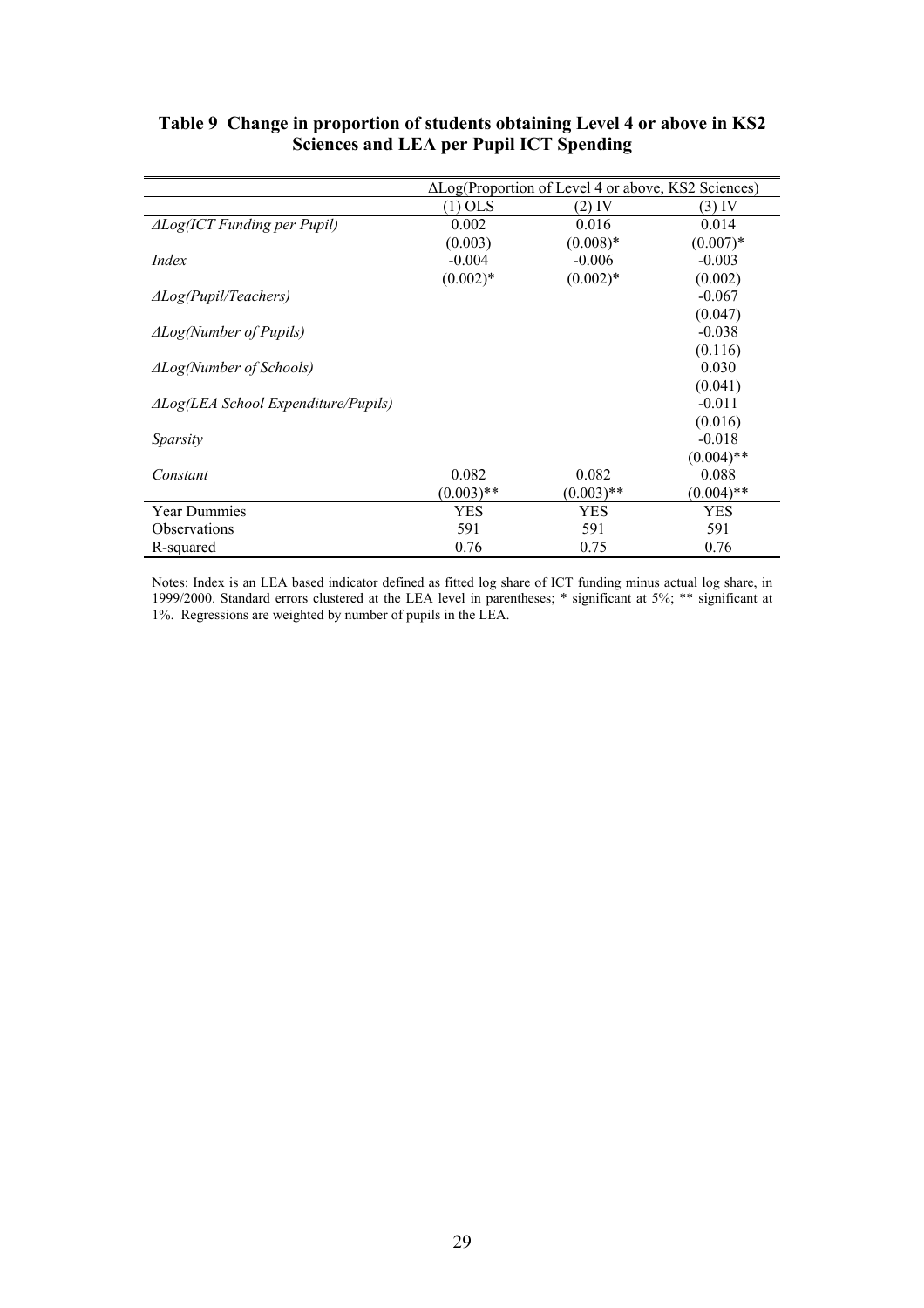|                                                        | $(1)$ English | (2) Maths  | (3) Sciences |
|--------------------------------------------------------|---------------|------------|--------------|
| One Period Impact                                      | 0.013         | 0.005      | 0.006        |
| $(1999-2000 \text{ vs. } 2000-2001)$                   | $(0.005)$ **  | (0.004)    | (0.004)      |
| Time to Build Effect, 2 Periods<br>after Policy Change | 0.025         | $-0.005$   | 0.017        |
| $(1999-2000 \text{ vs. } 2002-2003)$                   | $(0.012)*$    | (0.010)    | (0.012)      |
| Time to Build Effect, 3 Periods<br>after Policy Change | 0.030         | 0.019      | 0.029        |
| $(1999-2000 \text{ vs. } 2002-2003)$                   | $(0.011)$ **  | (0.010)    | $(0.015)*$   |
| <b>Year Dummies</b>                                    | <b>YES</b>    | <b>YES</b> | <b>YES</b>   |
| <b>Other Controls</b>                                  | <b>YES</b>    | <b>YES</b> | <b>YES</b>   |
| <i><b>Observations</b></i>                             | 295           | 295        | 295          |

#### **Table 10 IV Estimates and Achievements: One Period Impact and Time-to-Build Policy Effects**

Notes: Standard errors clustered at the LEA level in parentheses \* significant at 5%; \*\* significant at 1%. Regressions are weighted by number of pupils in the LEA.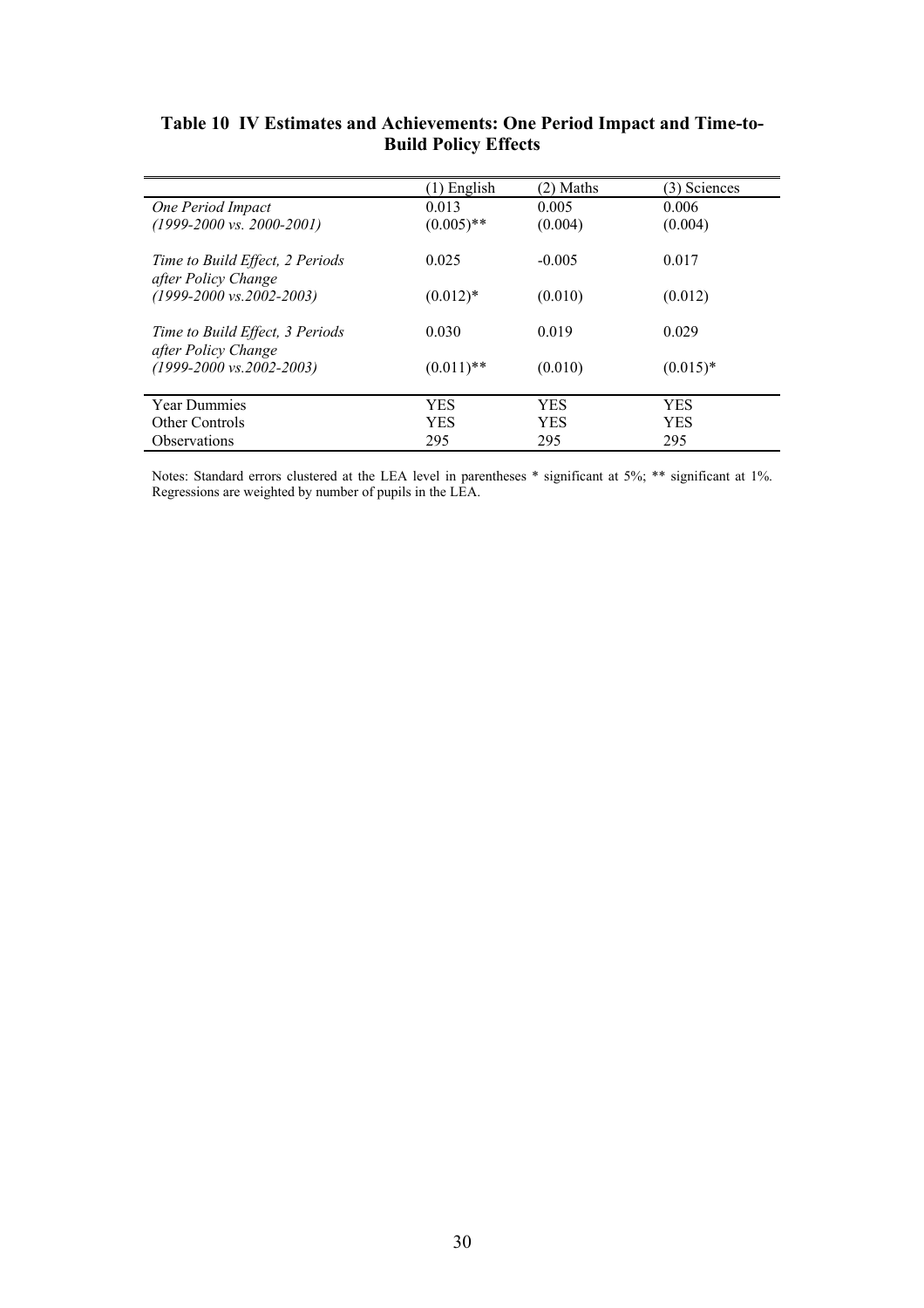# **Figure 1 Trends in ICT funding; LEA level Total ICT Funding**

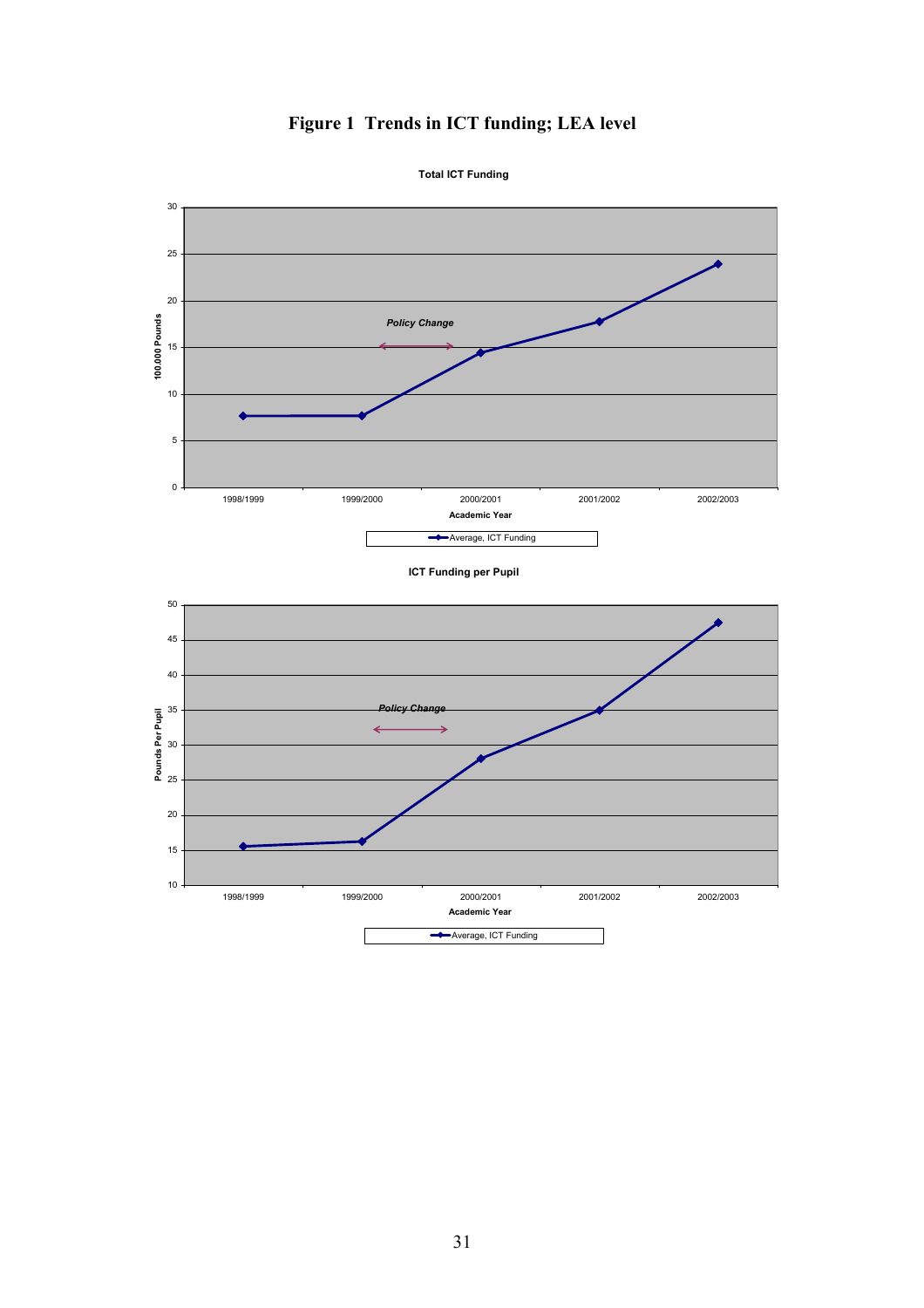#### **Figure 2 Use of ICT by Subject.**



#### **Intensity Of Use, by Subject (After 1999/2000)**

Notes: Data are averaged over the period 1999/2000-2002/2003. Intensity of use by main subject; statistics represent percentages of teachers substantially using computers and ICT support in their classes.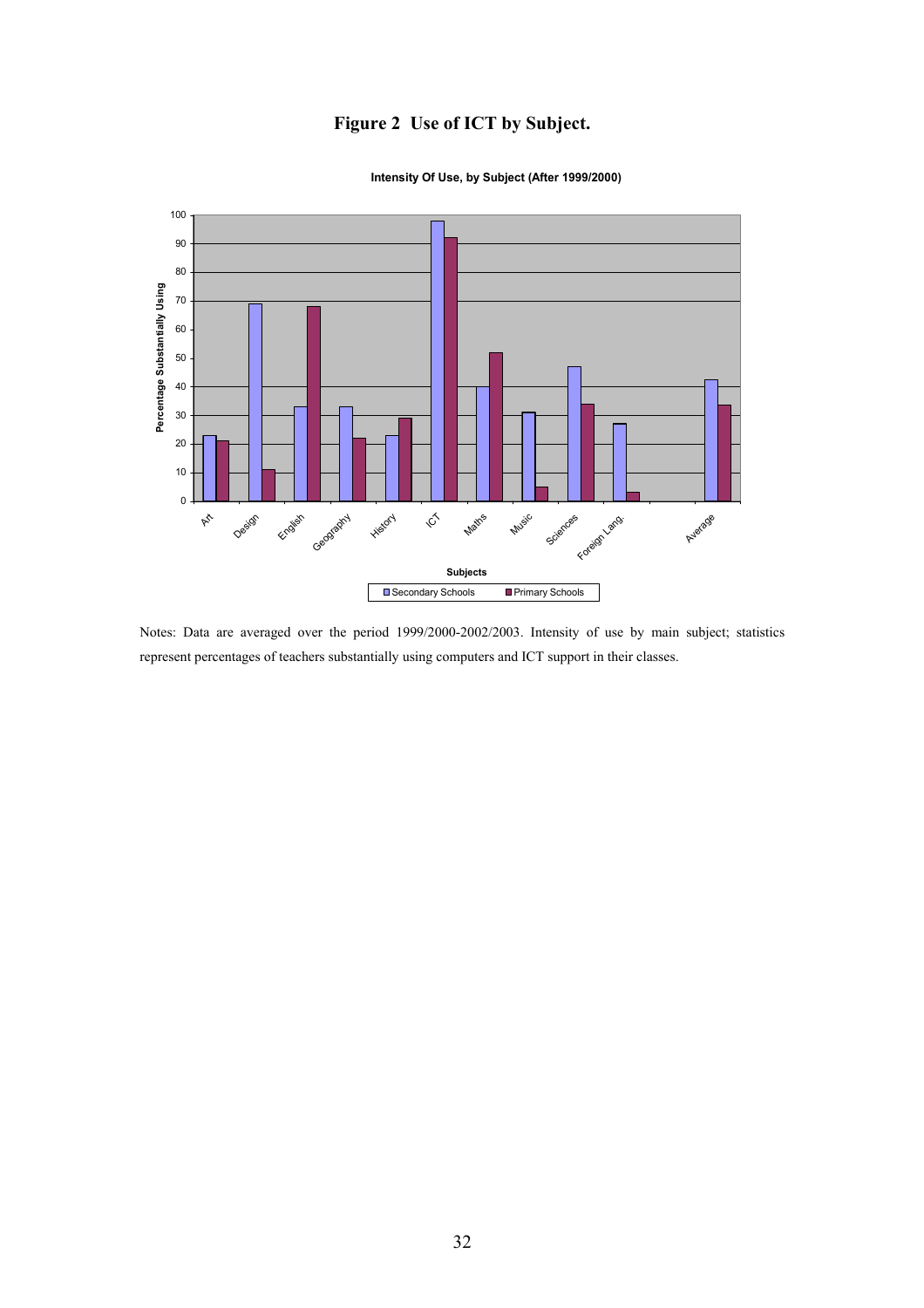



Notes: the three bottom LEAs have been dropped from the graphs; the excluded LEAs are "Corporation of London" (LEA 201), "Isle of Scilly" (LEA 420) and "Rutland" (LEA 857). These LEAs always rank at the very bottom (they have very few schools); all regressions results are robust to their exclusion.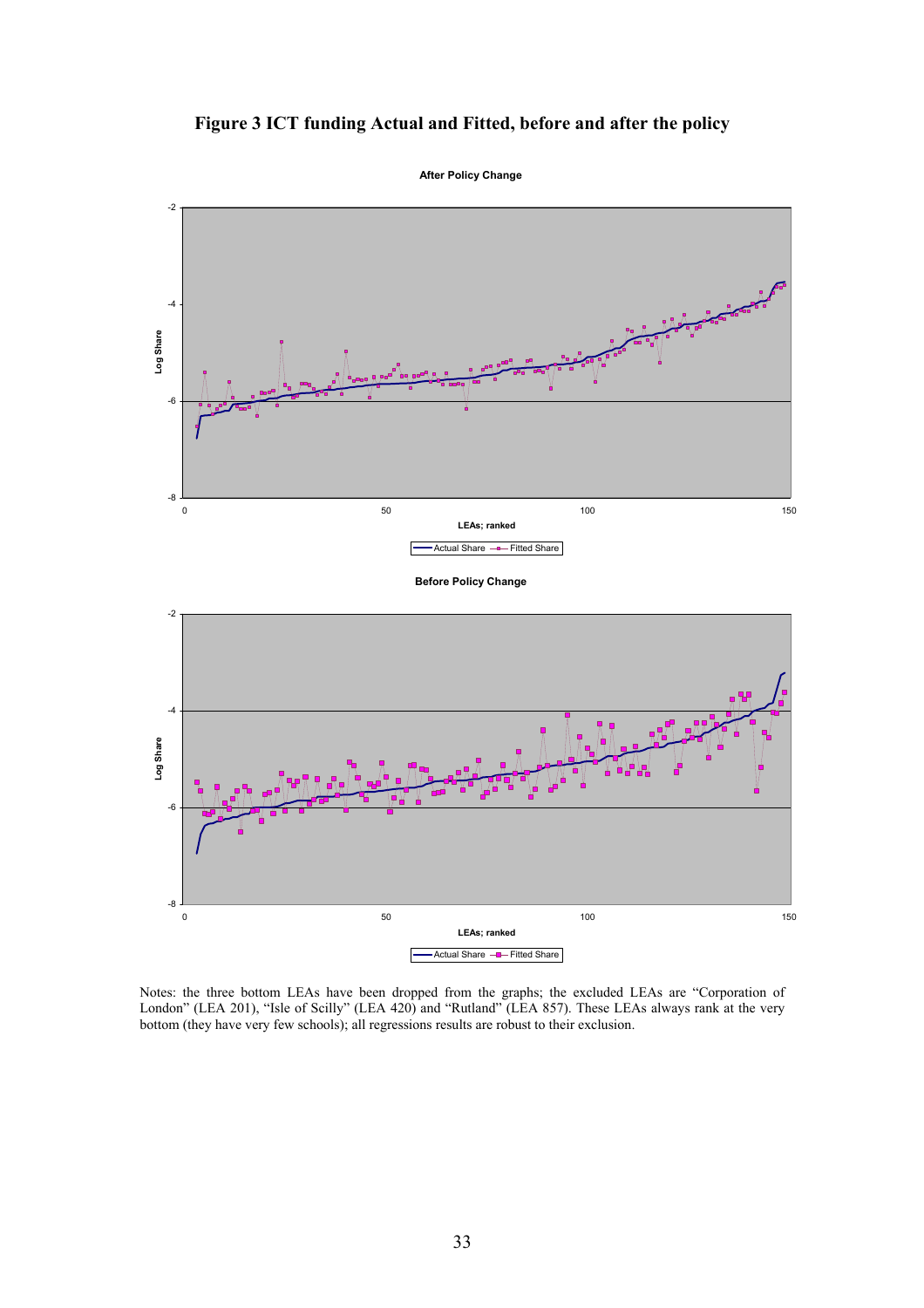#### Figure 4 ICT per pupil funding for 'top LEAs' (at or above the 75<sup>th</sup> percentile) and 'bottom LEAs' (at or below the 25<sup>th</sup> percentile) of the ICT distribution in **1999**



**Per Pupil ICT Spending**

Notes: LEAs ranked by ICT funding per pupil; ranking fixed in 1998/1999.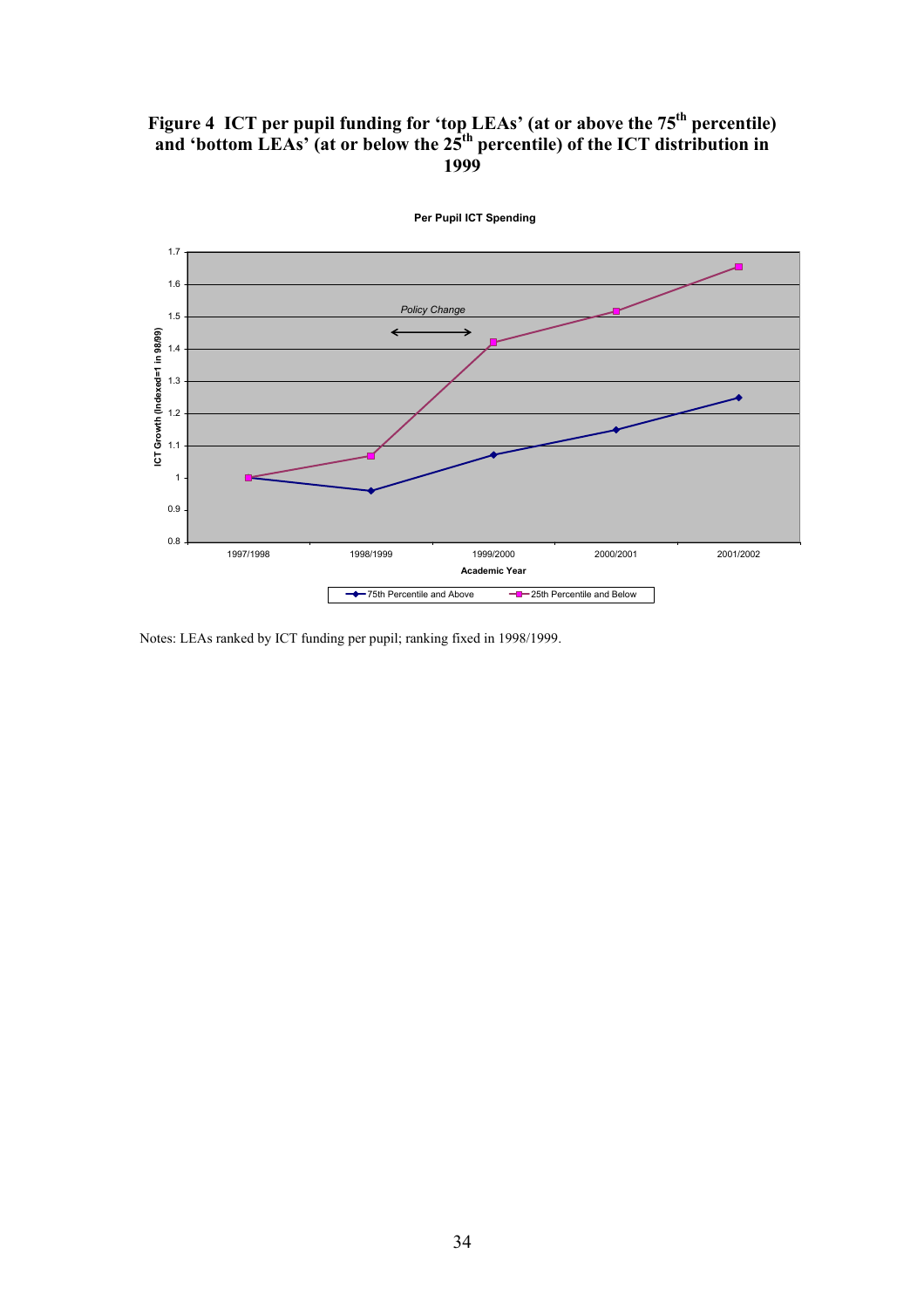#### **Figure 5 Impact of the Instrument and Average Causal Response (ACR) Interpretation**



**Cumulative Distribution Functions**

**Difference in CDF - Treated vs. Non Treated**



Notes: Instrument is binary version of Index; equals 1 for Winners (positive values of Index); equals 0 for Losers (negative values of Index). Growth rates expressed in percentage points/100 (1=100%). CDFs and Difference in CDFs computed over the common support of ICT funds per pupil, for treated and non-treated.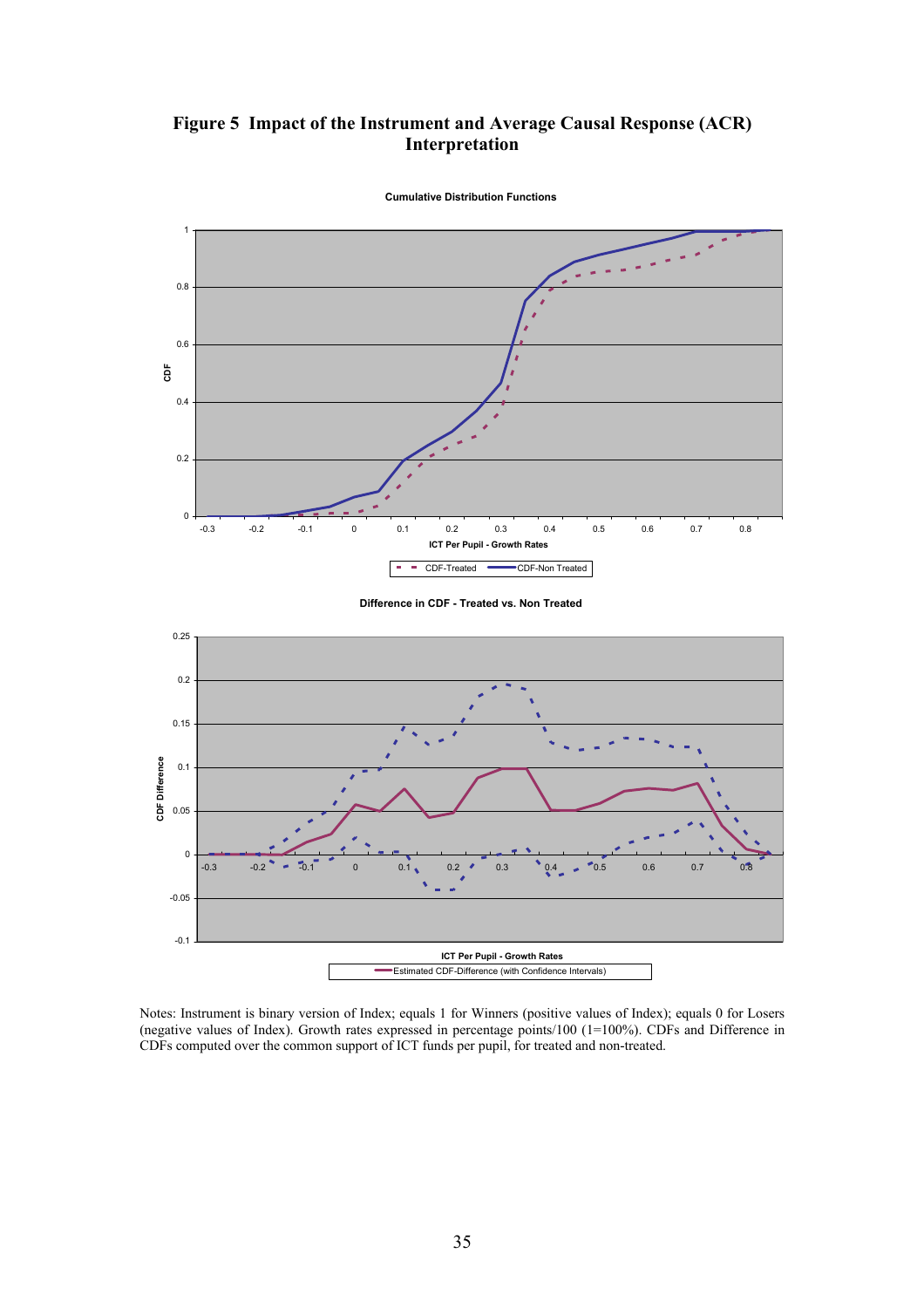#### **Appendix**

|                                              | $\Delta$ Log(LEA Funding per Pupil) |              |              |  |  |
|----------------------------------------------|-------------------------------------|--------------|--------------|--|--|
|                                              |                                     | -net of ICT- |              |  |  |
| $\triangle Log(ICT\, Funding\, per\, Pupil)$ | $-0.034$                            |              | $-0.024$     |  |  |
|                                              | $(0.011)$ **                        |              | $(0.010)**$  |  |  |
| Index*Policy-on                              |                                     | $-0.069$     | $-0.043$     |  |  |
|                                              |                                     | (0.048)      | (0.051)      |  |  |
| <i>Index</i>                                 |                                     | 0.052        | 0.035        |  |  |
|                                              |                                     | (0.041)      | (0.043)      |  |  |
| $\triangle Log(Pupil/Teacher)$               | $-0.281$                            | $-0.251$     | $-0.297$     |  |  |
|                                              | (0.154)                             | (0.157)      | (0.156)      |  |  |
| $\Delta Log(Number$ of Pupils)               | 2.848                               | 2.635        | 2.762        |  |  |
|                                              | $(0.554)$ **                        | $(0.541)$ ** | $(0.547)$ ** |  |  |
| $\triangle Log(Number$ of Schools)           | $-0.063$                            | $-0.024$     | $-0.058$     |  |  |
|                                              | (0.111)                             | (0.111)      | (0.107)      |  |  |
| Sparsity                                     | $-0.030$                            | $-0.036$     | $-0.032$     |  |  |
|                                              | (0.016)                             | $(0.015)^*$  | $(0.016)*$   |  |  |
| Constant                                     | 0.090                               | 0.082        | 0.087        |  |  |
|                                              | $(0.005)$ **                        | $(0.004)$ ** | $(0.004)$ ** |  |  |
| <b>Year Dummies</b>                          | YES                                 | YES          | YES          |  |  |
| <b>Observations</b>                          | 591                                 | 596          | 591          |  |  |
| R-squared                                    | 0.08                                | 0.08         | 0.09         |  |  |

#### **Table A1 Is ICT Funding Crowding out other LEA funding?**

Notes: Standard errors clustered at the LEA level in parentheses; \* significant at 5%; \*\* significant at 1%. Index is an LEA based indicator defined as fitted log share of ICT funding minus actual log share, in 2000. Regressions are weighted by number of pupils in the LEA.